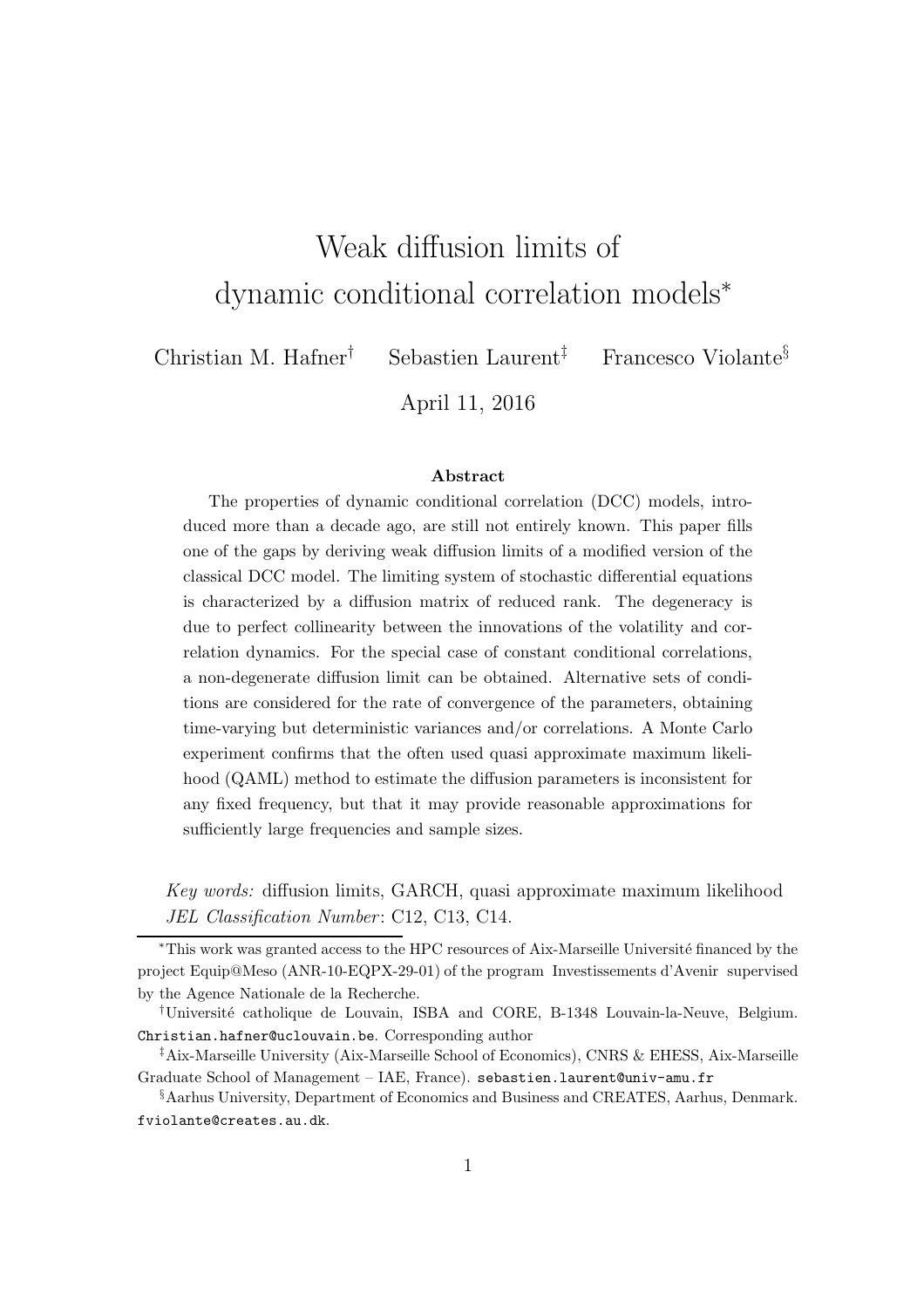### 1 Introduction

Continuous and discrete time volatility models are often considered as two competitive views to modeling financial time series. Thanks to the analytical tractability ensured by Itô calculus, continuous time models have played a central role in theoretical finance. The continuous time setting permits a deeper understanding of the properties of the corresponding discrete time model and to assess probabilistic and statistical properties of discrete time sequences such as stationarity, existence of moments or distributional results which are otherwise intractable in discrete time, see e.g. Nelson (1990), Nelson and Foster (1994) and Nelson (1994).

From an applied viewpoint, inference on continuous time parameters of stochastic volatility models represents an important issue. The intractable likelihood functions and the unobservable volatility process require sophisticated estimation procedures. Several estimation methods have been proposed, such as the simulation based method of moments, Duffie and Singleton (1993), the quasi-indirect inference of Broze, Scaillet, and Zakoian (1998) or Bayesian Markov chain Monte Carlo methods, Jones (2003). Bollerslev, Engle, and Nelson (1994) and Ghysels, Harvey, and Renault (1996) provide exhaustive surveys on stochastic volatility models. Therefore, discrete time volatility models have been most often preferred by the applied econometrician. Rather than estimating and forecasting with a diffusion model observed at discrete points in time, it is in fact often easier to use a discrete model directly.

The theory of convergence of discrete time Markov sequences towards continuous time diffusion processes, see e.g. Stroock and Varadhan (1979), Kushner (1984) and Ethier and Kurtz (1986), provides the theoretical foundation to establish mutual complementarities, possible inter-changeability and connections between the two approaches. Nelson (1990) provides conditions ensuring the weak convergence of a discrete time Markov chain, defined by a system of stochastic difference equations, towards a diffusion, defined by a system of stochastic differential equations. The proposed approach requires the convergence, as the interval between observations shrinks to zero, of a number of conditional moments to well defined limits at an appropriate rate. In the context of GARCH-type models, Nelson (1990) illustrates the convergence through various GARCH specifications. This approach has been used by Duan (1997) to derive the diffusion limit of the Augmented GARCH model, by Fornari and Mele (1997) to study the continuous time behavior of the class of non linear ARCH models proposed by Ding, Granger, and Engle (1993), by Alexander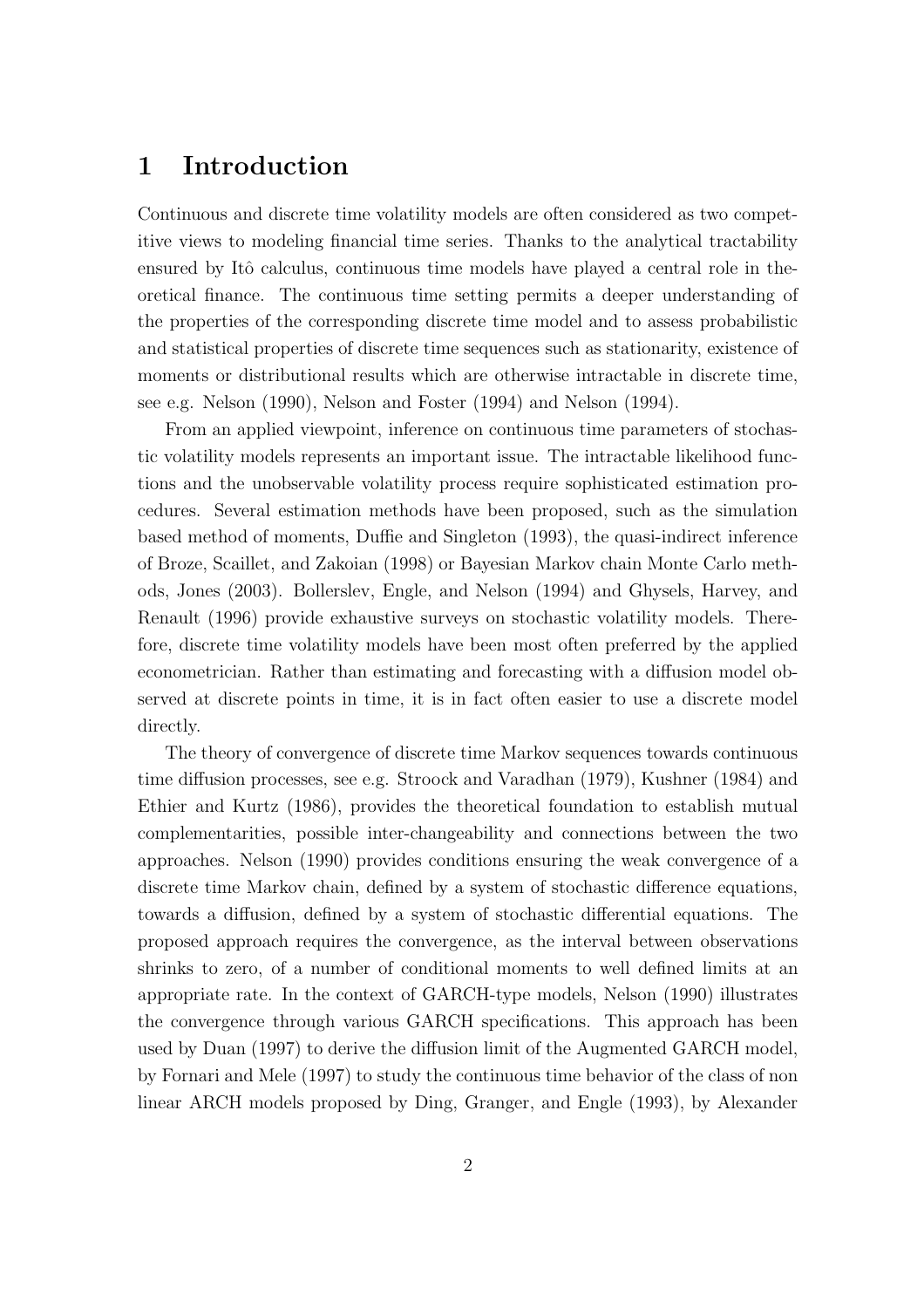and Lazar (2005) to derive the diffusion limit of a weak GARCH process and in a related setting by Trifi (2006) to illustrate the convergence results for the CEV-ARCH model of Fornari and Mele (2006) and the CMSV model of Jeantheau (2004) and Hobson and Rogers (1998). In the multivariate case, apart from Nelson (1994) in the context of asymptotic filtering theory, to our knowledge, the relationship between discrete and continuous time volatility and correlation models has not been addressed yet.

The potential advantage of the Nelson approximation approach lies essentially in estimation and forecasting. Considering the discrete time model as a diffusion approximation suggests inference on the parameters of the diffusion model via the parameter estimates of a discrete time GARCH-type model. Hence, a natural alternative to the direct estimation of the diffusion parameters consists in inferring the diffusion parameters by means of a tractable likelihood function of an approximating discrete time multivariate GARCH process. Following Fornari and Mele (2006), this approach is called estimation by quasi-approximated maximum likelihood (QAML). Requiring a feasible computational effort, this approach has been advocated e.g. by Engle and Lee (1996), Lewis (2000), Barone-Adesi, Rasmussen, and Ravanelli (2005) and Stentoft (2011) among others. Its computational advantage becomes important in the multivariate case, where volatility models within the conditional correlation class can be estimated in a straightforward two-step procedure, estimating first the conditional variances, then conditional correlations. However, the main drawback of estimation by QAML is the difficulty of proving its consistency even if the discrete time approximation is closed under temporal aggregation, see Drost and Nijman (1993) and Drost and Werker (1996). In the univariate GARCH case, Wang (2002) has shown that the statistical experiments resulting from the estimation of the diffusion model and its approximating discrete time model are not equivalent, which would imply inconsistency of the QAML estimator also in the multivariate case.

In this paper we focus on conditional correlation models with GARCH dynamics for the variances of the marginal processes. We recover the diffusion limit of a modified version of the classical Dynamic Conditional Correlation (DCC) model of Engle (2002), called consistent DCC (cDCC), proposed by Aielli (2006). Unlike DCC, the cDCC model has a martingale difference property of the correlation dynamics and is therefore easier to treat from a theoretical viewpoint. For this specification and the general case of time-varying conditional correlations, we derive the existence of a degenerate weak diffusion limit under suitable convergence conditions for the model parameters. The degeneracy in the general case is due to the particular structure of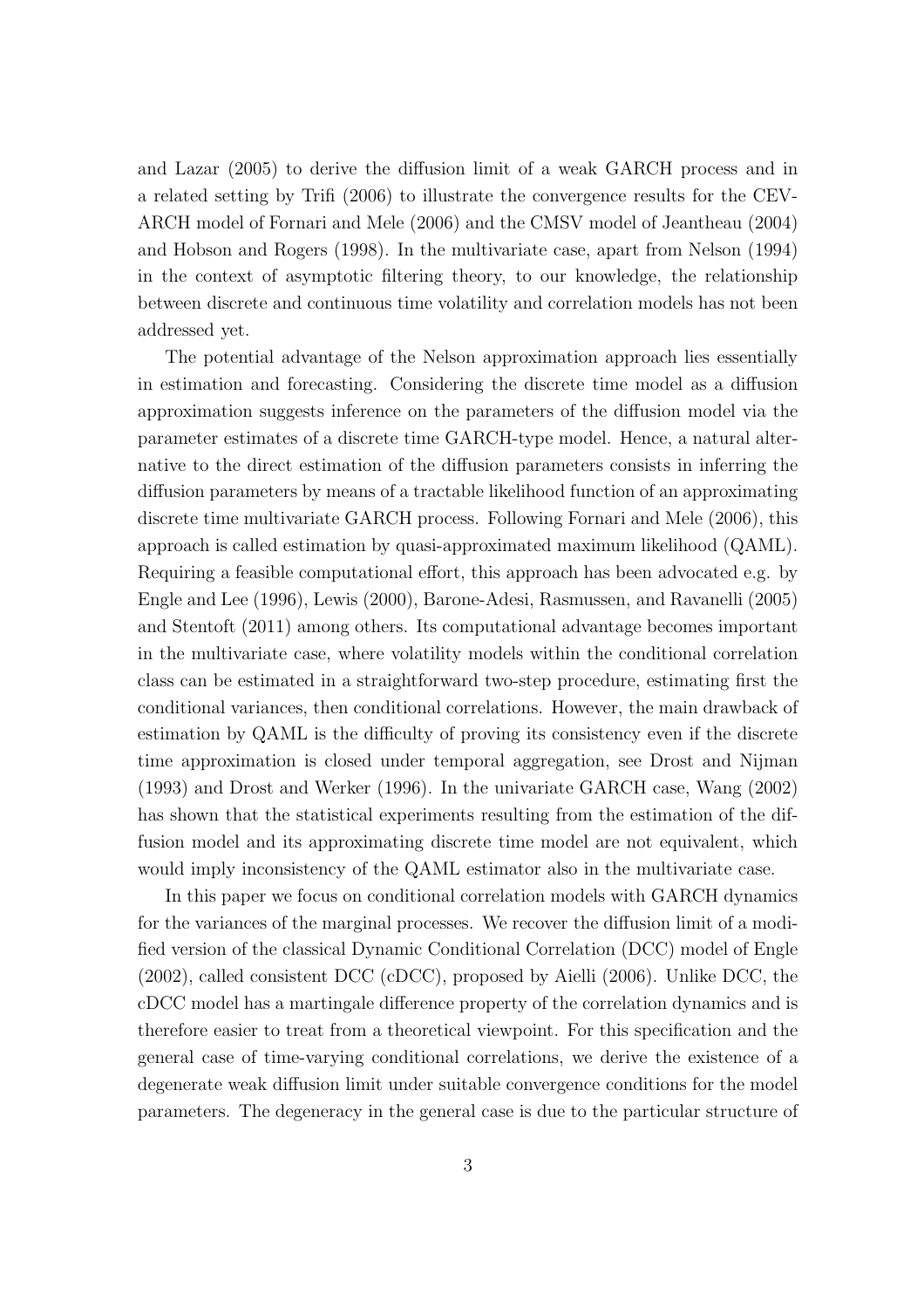the discrete time model in which the noise propagation systems of the variances and the one of the correlation driving process are perfectly correlated. This structure is preserved in the diffusion limit which is characterized by a diffusion matrix of reduced rank. More precisely, the diffusion of the variances and of the diagonal elements of the correlation driving process are pairwise governed by the same Brownian motion.

As a special case, we consider the Constant Conditional Correlation model (CCC) of Bollerslev (1990), which can be obtained from the cDCC under suitable parameter restrictions. The CCC-GARCH model is particularly interesting because, unlike the cDCC-GARCH process, it admits a non-degenerate diffusion and, in the bivariate specification, a closed form solution for the diffusion limit.

We then propose and discuss alternative sets of conditions regarding the speed of convergence of parameters of the cDCC-GARCH model. In this way, other types of degenerated diffusions can be obtained which are characterized by a stochastic price process while variances and/or correlations remain time varying but deterministic. In the same spirit of Corradi (2000), we then discuss what kind of processes can be obtained as Euler approximations of the alternative diffusion processes.

The paper is completed by a simulation study to investigate the performance of the QAML estimator of the diffusion parameters in our model framework. For the parameters characterizing the innovation in variances and in correlations, we find a negative bias in all cases, irrespective of the sample size, which only decreases as the time interval shrinks to zero. This confirms the results of Wang (2002) that care needs to be taken in inferring diffusion parameters from a discrete type approximation when there is no statistical equivalence of the likelihood estimators. For the remaining model parameters, however, no substantial biases are found and the mean square error converges to zero as the sample size increases for a given time interval.

The paper is organized as follows. In Section [2](#page-4-0) we study the continuous time behavior of the cDCC and CCC models. We also present the degenerate diffusions induced by a reparameterization of the convergence conditions. In Section [3,](#page-13-0) we illustrate through a Monte Carlo simulation our convergence results. In Section [4](#page-16-0) we conclude and discuss directions for further research. Appendix A presents the general framework of the theorem of weak convergence of discrete time Markov chains. All proofs are provided in Appendix B.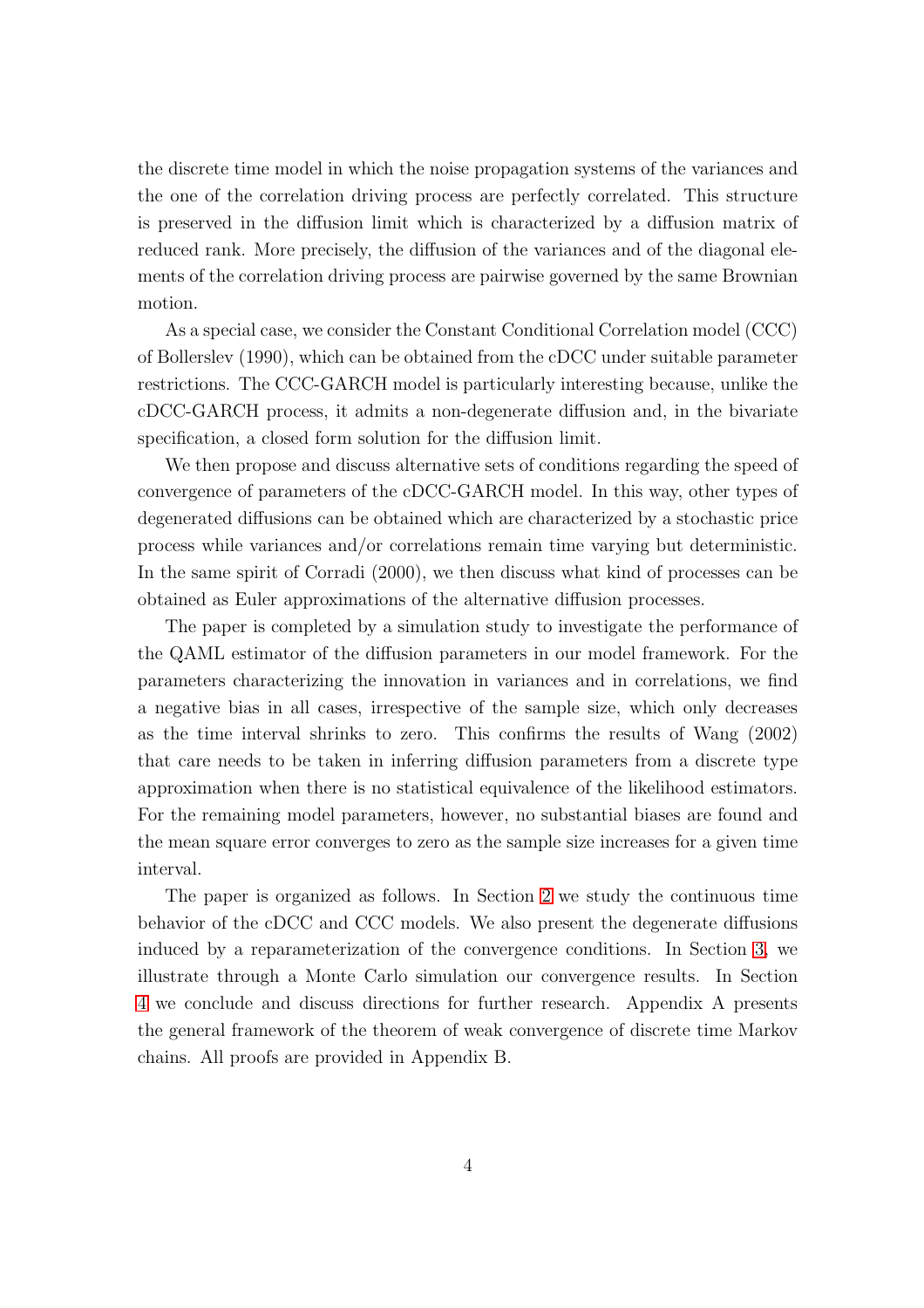## <span id="page-4-0"></span>2 Main theoretical results

Let  $Y_{kh}^{(h)}$  be an N-dimensional vector of logarithmic prices indexed by kh,  $k \in$  $\mathbb{N}, h > 0$ . The superscript  $(h)$  represents the time interval between two consecutive observations, i.e. for given h, prices are observed at times  $h, 2h, 3h, ...$  We let the parameters depend on the sampling frequency. Furthermore, the variance of the innovations is made proportional to  $h$ . In this paper we focus on the covariance stationary case, hence usual suitable positivity and stationarity constraints on the parameters of the variances and correlation driving process apply, see Bollerslev (1986), Engle (2002), Aielli (2006) and Aielli (2013).

Throughout the paper we use the following notation:  $||A||$  is the  $L_2$  (Frobenius) norm of a matrix  $A$ , vec() stacks the columns of a matrix into a vector, vech() stacks the lower triangular portion of a square matrix into a vector, vechl() stacks the strictly lower triangular portion of a square matrix into a vector (i.e., excluding the diagonal elements), diag() stacks the diagonal of a square matrix into a vector. For any symmetric matrix A, the operation  $a = \text{vech}(A)$  can be inverted and we write this as  $A = \text{vech}^{-1}(a)$ . Similarly, for the diag operator, we can define the inverse operator diag<sup>-1</sup> that inserts a vector into a diagonal matrix. Furthermore,  $1_N$  is a  $(N \times 1)$  vector of ones and  $I_N$  is the  $(N \times N)$  identity matrix. Let  $\Omega$  denote the space of  $N \times N$  matrices, and  $\Omega' \subset \Omega$  the set of symmetric positive semi-definite  $N \times N$  matrices. We also make use of the following elementary matrices:  $D_N$ denotes the  $(N^2 \times N(N+1)/2)$  duplication matrix, which for any symmetric matrix A transforms  $\text{vech}(A)$  into  $\text{vec}(A)$ ,  $D_N^+$  its generalized inverse, see e.g. Lütkepohl (1996) for details,  $I^*$  is defined such that  $diag(A) = I^* \text{vech}(A)$  with  $I^* = I^{+'}D_N$  and  $I^+ = (1_N \otimes I_N) \odot [1'_N \otimes \text{vec}(I_N)]$  transforms  $\text{vec}(A)$  into  $\text{diag}(A)$ . Finally,  $I^-$  is defined such that  $\text{vech}(A)\text{vech}(A)' = I^-(\text{vech}(A)\text{vech}(A)')I^{-1} = I^-D_N^+(A \otimes A)D_N^{+1}I^{-1}$  $\text{vech}(A)\text{vech}(A)' = I^-(\text{vech}(A)\text{vech}(A)')I^{-1} = I^-D_N^+(A \otimes A)D_N^{+1}I^{-1}$  $\text{vech}(A)\text{vech}(A)' = I^-(\text{vech}(A)\text{vech}(A)')I^{-1} = I^-D_N^+(A \otimes A)D_N^{+1}I^{-1}$ .

### <span id="page-4-2"></span>2.1 The cDCC-GARCH process

We consider a system of stochastic difference equations based on the discrete time cDCC-GARCH process of Aielli (2006) for the log price vector of an N-dimensional portfolio of assets  $Y_{kh}^{(h)}$ ,  $h > 0$  and  $k \in \mathbb{N}$ . Time is partitioned more and more finely as in Appendix A, letting the parameters and the covariance matrix of innovations

<span id="page-4-1"></span>
$$
{}^{1}\text{Examples for } N = 3: I^{+} = \begin{bmatrix} 1 & 0 & 0 & 0 & 0 & 0 & 0 & 0 \\ 0 & 0 & 0 & 0 & 1 & 0 & 0 & 0 \\ 0 & 0 & 0 & 0 & 0 & 0 & 0 & 1 \end{bmatrix} \text{ and } I^{-} = \begin{bmatrix} 0 & 1 & 0 & 0 & 0 & 0 \\ 0 & 0 & 1 & 0 & 0 & 0 \\ 0 & 0 & 0 & 0 & 1 & 0 \end{bmatrix}.
$$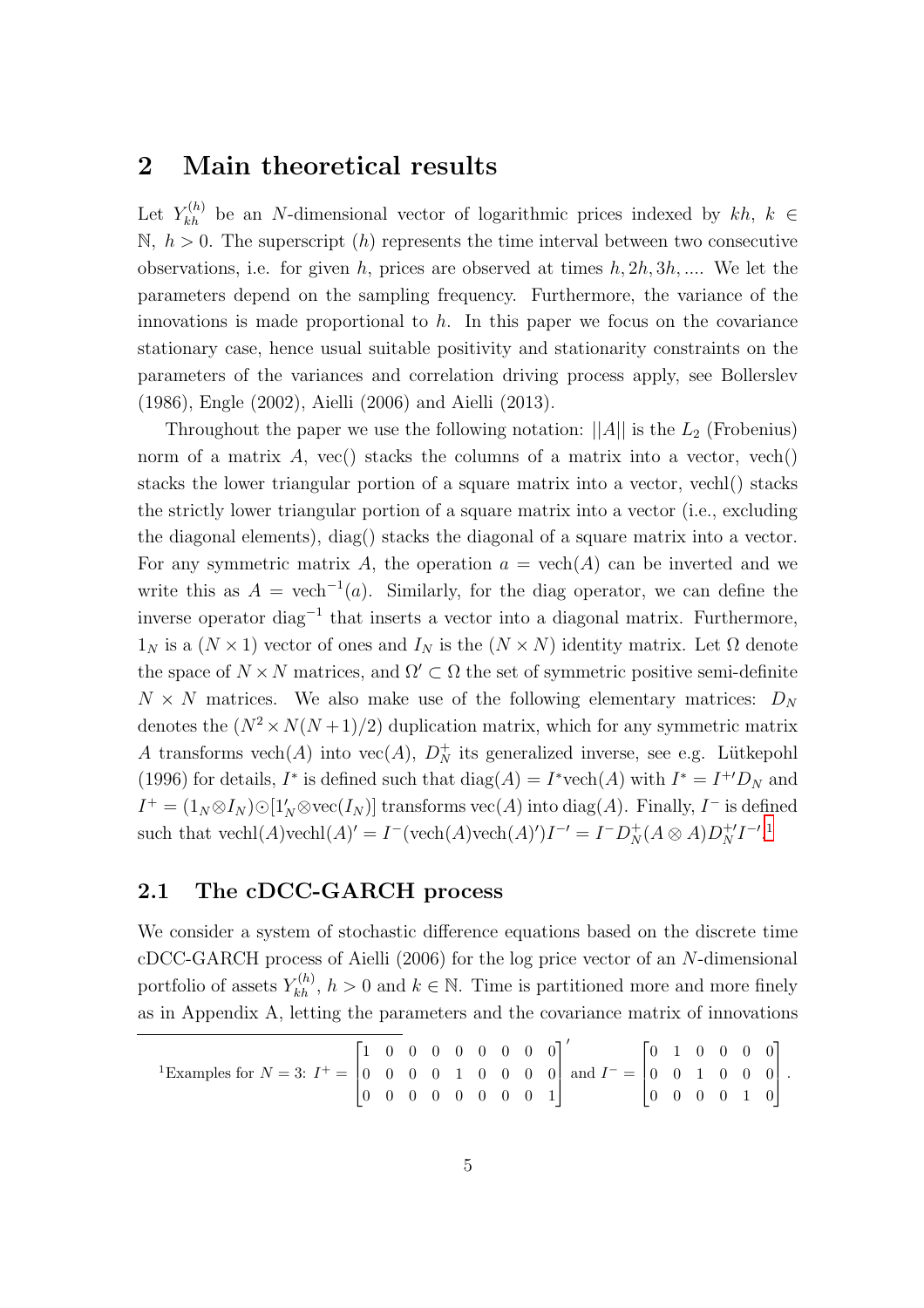depend on the length  $h$  of time intervals. The model is given by

<span id="page-5-3"></span><span id="page-5-2"></span>
$$
Y_{kh}^{(h)} = Y_{(k-1)h}^{(h)} + S_{kh}^{(h)} \eta_{kh}^{(h)}, \tag{1}
$$

$$
V_{(k+1)h}^{(h)} = c_h + A_h h^{-1} S_{kh}^{(h)2} (\eta_{kh}^{(h)} \odot \eta_{kh}^{(h)}) + B_h V_{kh}^{(h)}, \tag{2}
$$

<span id="page-5-0"></span>
$$
Q_{(k+1)h}^{(h)} = \bar{Q}_h + \vartheta_h h^{-1} P_{kh}^{(h)} \eta_{kh}^{(h)} \eta_{kh}^{(h)} P_{kh}^{(h)} + \gamma_h Q_{kh}^{(h)}, \qquad (3)
$$

<span id="page-5-4"></span>
$$
P_{kh}^{(h)} = (Q_{kh}^{(h)} \odot I_N)^{1/2},\tag{4}
$$

$$
R_{kh}^{(h)} = P_{kh}^{(h)-1} Q_{kh}^{(h)} P_{kh}^{(h)-1}, \tag{5}
$$

where  $\eta_{kh}^{(h)}$  is an  $(N \times 1)$  vector of standardized but potentially conditionally correlated innovations such that  $R_{kh}^{(h)-1/2}\eta_{kh}^{(h)} \sim$  i.i.d.  $N(0, hI_N)$ . Further,  $S_{kh}^{(h)}$  is an  $(N \times N)$  diagonal matrix of conditional standard deviations with the  $(N \times 1)$  vector of conditional variances denoted by  $V_{kh}^{(h)} = \text{diag}(S_{kh}^{(h)2})$ . For the correlation driving process  $Q_{kh}^{(h)}$  we have, under the restrictions  $\overline{Q}_h \in \Omega', \vartheta_h, \gamma_h \geq 0$ , that  $Q_{kh}^{(h)} \in \Omega'.$ We will stack the non-redundant elements of  $Q_{kh}^{(h)}$  into the vector  $q_{kh}^{(h)} = \text{vech}(Q_{kh}^{(h)})$ . Note that, for a given h, the vector  $X_{kh}^{(h)} := (Y_{kh}^{(h)}, V_{(k+1)h}^{(h)}, q_{(k+1)h}^{(h)})$  $\binom{(h)}{(k+1)h}$ ' is a discrete time Markov process with filtration  $\mathcal{F}_{kh} := \sigma(X_{sh}^{(h)}, s < k)$ , so that the theory of Appendix A applies.

Note also that the discrete time cDCC-GARCH model of Aielli (2006) can be obtained by setting  $h = 1$ . The standard DCC model of Engle (2002) is very similar but instead of [\(3\)](#page-5-0) specifies  $Q_{(k+1)h}^{(h)} = \bar{Q}_h + \vartheta_h h^{-1} \eta_{kh}^{(h)} \eta_{kh}^{(h)'} + \gamma_h Q_{kh}^{(h)}$ . The advantage of the cDCC model is that the recursion for  $Q_{kh}^{(h)}$  preserves the martingale difference property, i.e.,  $h^{-1} \mathbb{E}[(P_{kh}^{(h)} \eta_{kh}^{(h)} P_{kh}^{(h)} - Q_{kh}^{(h)} | \mathcal{F}_{kh}] = 0$ , so that, for a given h, the process  $\{h^{-1/2}P_{kh}^{(h)}\eta_{kh}^{(h)}, q_{kh}^{(h)}\}$  is a multivariate semi-strong GARCH process in the sense of Drost and Nijman (1993) and Hafner (2008).

Without loss of generality, we reparameterize the drift in the recursion  $Q_{kh}^{(h)}$  as a combination of a frequency invariant component and frequency dependent parameters. The drift  $\bar{Q}_h$  can be expressed as  $\bar{Q}_h = (1 - \vartheta_h - \gamma_h)\bar{Q}$ .<sup>[2](#page-5-1)</sup> As shown by Aielli (2013),  $\overline{Q}$  is only identified up to scale so that we restrict the diagonal elements of  $\overline{Q}$  to one. The reparameterization will be particularly useful when deriving the diffusion limit of the constant conditional correlation (CCC) model of Bollerslev (1990). In fact, under the parameter restriction  $\vartheta_h = \gamma_h = 0$ ,  $Q_{kh}^{(h)} = \bar{Q}_h = \bar{Q}$ , and therefore  $R_{kh}^{(h)} = \bar{Q}$  for all h. Thus, in the CCC model  $\bar{Q}$  is the frequency-invariant

<span id="page-5-1"></span><sup>&</sup>lt;sup>2</sup>The same transformation can be carried out for the intercept of the  $V_{(k+1)}^{(h)}$  $\zeta^{(h)}_{(k+1)h}$  process, i.e.,  $c_h = (I_N - A_h - B_h)\bar{c}$ . The vector  $\bar{c}$  is frequency invariant and contains the (rescaled) unconditional variances of the return process  $(Y_{(k+1)h}^{(h)} - Y_{kh}^{(h)}),$  i.e.,  $\bar{c} = \mathbb{E}[(Y_{(k+1)h}^{(h)} - Y_{kh}^{(h)}) \odot (Y_{(k+1)h}^{(h)} - Y_{kh}^{(h)})]/h =$  $E[V_{(k+1)}^{(h)}]$  $\binom{n}{(k+1)h}$ , for all  $h > 0$ .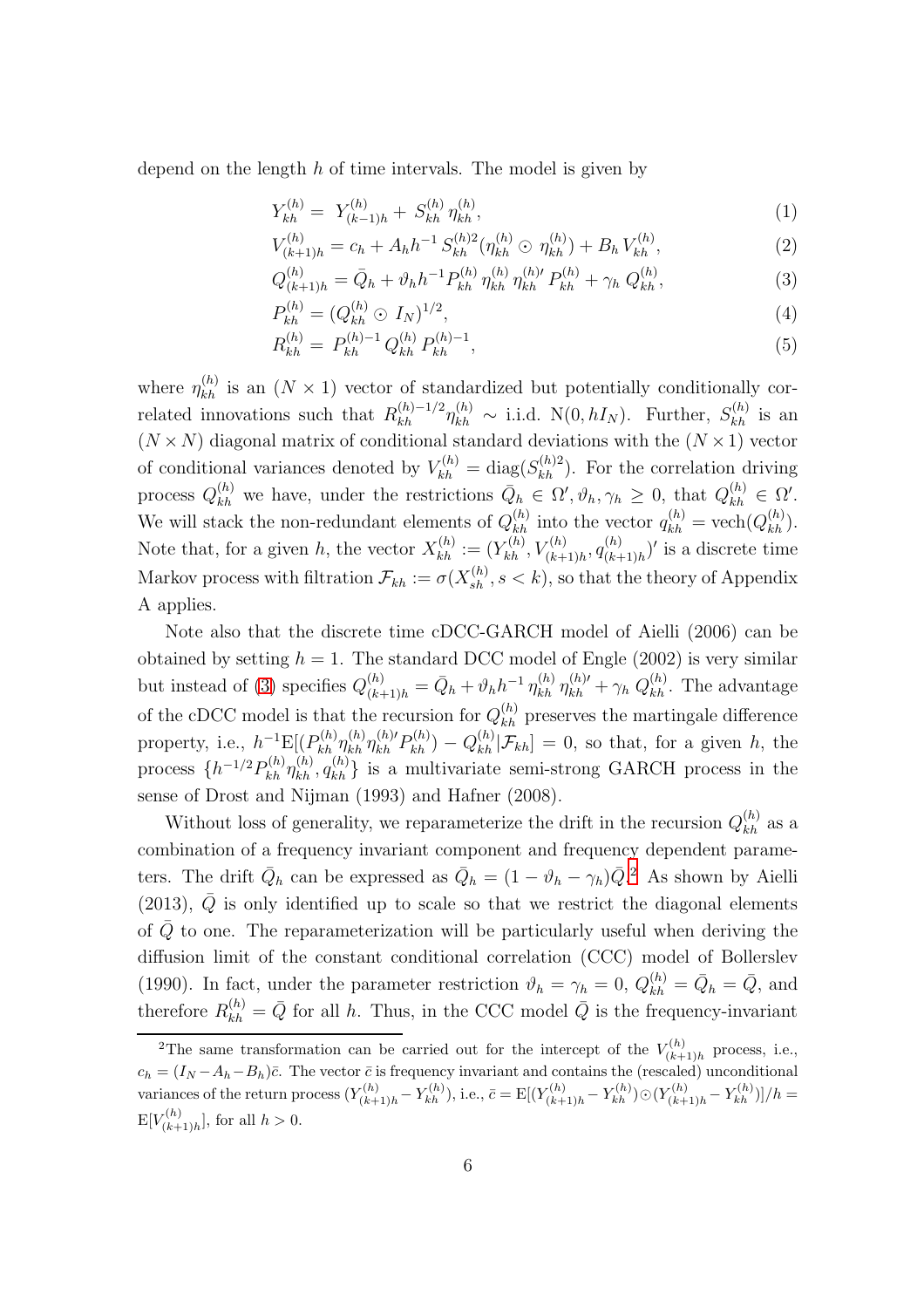unconditional correlation matrix of  $(Y_{(k+1)h}^{(h)} - Y_{kh}^{(h)})$ . We denote by  $\bar{q} = \text{vech}(\bar{Q})$  the non-redundant elements of  $\overline{Q}$ .

Deriving the diffusion limit of the cDCC-GARCH process requires to assume convergence rates of the discrete time parameters such that the first two conditional moments converge with increasing sampling frequency, as required by Assumption [1.](#page-20-0) For the discrete time cDCC-GARCH process  $X_{kh}^{(h)} = (Y_{kh}^{(h)}, V_{(k+1)h}^{(h)}, q_{(k+1)h}^{(h)})$  $\frac{(h)}{(k+1)h}$  given in [\(1\)](#page-5-2)-[\(3\)](#page-5-0), our main result in Theorem 1 will assume the following convergence rates:

<span id="page-6-1"></span>
$$
c_h = h c + o(h) \tag{6}
$$

$$
I_N - A_h - B_h = h \Lambda + o(h) \tag{7}
$$

<span id="page-6-8"></span><span id="page-6-5"></span>
$$
A_h = \sqrt{h} A + o(\sqrt{h})
$$
\n(8)

<span id="page-6-7"></span><span id="page-6-6"></span>
$$
\bar{Q}_h = \bar{Q}\phi h + o(h) \tag{9}
$$

$$
1 - \vartheta_h - \gamma_h = h \, \phi + o(h) \tag{10}
$$

<span id="page-6-2"></span>
$$
\vartheta_h = \sqrt{h} \,\vartheta + o(\sqrt{h}),\tag{11}
$$

where c is an  $(N \times 1)$  vector, A and  $\Lambda$  are diagonal  $N \times N$  matrices with positive diagonal elements,  $\overline{Q}$  is a positive definite  $N \times N$  matrix, and  $\phi, \vartheta$  are positive scalars.

As shown in the proof of Theorem 1, these convergence rates ensure that the first and the second conditional moments per unit of time converge, as  $h \to 0$ , to well-behaved limits and that the first difference of the process  $[Y_{kh}^{(h)'}$ ,  $V_{(k+1)h}^{(h)'}$ ,  $q_{(k+1)h}^{(h)'}$  $\binom{(h)'}{(k+1)h}$ satisfies Assumption [1.](#page-20-0)

Note that  $c > 0$  (elementwise) ensures positivity of the variance process,  $A > 0$ and  $\vartheta > 0$  ensure that the rescaled second conditional moment does not vanish as  $h \to 0$ , while  $\Lambda > 0$  and  $\phi > 0$  ensure covariance stationarity of the return process.<sup>[3](#page-6-0)</sup>

<span id="page-6-4"></span>Under our assumptions, we have the following result for the diffusion limit of the cDCC-GARCH process  $X_{kh}^{(h)} = (Y_{kh}^{(h)}, V_{(k+1)h}^{(h)}, q_{(k+1)h}^{(h)})$  $\binom{(h)}{(k+1)h}'$ .

Theorem 1 (Diffusion limit of the cDCC-GARCH model). Assume that the initial value  $X_{0h}^{(h)}$  $\alpha_{0h}^{(h)}$  converges in distribution to a random vector  $X_0$  as  $h \to 0$ . Under [\(6\)](#page-6-1) to [\(11\)](#page-6-2), the discrete time cDCC-GARCH process  $X_{kh}^{(h)}$  given in [\(1\)](#page-5-2)-[\(3\)](#page-5-0) weakly converges to the diffusion process  $X_t = [Y'_t, V'_t, q'_t]'$  which is the solution to the system of stochastic differential equations

<span id="page-6-3"></span>
$$
dX_t = b(X_t)dt + \sigma(X_t)dW_t,
$$
\n(12)

<span id="page-6-0"></span><sup>&</sup>lt;sup>3</sup>In the univariate setting, the cases  $\Lambda = 0$  (integrated variance) and  $\Lambda < 0$  (strictly stationary but not covariance stationary GARCH process) are also discussed in Nelson (1990). In this paper we restrict the analysis to the covariance stationary case.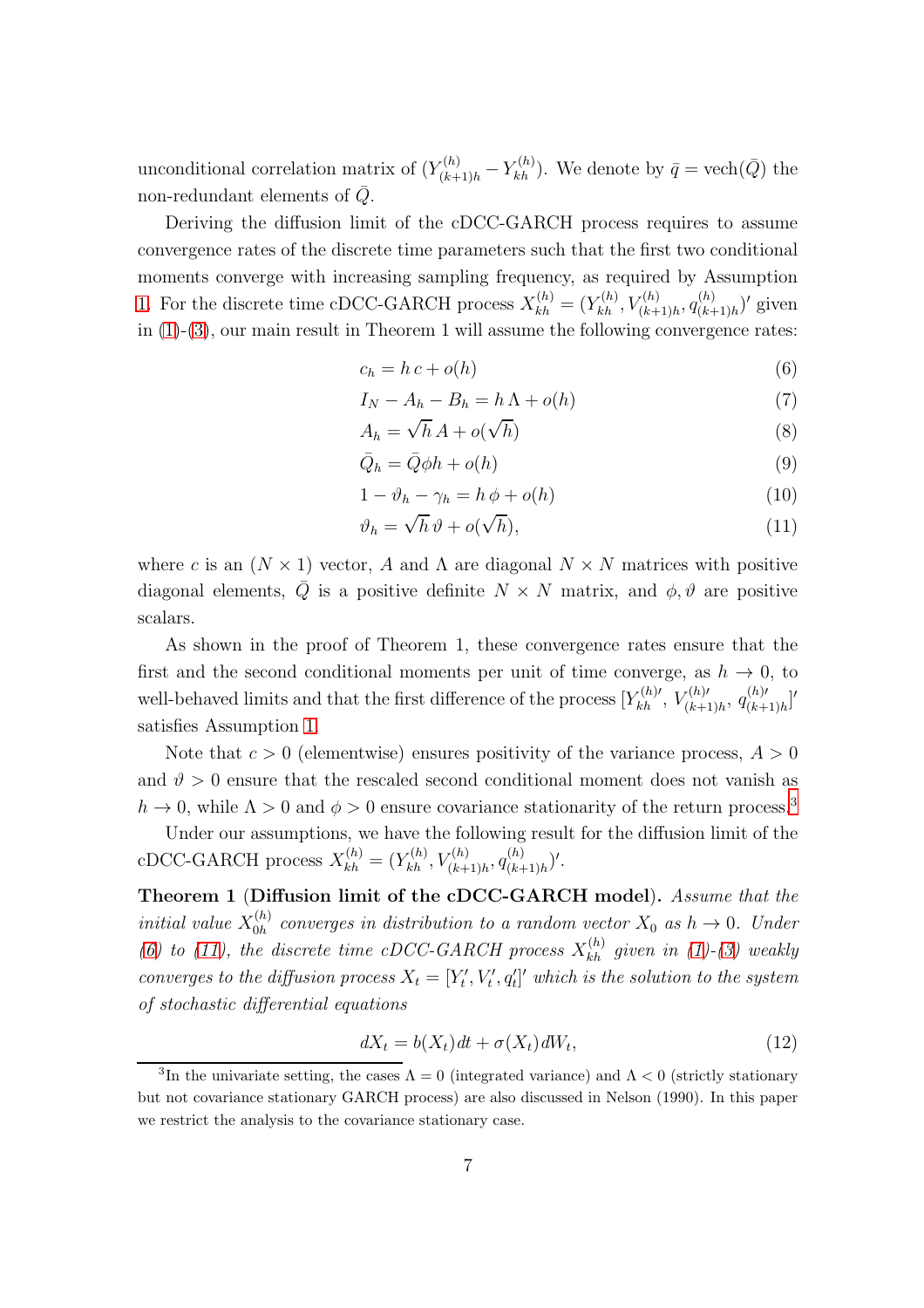where  $W_t$  is an  $N(N+5)/2$ -dimensional vector of mutually independent standard Brownian motions, independent from  $X_0$ . The drift,  $b(X_t)$ , is given by

<span id="page-7-0"></span>
$$
b(X_t) = \begin{bmatrix} 0_N \\ c - \Lambda V_t \\ \phi(\bar{q} - q_t) \end{bmatrix},
$$
\n(13)

while the scale,  $\sigma(X_t)$ , is a continuous mapping such that, for all  $X_t \in \mathbb{R}^{N(N+5)/2}$ and  $t \geq 0$ ,  $a(X_t) = \sigma(X_t)\sigma(X_t)'$  where  $a(X_t)$  is given by

<span id="page-7-1"></span>
$$
a(X_t) = \begin{bmatrix} a_{YY} & 0_{(N \times N)} & 0_{(N \times N^*)} \\ 0_{(N \times N)} & a_{VV} & a_{Vq} \\ 0_{(N^* \times N)} & a'_{Vq} & a_{qq} \end{bmatrix},
$$
(14)

with  $N^* := N(N + 1)/2$  and

$$
a_{YY} = S_t R_t S_t
$$
  
\n
$$
a_{VV} = 2AS_t^2 (R_t \odot R_t) S_t^2 A
$$
  
\n
$$
a_{Vq} = \vartheta \left[ I^* K_t D_N^+ (P_t \otimes P_t) D_N^{+'} - 1_N q_t' \right]' S_t^2 A
$$
  
\n
$$
a_{qq} = \vartheta^2 [D_N^+ (P_t \otimes P_t) D_N^{+'} K_t D_N^+ (P_t \otimes P_t) D_N^{+'} - q_t q_t'],
$$

where  $K_t = 2D_N^+(R_t \otimes R_t)D_N^{+\prime} + \text{vech}(R_t)\text{vech}(R_t)^\prime$ ,  $Q_t = \text{vech}^{-1}(q_t)$ ,  $P_t = (I_N \odot R_t)$  $(Q_t)^{1/2}$ ,  $R_t = P_t^{-1} Q_t P_t^{-1}$ , and  $S_t = diag^{-1}(V_t^{1/2})$  $\binom{t^{1/2}}{t}$ . The matrix  $a(X_t)$  is singular and its rank is equal to  $N(N+3)/2 < \dim(X_t) = N(N+5)/2$ .

Note first that the drift term  $b(X_t)$  is linear in  $X_t$ , which is due to the fact that the cDCC-GARCH process satisfies a semi-strong GARCH structure, meaning that increments to the state variables have a conditional mean that is linear in the state. In particular, as shown in the proof, we can use that in the cDCC model  $\mathrm{E}[\Delta q_{(k+1)}^{(h)}]$  $\binom{(h)}{(k+1)h}$ ,  $\mathcal{F}_{kh}$  =  $(1 - \vartheta_h - \gamma_h)(\bar{q} - q_{kh}^{(h)})$ . This is, however, not the case in the DCC model, where this expectation would be a function of the conditional correlation matrix  $R_{kh}^{(h)}$ , which is a nonlinear function of the state variable  $q_{kh}^{(h)}$ . This is the reason why it is tedious to obtain analytical results for the diffusion limit of the DCC model, and in fact more generally why there are few results on the properties of this model such as stationarity or moment conditions.

Note further that one of the examples of Nelson (1990), p.15, of a univariate GARCH(1,1) model setting  $c = 0$  in his equation (2.20), can be recovered as a special case of Theorem 1. His drift and diffusion terms (2.37) and (2.38) are the reduced versions of our [\(13\)](#page-7-0) and [\(14\)](#page-7-1) terms in the univariate case. Note however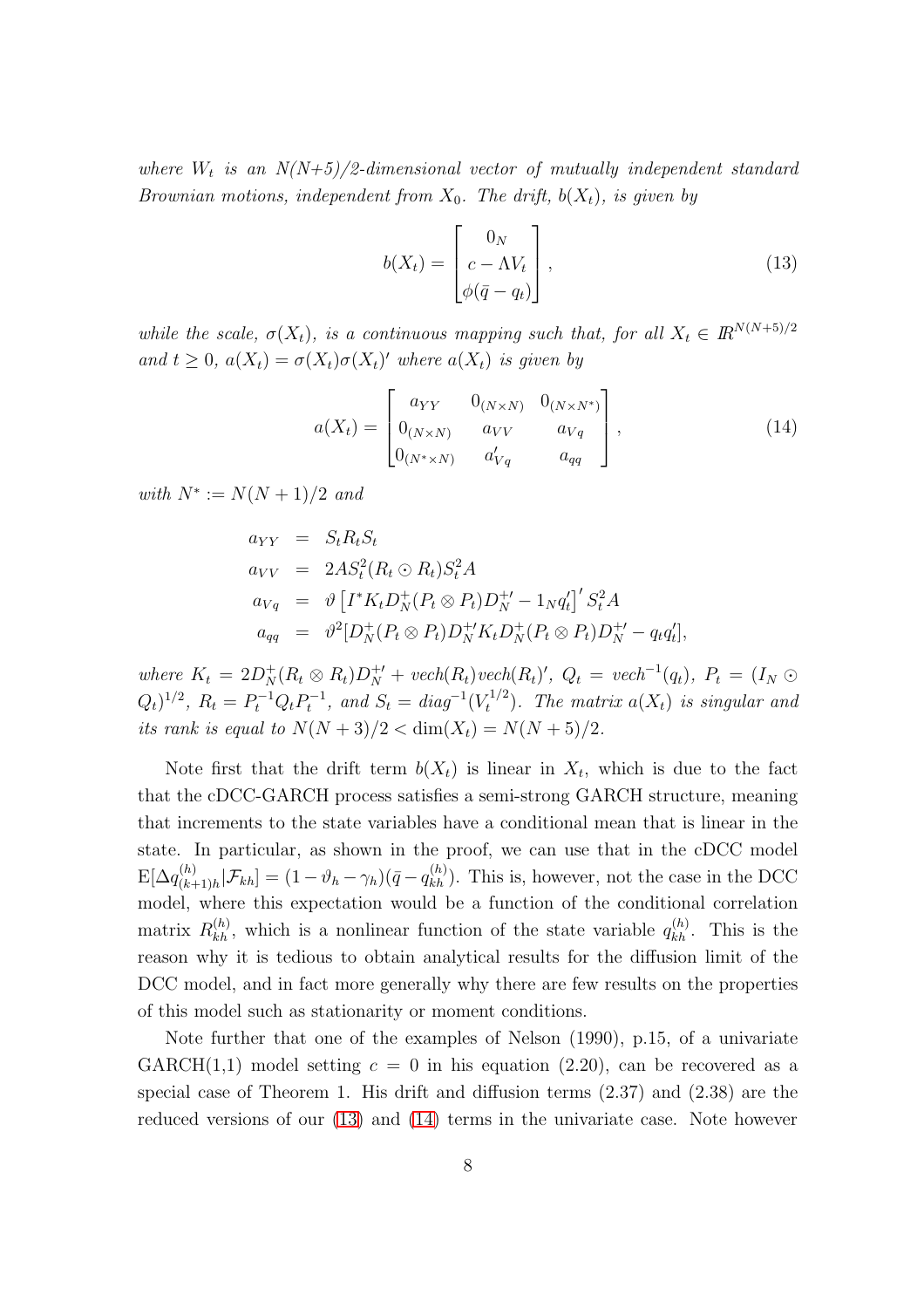the difference in terms of the parameter scaling: Nelson (1990) lets  $\alpha_h = \alpha (h/2)^{1/2}$ , so that the scaling factor  $\sqrt{2}$  should be included in his results to compare them with ours.

The singularity of  $a(X_t)$  is due to the particular structure of the model in which the noise propagation of the variance processes and the one of the diagonal elements of the correlation driving processes are pairwise perfectly correlated. This is because, although (possibly) different in terms of level and dynamics, [\(2\)](#page-5-3) and [\(3\)](#page-5-0) are driven by the same innovations. For example, in the special case where  $(I_N - A_h - B_h)^{-1}c_h =$ diag( $\bar{Q}$ ),  $A_h = \vartheta_h I_N$ ,  $B_h = \gamma_h I_N$ , the model reduces to a scalar VEC model with N redundant equations.

To investigate the implications of singularity of the diffusion matrix  $a(X_t)$ , let us rearrange the order of the elements of the diffusion process  $X_t$  as  $[Y'_t, V'_t, q_t^{(d)}]$  $q_t^{(d)\prime},q_t^{(l)\prime}$  $\bigl( \begin{smallmatrix} l & l' \ l' \end{smallmatrix} \bigr)^\prime,$ where  $q_t^{(d)} = \text{diag}(Q_t)$  and  $q_t^{(l)} = \text{vech}(Q_t)$ . The two partial diffusion processes  $[Y'_t, V'_t, q_t^{(l)}']$  $[t^{(l)'}]$ ' and  $[Y'_t, q_t^{(d)'}]$  $q_t^{(d)\prime},q_t^{(l)\prime}$  $t^{(l)'}$ 's share the same correlation structure, while Corr $(dV_{t,i},$  $dQ_{t,ii}$ ) = 1, i = 1, ..., N, implies that the two partial diffusions are driven by the same vector of Brownian innovations. Thus, the relevant part in terms of the noise propagation system of the diffusion limit of the cDCC-GARCH process consists of a system of  $N(N+3)/2$  stochastic differential equations, either  $[Y'_t, V'_t, q_t^{(l)}]$  $\left[\begin{smallmatrix} U' \\ t \end{smallmatrix}\right]$  or  $[Y'_t, q_t^{(d)}']$  $q_t^{(d)\prime},q_t^{(l)\prime}$  $t_t^{(l)}$ , while the remaining N diffusion processes,  $q_t^{(d)}$  or  $V_t$  respectively, are characterized by a specific deterministic part (drift) but a common, although appropriately rescaled, stochastic component. To illustrate this point, let us consider the following partition of the diffusion matrix in [\(14\)](#page-7-1), whose elements have been appropriately reordered,

<span id="page-8-0"></span>
$$
a(X_t) = \begin{bmatrix} a_{YY} & 0_{(N \times N)} & 0_{(N \times N)} & 0_{(N \times N^{+})} \\ 0_{(N \times N)} & a_{VV} & a_{Vq^{(d)}} & a_{Vq^{(l)}} \\ 0_{(N \times N)} & a'_{Vq^{(d)}} & a_{q^{(d)}q^{(d)}} & a_{q^{(d)}q^{(l)}} \\ 0_{(N^{+} \times N)} & a'_{Vq^{(l)}} & a'_{q^{(d)}q^{(l)}} & a_{q^{(l)}q^{(l)}} \end{bmatrix}
$$
(15)

where  $N^+ := N(N-1)/2$  and

$$
a_{Vq^{(d)}} = 2\vartheta AS_t^2 (R_t \odot R_r) P_t^2 = \vartheta a_{VV} (S_t^2 A)^{-1} P_t^2
$$
  
\n
$$
a_{q^{(d)}q^{(d)}} = 2\vartheta^2 P_t^2 (R_t \odot R_r) P_t^2 = \vartheta^2 P_t^2 (AS_t^2)^{-1} a_{VV} (S_t^2 A)^{-1} P_t^2
$$
  
\n
$$
a_{Vq^{(l)}} = \vartheta AS^2 \left[ I^* K_t D_N^+ (P_t \otimes P_t) D_N^+ I^{-1} - 1_N q_t' I^{-1} \right]
$$
  
\n
$$
a_{q^{(d)}q^{(l)}} = \vartheta^2 P_t^2 [I^* K_t D_N^+ (P_t \otimes P_t) D_N^+ I^{-1} - 1_N q_t' I^{-1}] = \vartheta P_t^2 (AS_t^2)^{-1} a_{Vq^{(l)}}
$$
  
\n
$$
a_{q^{(l)}q^{(l)}} = \vartheta^2 I^- [D_N^+ (P_t \otimes P_t) D_N^+ K_t D_N^+ (P_t \otimes P_t) D_N^{+1} - q_t q_t' ] I^{-1}.
$$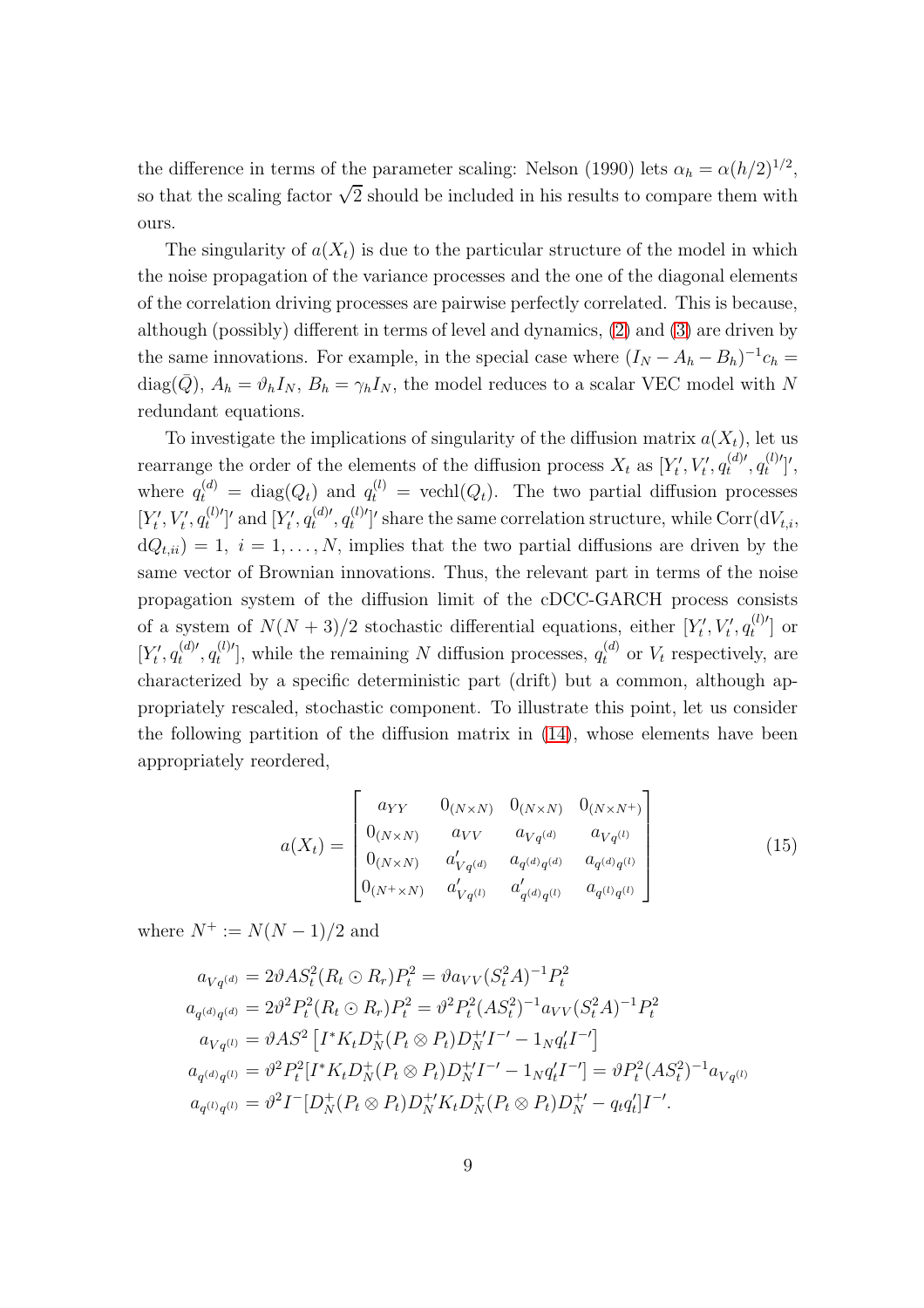Let us also define  $C_t = \vartheta P_t^2 (AS_t^2)^{-1}$ . We can rewrite [\(15\)](#page-8-0) as

<span id="page-9-2"></span>
$$
\begin{bmatrix}\n a_{YY} & 0_{(N \times N)} & 0_{(N \times N)} & 0_{(N \times N^{+})} \\
 0_{(N \times N)} & a_{VV} & a_{VV} C'_{t} & a_{Vq^{(l)}} \\
 0_{(N \times N)} & C_{t} a_{VV} & C_{t} a_{VV} C'_{t} & C_{t} a_{Vq^{(l)}} \\
 0_{(N^{+} \times N)} & a'_{Vq^{(l)}} & a'_{Vq^{(l)}} C'_{t} & a_{q^{(l)}q^{(l)}}\n\end{bmatrix}.
$$
\n(16)

Therefore, the partial diffusion processes  $[Y'_t, V'_t, q_t^{(l)}]$  $[t^{(l)'}]$ ' and  $[Y'_t, q_t^{(d)}]$ '  $q_t^{(d)\prime},q_t^{(l)\prime}$  $t^{(l)'}$  are characterized by the diffusion matrices  $a_1(\cdot)$  and  $a_2(\cdot)$ , respectively, given by

<span id="page-9-1"></span><span id="page-9-0"></span>
$$
a_1([Y'_t, V'_t, q_t^{(l)'}]') = \begin{bmatrix} a_{YY} & 0_{(N \times N)} & 0_{(N \times N^+)} \\ 0_{(N \times N)} & a_{VV} & a_{Vq^{(l)}} \\ 0_{(N^+ \times N)} & a'_{Vq^{(l)}} & a_{q^{(l)}q^{(l)}} \end{bmatrix}
$$
(17)

$$
a_2([Y'_t, q_t^{(d) \prime}, q_t^{(l)\prime}]') = \begin{bmatrix} a_{YY} & 0_{(N \times N)} & 0_{(N \times N^{+})} \\ 0_{(N \times N)} & C_t a_{VV} C'_t & C_t a_{Vq^{(l)}} \\ 0_{(N^{+} \times N)} & a'_{Vq^{(l)}} C'_t & a_{q^{(l)}q^{(l)}} \end{bmatrix}.
$$
 (18)

The structure of [\(17\)](#page-9-0) and [\(18\)](#page-9-1) shows that the two partial processes  $[V'_t, q_t^{(l)}]$  $t^{(l)'}$ ]' and  $[q_t^{(d)\prime}]$  $q_t^{(d)\prime},q_t^{(l)\prime}$  $t_t^{(l)'}$ , both uncorrelated with  $Y_t$ , share the same correlation structure. Furthermore, from Theorem 1, it immediately follows that  $[V'_t, q_t^{(l)}]$  $[t^{(l)'}]$ ' and  $[q_t^{(d)'}]$  $q_t^{(d)\prime},q_t^{(l)\prime}$  $\left[\begin{smallmatrix} l \end{smallmatrix}\right]^\prime$ are elementwise perfectly correlated. In fact, more generally,  $Corr(dV_{t,i}, dq_{t,j}^{(d)}) =$  $(R_t \odot R_t)_{ij}, i, j = 1, ..., N$ . The perfect correlation between the variances and the diagonal elements of Q is intuitively obvious also from the discrete time model in  $(1)-(5)$  $(1)-(5)$ , as the driving innovations in  $(2)$  and the diagonal elements of  $(3)$  are both given by  $\eta_{kh}^{(h)} \odot \eta_{kh}^{(h)}$ . Although either partial diffusion process  $[Y'_t, V'_t, q_t^{(l)}]$  $t^{(l)'}$ ]' or  $[Y'_t, q_t^{(d)}]$  $q_t^{(d)\prime},q_t^{(l)\prime}$  $\mathcal{L}^{(l)}$  is sufficient alone to fully characterize the noise propagation system of the cDCC diffusion limit, they are both necessary to obtain the distribution of  $Y_t$ which depends on both  $V_t$  and  $q_t = [q_t^{(d)}]$  $q_t^{(d)\prime},q_t^{(l)\prime}$  $\binom{l^{(l)}}{t}$  through the correlation process  $R_t$ .

The degeneracy of the diffusion matrix may have consequences for the estimation method of the parameters of the diffusion process. For example, if maximum likelihood is used as e.g. in Li (2013) which requires a positive definite diffusion matrix, estimation of the full system would be infeasible in our case.

### 2.2 A special case: the CCC-GARCH process

As a special case, consider the Constant Conditional Correlation (CCC) model of Bollerslev (1990). The cDCC process nests the CCC process under the following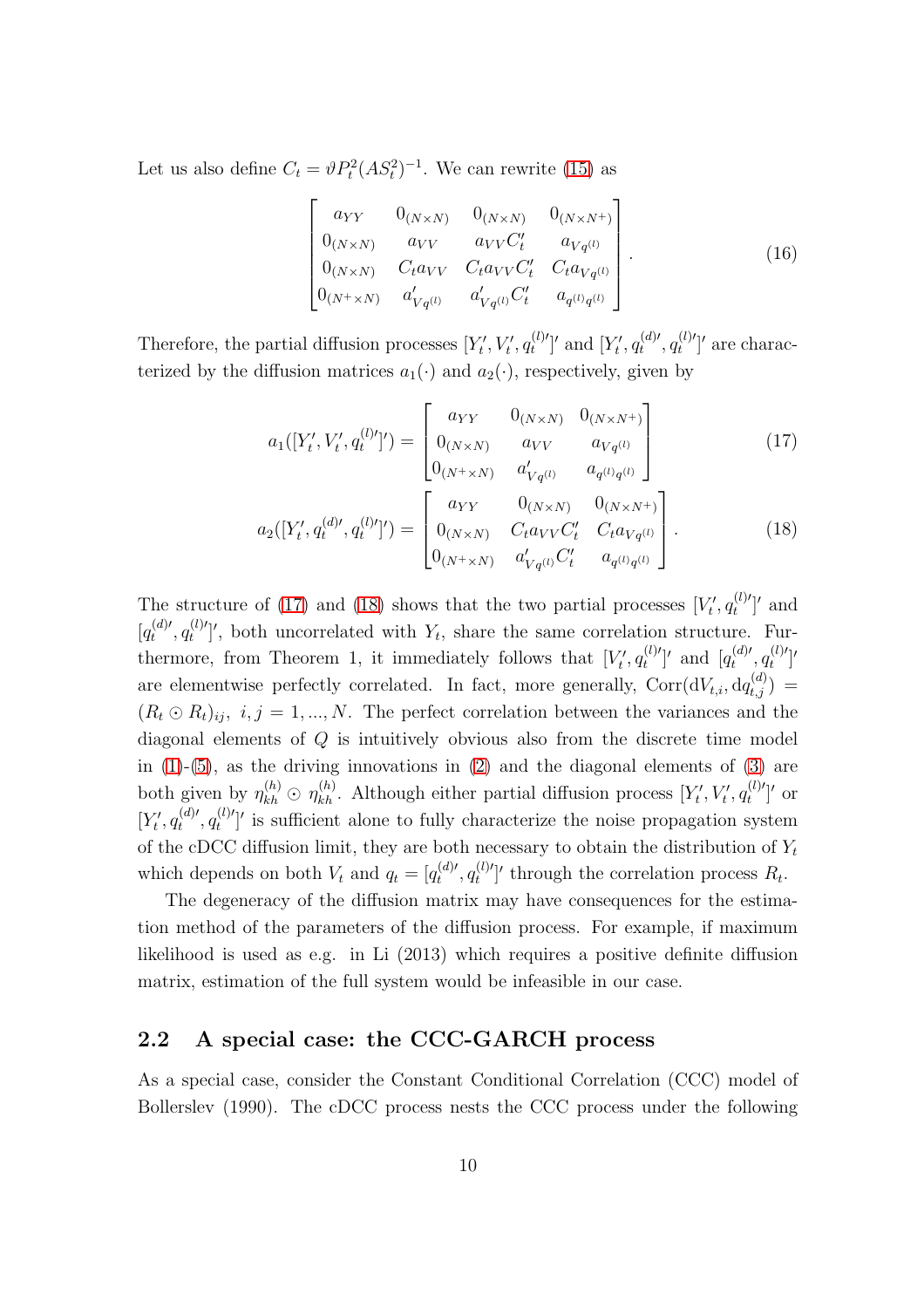parameter restrictions

$$
\vartheta_h = \gamma_h = 0 \quad \text{for all } h > 0.
$$

The innovation vector  $\eta_{kh}^{(h)}$  in the CCC-GARCH process is an  $(N \times 1)$  vector of standardized but potentially correlated innovations, such that  $\eta_{kh}^{(h)} \sim N(0, hR)$ , where R represents the (frequency invariant) constant conditional correlation matrix. This model, although rather restrictive in practice, is particularly interesting because, unlike the cDCC-GARCH process, it allows for a non-degenerate diffusion and, in the bivariate specification, a closed form solution for the diffusion limit. As a corollary to Theorem 1, Assumption 1 holds under the following convergence rates for the parameters of the discrete time CCC-GARCH process

<span id="page-10-0"></span>
$$
c_h = h c + o(h) \tag{19}
$$

$$
I_N - A_h - B_h = h \Lambda + o(h) \tag{20}
$$

<span id="page-10-1"></span>
$$
A_h = \sqrt{h} A + o(\sqrt{h}), \qquad (21)
$$

for some  $(N \times 1)$  vector c and  $(N \times N)$  diagonal matrices A and  $\Lambda$  with positive and finite elements.

The following corollary to Theorem 1 states the result of a diffusion limit of the CCC-GARCH process  $X_{kh}^{(h)} = (Y_{kh}^{(h)}, V_{(k+1)h}^{(h)})'$ .

Corollary 1 (Diffusion limit of the CCC-GARCH model). Assume that the initial value  $X_{0h}^{(h)}$  $\chi_{0h}^{(h)}$  converges in distribution to a random vector  $X_0$  as  $h \to 0$ . Under the convergence conditions in  $(19)-(21)$  $(19)-(21)$ , the CCC-GARCH process weakly converges to the non-degenerate diffusion process  $X_t = [Y'_t, V'_t]'$  which is a solution to a system of stochastic differential equations of the form [\(12\)](#page-6-3), with drift

$$
b(X_t) = \begin{bmatrix} 0_N \\ c - \Lambda V_t \end{bmatrix}
$$
 (22)

and diffusion matrix

$$
a(X_t) = \begin{bmatrix} S_t R S_t & 0_{(N \times N)} \\ 0_{(N \times N)} & 2A S_t^2 (R \odot R) S_t^2 A \end{bmatrix}
$$
 (23)

and driven by a vector  $W_t$  of  $2N$  mutually independent Brownian motions, independent of the initial value  $X_0 = [Y_0, V_0]'$ .

The diffusion limit of the CCC model is clearly non-degenerate because it is driven by as many Brownian motions as the number of variables in the system and whose covariance matrix is non-singular.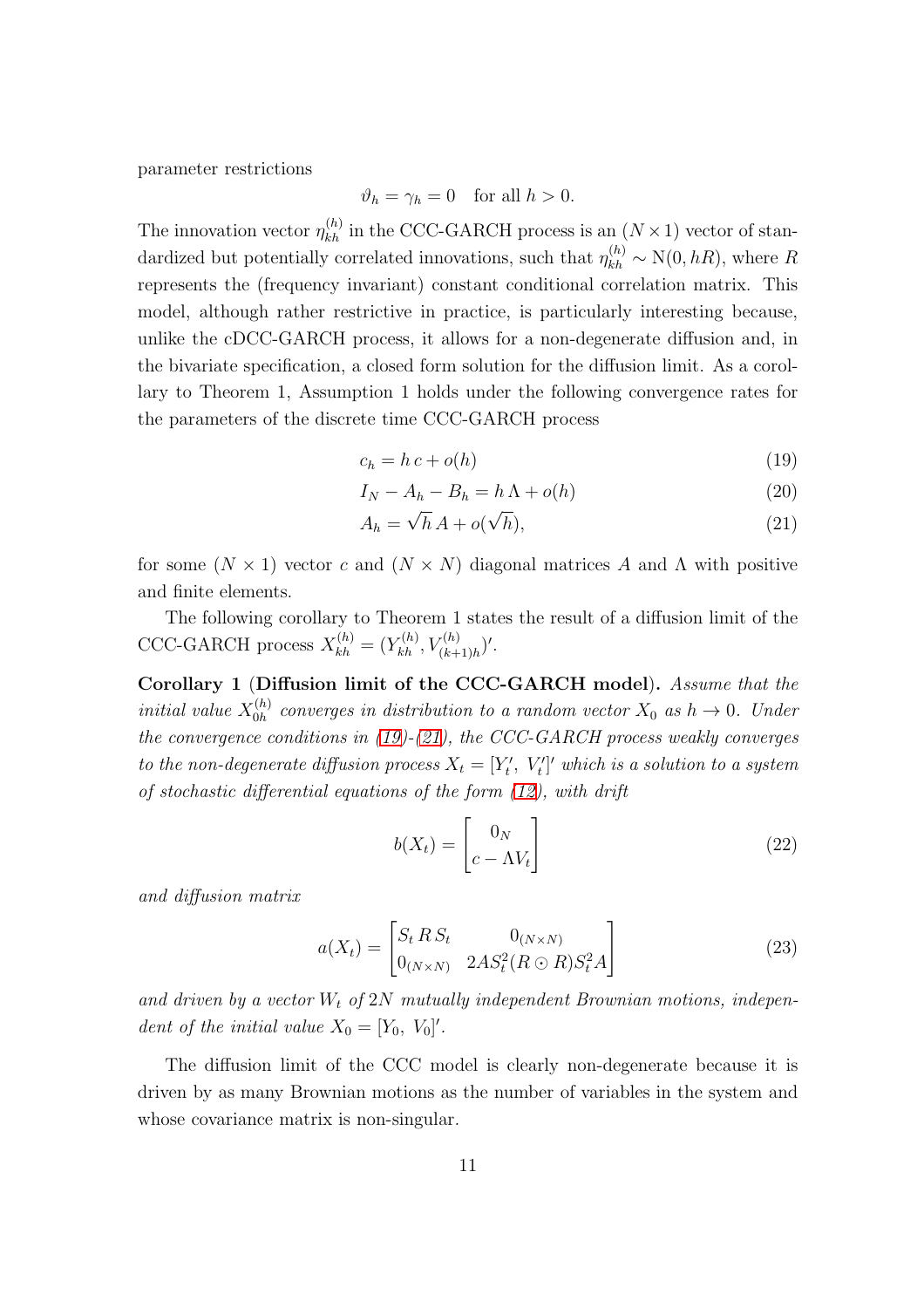It is clear that the diffusion limit of the cDCC-GARCH process (as well as that of the CCC-GARCH process) is a continuous time stochastic volatility model (i.e., stochastic variances and correlations). We discuss next the case when rates of convergence other than the ones introduced in Theorem 1, but still satisfying Assumption [1,](#page-20-0) are used.

### 2.3 Alternative convergence conditions

In this section we reconsider the continuous time approximation of the cDCC-GARCH process [\(1\)](#page-5-2)-[\(3\)](#page-5-0). The convergence rate  $h^{1/2}$ , suggested in Theorem 1, represents the slowest rate of convergence for the parameters  $A_h$  and  $\vartheta_h$  satisfying Assumption 1. More generally, the rate  $h^{1/2}$  represents the only rate ensuring that the second conditional moments  $\text{Var}(V_{(k+1)h}^{(h)} - V_{kh}^{(h)} | \mathcal{F}_{kh})$ ,  $\text{Var}(q_{(k+1)h}^{(h)} - q_{kh}^{(h)} | \mathcal{F}_{kh})$  and  $Cov[(V_{(k+1)h}^{(h)} - V_{kh}^{(h)}), (q_{(k+1)h}^{(h)} - q_{kh}^{(h)}) | \mathcal{F}_{kh}]$  scaled by  $h^{-1}$ , do not vanish as  $h \to 0$ . As shown in Theorem [1,](#page-6-4) the resulting diffusion limit is characterized by stochastic variances of the marginal processes and a stochastic correlation driving process.

However, there are other admissible convergence rates for  $A_h$  and  $\vartheta_h$  which also satisfy Assumption 1. Thus, depending on the continuous time approximation we consider, we can recover different types of diffusion for the process [\(1\)](#page-5-2)-[\(3\)](#page-5-0). Consider the following convergence rates for the parameters  $A_h$  and  $\vartheta_h$ :

<span id="page-11-0"></span>
$$
\lim_{h \to 0} h^{-(\frac{1}{2} + \delta_1)} A_h = \tilde{A} < \infty \tag{24}
$$

and

<span id="page-11-1"></span>
$$
\lim_{h \to 0} h^{-\left(\frac{1}{2} + \delta_2\right)} \vartheta_h = \tilde{\vartheta} < \infty,\tag{25}
$$

for some  $(N \times N)$  diagonal matrix  $\tilde{A} > 0$  (elementwise),  $\tilde{\vartheta} > 0$ ,  $\delta_1 \geq 0$  and  $\delta_2 \geq$ 0. Note that under [\(24\)](#page-11-0) and [\(25\)](#page-11-1),  $A_h$  and  $\vartheta_h$  are of order  $h^{1/2+\delta_1}$  and  $h^{1/2+\delta_2}$ , respectively. Clearly, the special case  $\delta_1 = \delta_2 = 0$  is covered by Theorem 1.

<span id="page-11-2"></span>As shown in the proof of Theorem 2, Assumption [1](#page-20-0) holds under [\(6\)](#page-6-1), [\(7\)](#page-6-5), [\(9\)](#page-6-6), [\(10\)](#page-6-7), [\(24\)](#page-11-0) and [\(25\)](#page-11-1). The implications are straightforward. If either  $\delta_1 > 0$  or  $\delta_2 > 0$ , then the terms depending on  $\eta_{kh}^{(h)}$  on the right hand side of [\(2\)](#page-5-3) and/or [\(3\)](#page-5-0) are of order  $o(h^{1/2})$ . Consequently, the conditional second moments scaled by  $h^{-1}$ converge to zero as  $h \to 0$ . The resulting diffusion limits are degenerate and are characterized by time varying but deterministic variances of the marginal processes and/or a deterministic correlation driving process. We have the following results.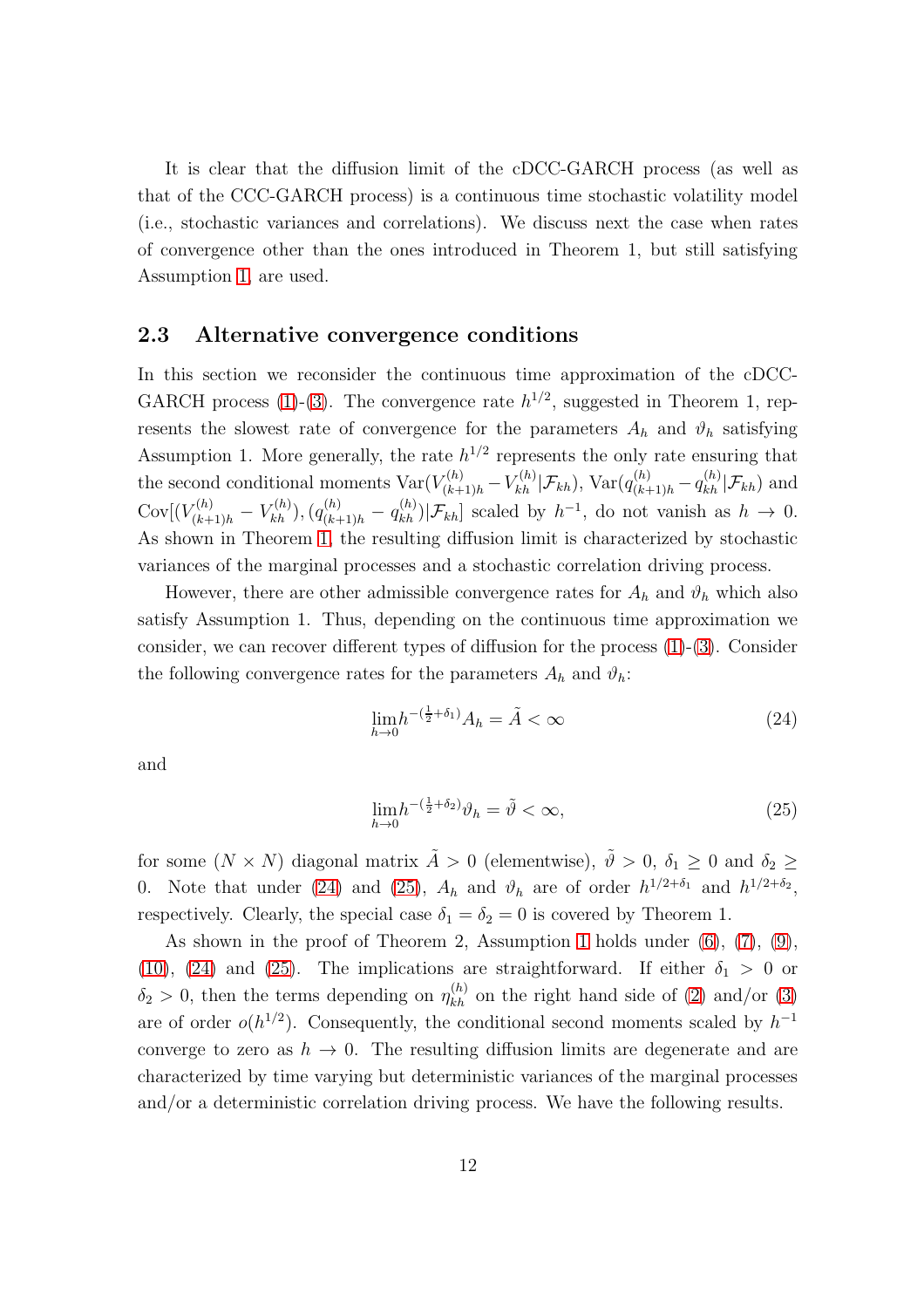Theorem 2 (Alternative convergence conditions). Assume that the initial value  $X_{0h}^{(h)}$  $\chi_{0h}^{(h)}$  converges in distribution to a random vector  $X_0$  as  $h \to 0$ . Replacing in the assumptions of Theorem 1 either  $(8)$  by  $(24)$ , or  $(11)$  by  $(25)$ , or both, the discrete time cDCC-GARCH process  $(1)$ - $(3)$  admits a degenerate diffusion limit. The diffusion process  $X_t = [Y'_t, V'_t, q'_t]'$  is the solution to a system of stochastic differential equations of the form  $(12)$ , with drift given by  $(13)$  and diffusion matrix given respectively by

i) (deterministic variances but stochastic correlation) under  $(6)$ ,  $(7)$ ,  $(10)$ ,  $(11)$ and [\(24\)](#page-11-0)

<span id="page-12-0"></span>
$$
a(X_t) = \begin{bmatrix} S_t R_t S_t & 0_{(N \times N)} & 0_{(N \times N)} \\ 0_{(N \times N)} & 0_{(N \times N)} & 0_{(N \times N)} \\ 0_{(N^* \times N)} & 0_{(N^* \times N)} & \vartheta^2 [D_N^+(P_t \otimes P_t) D_N^+ / K_t \\ D_N^+(P_t \otimes P_t) D_N^{+'} - q_t q_t'] \end{bmatrix} .
$$
\n(26)

The diffusion process defined by [\(12\)](#page-6-3), [\(13\)](#page-7-0) and [\(26\)](#page-12-0) is driven by  $N(N+3)/2$ independent standard Brownian motions;

ii) (stochastic variance but deterministic correlation) under  $(6)$ ,  $(7)$ ,  $(8)$ ,  $(10)$ and [\(25\)](#page-11-1)

<span id="page-12-1"></span>
$$
a(X_t) = \begin{bmatrix} S_t R_t S_t & 0_{(N \times N)} & 0_{(N \times N^*)} \\ 0_{(N \times N)} & 2A S_t^2 (R_t \odot R_r) S_t^2 A & 0_{(N \times N^*)} \\ 0_{(N^* \times N)} & 0_{(N^* \times N)} & 0_{(N^* \times N^*)} \end{bmatrix} .
$$
 (27)

The diffusion process defined by  $(12)$ ,  $(13)$  and  $(27)$  is driven by  $2N$  independent standard Brownian motions;

iii) (deterministic variances and correlation) under  $(6)$ ,  $(7)$ ,  $(10)$  and both  $(24)$ and [\(25\)](#page-11-1)

<span id="page-12-2"></span>
$$
a(X_t) = \begin{bmatrix} S_t R_t S_t & 0_{(N \times N)} & 0_{(N \times N^*)} \\ 0_{(N \times N)} & 0_{(N \times N)} & 0_{(N \times N^*)} \\ 0_{(N^* \times N)} & 0_{(N^* \times N)} & 0_{(N^* \times N^*)} \end{bmatrix}.
$$
 (28)

The diffusion process defined by  $(12)$ ,  $(13)$  and  $(28)$  is driven by N independent standard Brownian motions.

It is possible to characterize the types of processes that can be obtained as Euler approximation of the different diffusions in Theorem 2. These approximations are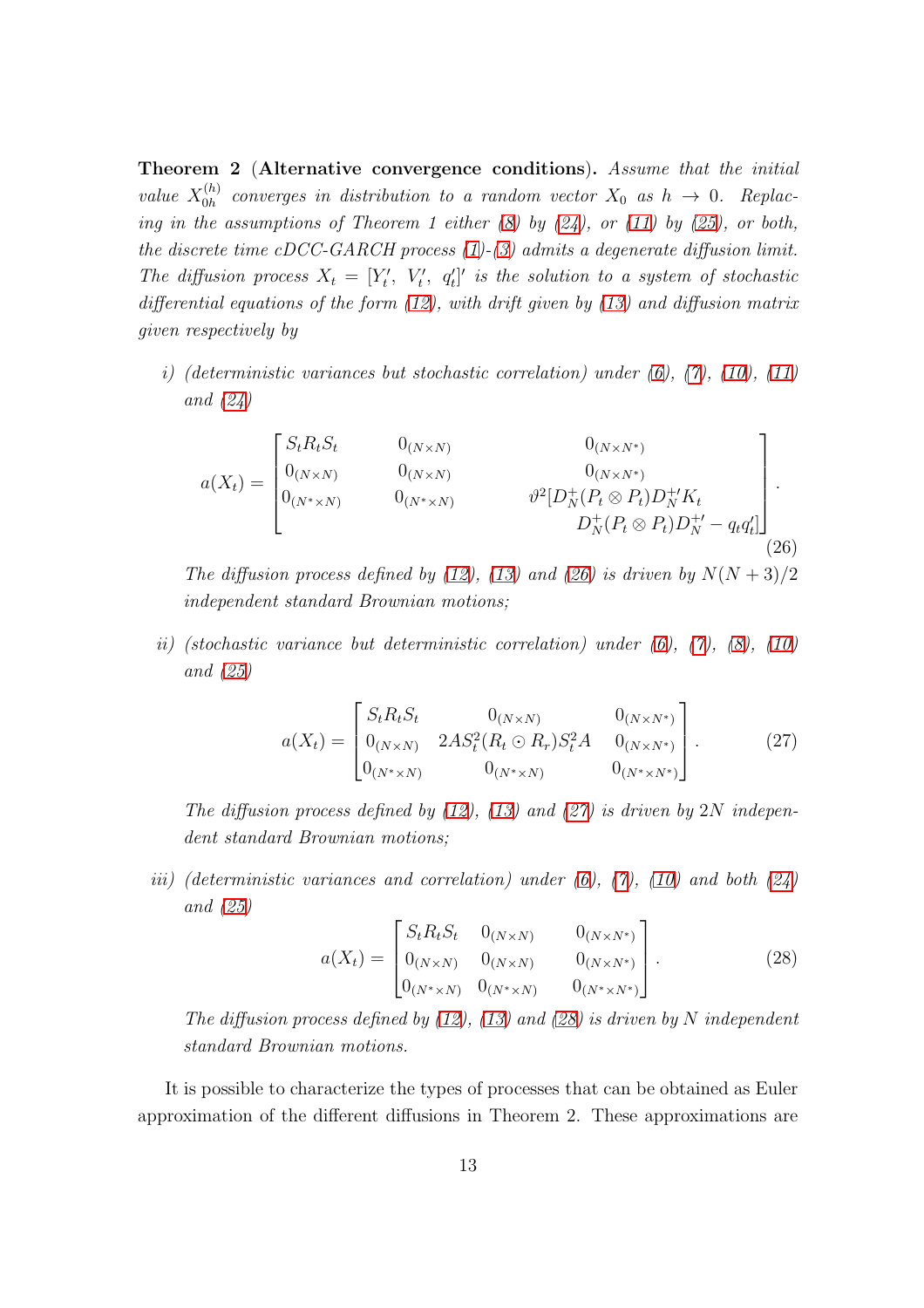not unique. For example, in the unvariate GARCH case, Corradi (2000) has shown that an Euler approximation of a degenerate diffusion process is GARCH, while that of a non-degenerate diffusion is stochastic volatility. In the same spirit, and using stochastic calculus results of Steele (2001) p.123, we can show that the following type of processes are Euler approximations of the three diffusions defined in Theorem 2: i) a process with stochastic correlation and GARCH variances,  $ii$ ) a process with stochastic volatility and cDCC correlation, and *iii*) a cDCC-GARCH process as in  $(1)-(3)$  $(1)-(3)$  $(1)-(3)$ , respectively.

Note further that the results in i) and iii) of Theorem [2](#page-11-2) are generalizations of Proposition 2.1 (i) of Corradi (2000) to the multivariate case. Her Proposition 2.1 (ii) corresponds to the Nelson result where the variance process is stochastic. One generalization to the multivariate case was presented in Theorem 1, but Theorem [2,](#page-11-2) ii) gives an alternative generalization using parameter convergence conditions as in Nelson (1990) for the variances, and as in Corradi (2000) for the correlations.

## <span id="page-13-0"></span>3 Monte Carlo evidence on estimation by approximation

In this section we investigate the performance of the quasi approximate maximum likelihood (QAML) procedure of Fornari and Mele (2006), discussed in the introduction, in our model framework using a Monte Carlo simulation study. We infer the diffusion parameters from the estimation of an approximating discrete time cDCC model using the same three-step estimator as in Aielli (2013), Definition 3.4.

Estimation by QAML essentially involves two types of biases: First, the finite sample bias due to the availability of a sample of only a finite number of observations. The second, called *approximation bias*, arises from the approximation of an exact, but unknown, discrete time representation of the underlying diffusion process. The approximating model is not even an Euler discretization of the diffusion model, but its sample paths converge weakly (in distribution) to the diffusion process. Fornari and Mele (2006) consider bias correction methods based on the indirect inference principle developed by Broze, Scaillet, and Zakoian (1998) and compare them with the not bias-corrected QAML estimator.

For the drift parameter of a Cox-Ingersoll-Ross type process, Phillips and Yu (2009) have shown that the approximation bias for alternative approximation schemes is typically negligible compared to the finite sample bias. This motivates the use of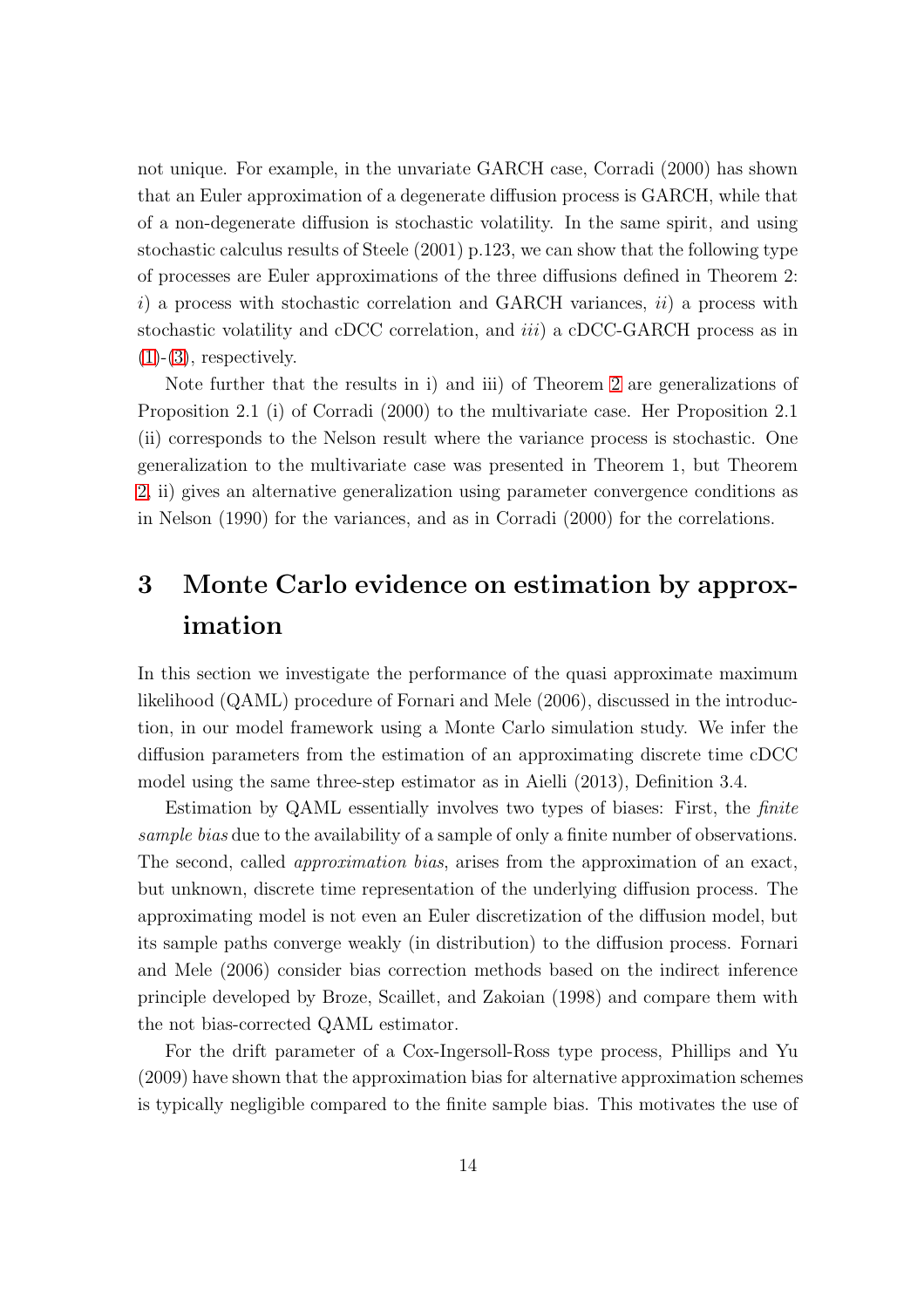QAML for GARCH-type processes, where the exact discrete time model is unknown. Rather than comparing with alternative estimation strategies, e.g. simulated MLE and indirect inference as in Kleppe, Yu, and Skaug (2014), we focus on the properties of the simple QAML procedure and, in particular, the relative importance of approximation and estimation biases.

For univariate GARCH models, Wang (2002) has shown the non-equivalence of the statistical experiments resulting from the estimation of the discrete time model and its weak diffusion limit. Nevertheless, many studies have used QAML, see e.g. Engle and Lee (1996), Broze, Scaillet, and Zakoian (1998), Lewis (2000), Barone-Adesi, Rasmussen, and Ravanelli (2005) and Stentoft (2011), arguing that the approximation bias tends to disappear as the frequency increases. For the related case of estimating temporally aggregated multivariate GARCH models, the bias of QAML has been shown to be negligible, see Hafner and Rombouts (2007). Therefore, it is of interest to see whether this finding extends to the estimation of some or all parameters of the cDCC-GARCH diffusion limit.

We estimate the parameters of a sequence, indexed by  $h$ , of discrete time cDCC-GARCH models with i.i.d. innovations. Then, for each  $h$ , we use the relationships given in Theorem 1 to obtain the diffusion parameters and we investigate the behavior of the latter as  $h \to 0$ . To keep the computational burden feasible, we focus on the bivariate case,  $N = 2$ , but our results should generalize in an obvious way to higher dimensions. Using the representations of Section [2.1,](#page-4-2) the cDCC-GARCH diffusion limit can be written as

<span id="page-14-0"></span>
$$
\begin{bmatrix} dY_{1t} \\ dY_{2t} \end{bmatrix} = \begin{bmatrix} \sqrt{V_{1t}} & 0 \\ 0 & \sqrt{V_{2t}} \end{bmatrix} \Upsilon^{(1)}(\rho_t)^{\frac{1}{2}} dW_t^{(1)} \tag{29}
$$

$$
\begin{bmatrix}\ndV_{1t} \\
dV_{2t} \\
dQ_{12t}\n\end{bmatrix} = \begin{bmatrix}\nc_1 - \Lambda_{11}V_{1t} \\
c_2 - \Lambda_{22}V_{2t} \\
\phi(\bar{Q}_{12} - Q_{12t})\n\end{bmatrix} dt + \sqrt{2} \begin{bmatrix}\nA_{11}V_{1t} & 0 & 0 \\
0 & A_{22}V_{2t} & 0 \\
0 & 0 & \vartheta Q_{12t}\sqrt{\frac{1+\rho_t^2}{2\rho_t^2}}\n\end{bmatrix} \Upsilon^{(2)}(\rho_t)^{\frac{1}{2}} dW_t^{(2)}(0) \tag{30}
$$

<span id="page-14-1"></span>
$$
\begin{bmatrix} dQ_{11t} \\ dQ_{22t} \\ dQ_{12t} \end{bmatrix} = \begin{bmatrix} \phi(\bar{Q}_{11} - Q_{11t}) \\ \phi(\bar{Q}_{22} - Q_{22t}) \\ \phi(\bar{Q}_{12} - Q_{12t}) \end{bmatrix} dt + \sqrt{2} \vartheta \begin{bmatrix} Q_{11t} & 0 & 0 \\ 0 & Q_{22t} & 0 \\ 0 & 0 & Q_{12t} \sqrt{\frac{1 + \rho_t^2}{2\rho_t^2}} \end{bmatrix} \Upsilon^{(2)}(\rho_t)^{\frac{1}{2}} dW_t^{(2)},
$$
\n(31)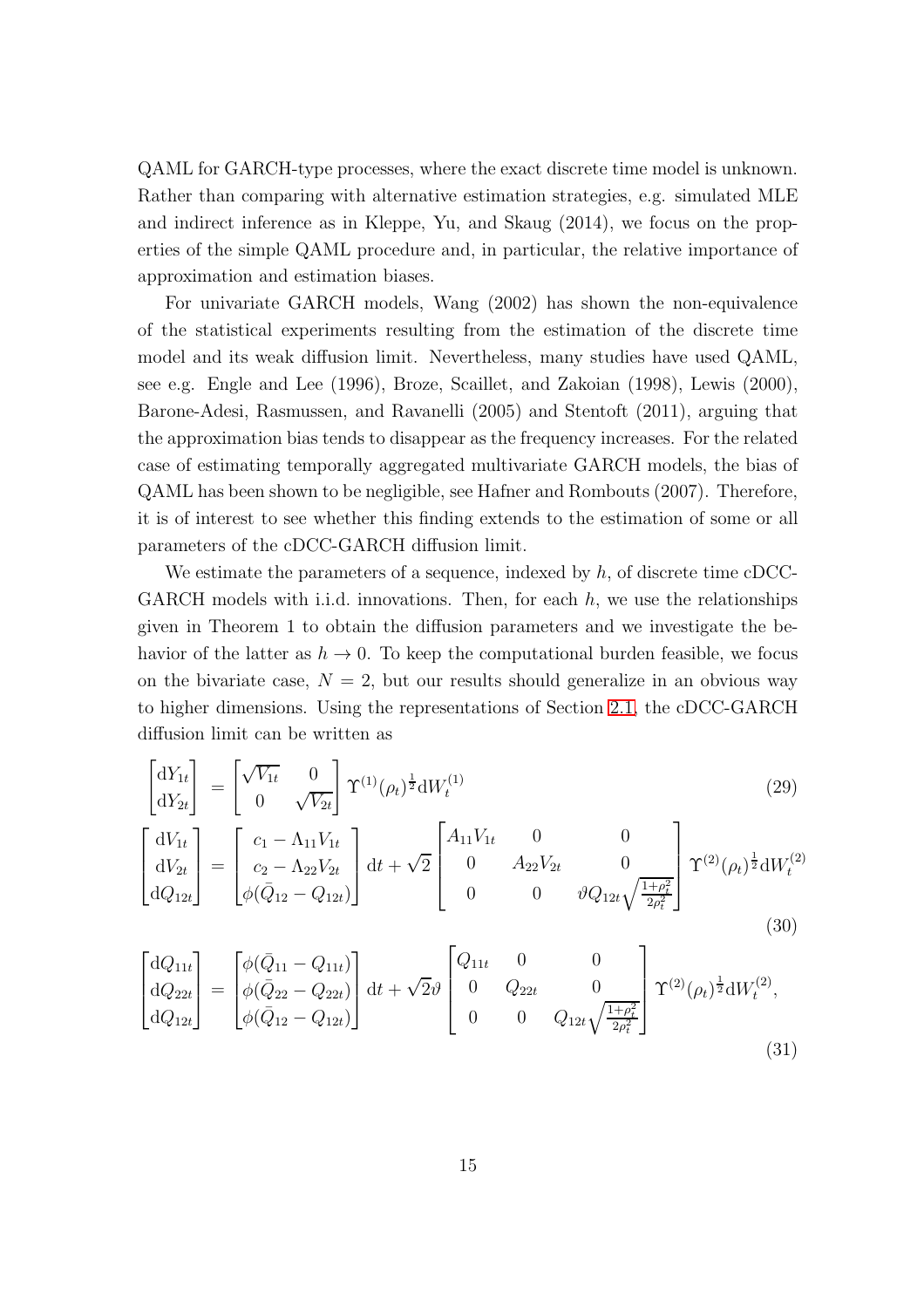where

$$
\Upsilon^{(1)}(\rho_t) = \begin{bmatrix} 1 & \rho_t \\ \rho_t & 1 \end{bmatrix}, \qquad \Upsilon^{(2)}(\rho_t) = \begin{bmatrix} 1 & \rho_t^2 & \sqrt{\frac{2\rho_t^2}{1+\rho_t^2}} \\ \rho_t^2 & 1 & \sqrt{\frac{2\rho_t^2}{1+\rho_t^2}} \\ \sqrt{\frac{2\rho_t^2}{1+\rho_t^2}} & \sqrt{\frac{2\rho_t^2}{1+\rho_t^2}} & 1 \end{bmatrix}
$$

and

$$
\rho_t = \frac{Q_{12t}}{\sqrt{Q_{11t}Q_{22t}}}.
$$

We use an Euler discretization scheme of  $(29)-(31)$  $(29)-(31)$  and simulate 5000 sample paths using a discretization interval  $\Delta t = 1/8192$  and length k ranging from 250 to 2000 periods. The data is generated using the following parameterization:  $c =$ [0.1, 0.15]',  $A_{11} = 0.07$ ,  $A_{22} = 0.10$ ,  $\Lambda_{11} = 0.13$ ,  $\Lambda_{22} = 0.10$ ,  $\vartheta = 0.08$  and  $\phi = 0.04$ . The diagonal elements of  $\overline{Q}$  are fixed to one for identification as in Aielli (2013), while the off-diagonal element,  $\overline{Q}_{12}$ , is set to 0.5. For sake of comparison with the drift parameter of the variance equations, we report results in terms of the off-diagonal element of the drift matrix  $\overline{Q}_h$ , i.e.  $\overline{Q}_{12,h}$ . The square roots of the correlation matrices of the diffusion,  $\Upsilon^{(1)}(\rho_t)$  and  $\Upsilon^{(2)}(\rho_t)$ , are computed by spectral decomposition.

For each sample path we estimate the model [\(1\)](#page-5-2)-[\(5\)](#page-5-4) with  $c_h = ch$ ,  $A_h = A\sqrt{h}$ ,  $B_h = I_N - A\sqrt{h} - \Lambda h$ ,  $\bar{Q}_h = \bar{Q}\phi h$ ,  $\vartheta_h = \vartheta\sqrt{h}$  and  $\gamma_h = 1 - \vartheta\sqrt{h} - \phi h$ . The model is estimated by Gaussian QAML using data sampled at nine frequencies spanning from  $h = 1/4$  to  $h = 1/512$ . The bias and variance of parameter estimates are reported in Tables [1](#page-17-0) and [2,](#page-18-0) respectively. To economize on space, only the results for  $1/h \in \{8, 32, 128, 512\}$  are reported, the complete set of results is available in the working paper version of this paper, Hafner, Laurent, and Violante (2016).

Note first that the bias is negative for the innovation parameters and positive for the drift and persistence parameters, which confirms the results of Aielli (2013) for the analogous discrete time parameterization. As the sampling frequency increases, the bias vanishes and the MSE decreases at an appropriate rate for all parameters. For a given frequency, however, there are remarkable differences. For the parameters in the drift terms, bias and MSE decrease as the sample size  $k$  increases, suggesting that the finite sample bias dominates the approximation bias, which confirms the results of Phillips and Yu (2009) for the Cox-Ingersoll-Ross diffusion process. However, this is not the case for the parameters A and  $\vartheta$  linked to the innovation terms in  $V_t$  and  $Q_t$ , respectively, for which the approximation bias dominates the finite sample bias. Clearly, QAML is inconsistent when only the sample size is increased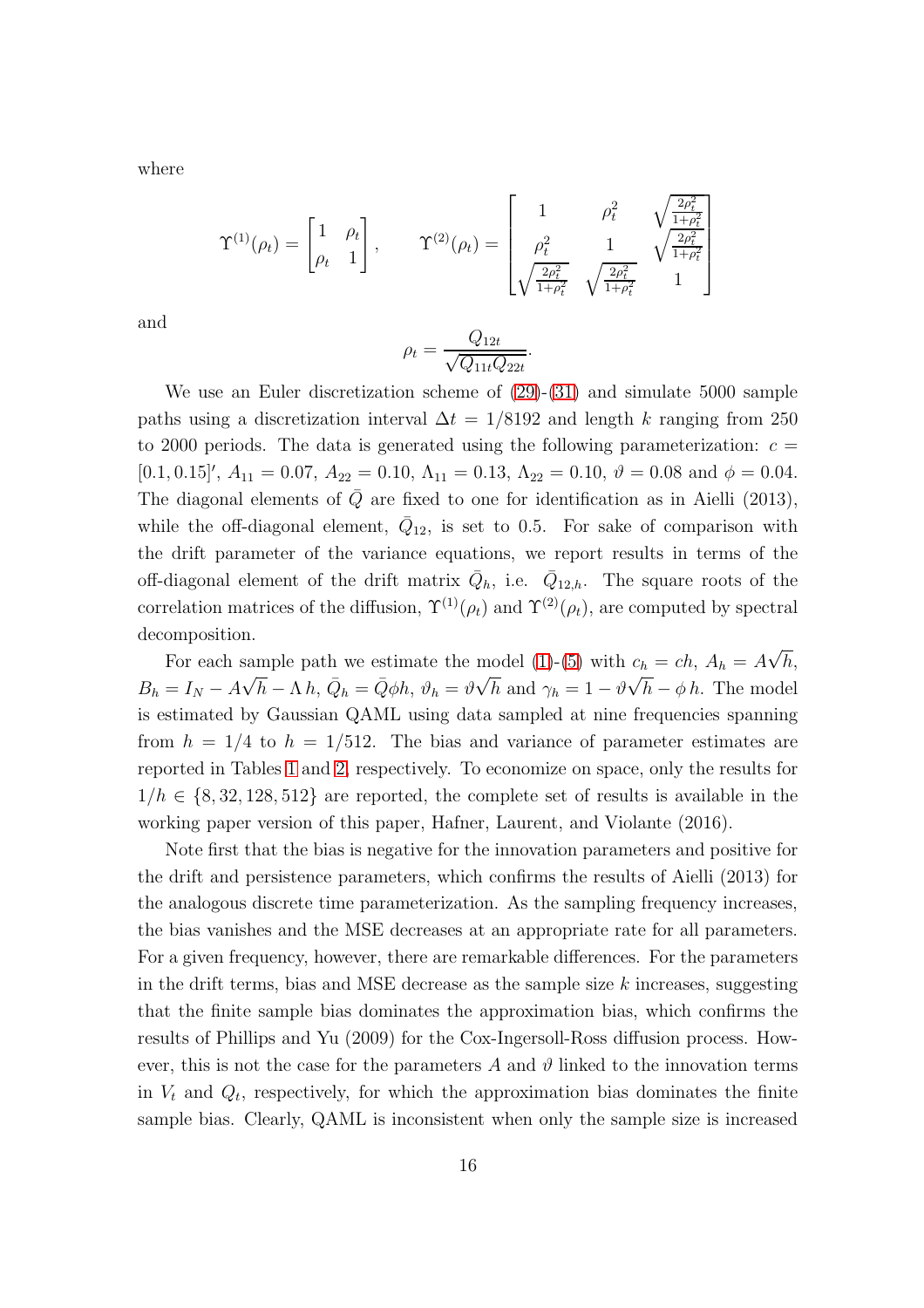but not the frequency, which confirms the results of Wang (2002) for the univariate case. With sufficiently high frequency and sample size, however, the bias may be considered negligible in most practical situations.

Finally, to obtain an idea of the importance of the approximation bias relative to the finite sample bias, we simulate a discrete time cDCC model with the parameters of the diffusion approximated to first order by Theorem 1, using  $h = 1/512$  and sample sizes  $k = 250, 500, 1000, 2000$ . The estimation by MLE of this model only involves finite sample bias and variance, but no approximation bias, so that the comparison with the diffusion approximation allows us to draw conclusions about the approximation bias.<sup>[4](#page-16-1)</sup> The results are summarized in Table [3.](#page-19-0) We see that for the persistence and drift parameters, the relative bias is about 80% for the smallest sample size, meaning that about 20% of the overall bias is explained by the approximation. For the parameters linked to the innovation terms, the relative bias is much smaller and close to zero, since the overall bias is dominated by the approximation bias even for small sample sizes. All relative biases tend to zero as  $k$ increases because, unlike the approximation bias, the finite sample bias disappears. The relative variances in the bottom half of the table give the relative efficiency of MLE with respect to QAML. They are for all parameters in the range of 70 to 86 percent at the highest sample size.

## <span id="page-16-0"></span>4 Conclusions

This paper considered weak diffusion limits of two conditional correlation GARCH specifications, namely the cDCC model of Aielli (2006) and the CCC model of Bollerslev (1990). For the cDCC-GARCH model, the diffusion limit is degenerate in the sense that the diffusion of the variances and that of the diagonal elements of the correlation driving process are pairwise governed by the same Brownian motion. We show that this result is due to the particular structure of the noise propagation system of the variances and of the correlation driving process. The CCC model, which can be obtained from cDCC under suitable parameter restrictions, admits

<span id="page-16-1"></span><sup>4</sup>We thank the editor and an anonymous referee for making this suggestion.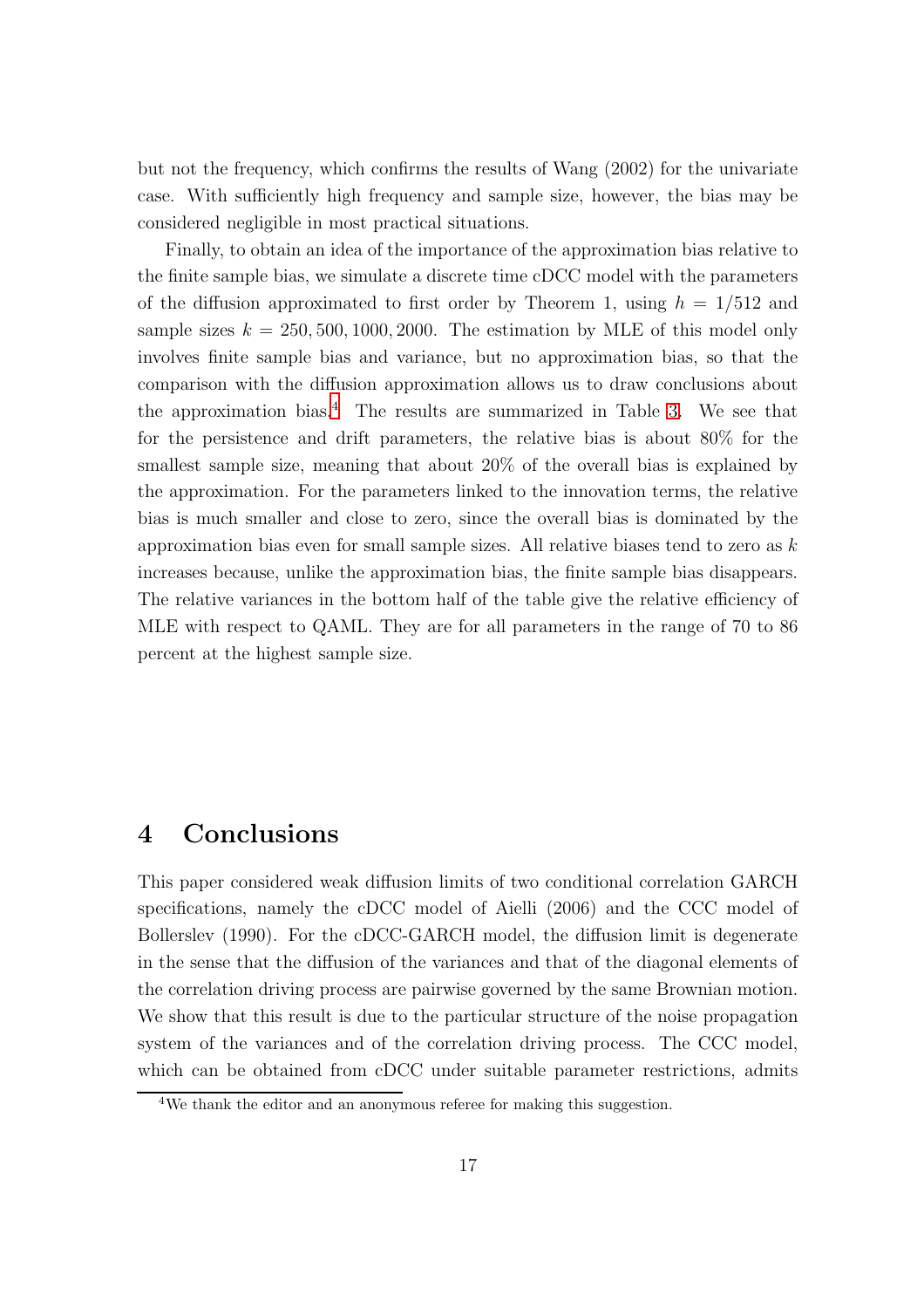| 1/h        | $\hat c_{1,\underline{h}}$ | $A_{11,h}$ | $\tilde{\Lambda}_{11,h}$ | $\hat{c}_{2,\underline{h}}$ | $A_{22,h}$ | $\Lambda_{22,\underline{h}}$ | $\bar{Q}_{12,h}$ | $\hat{\vartheta}_h$ | $\hat{\phi}_h$ |  |
|------------|----------------------------|------------|--------------------------|-----------------------------|------------|------------------------------|------------------|---------------------|----------------|--|
| $k=250$    |                            |            |                          |                             |            |                              |                  |                     |                |  |
| $8\,$      | $1.02e-2$                  | $-1.00e-2$ | $1.03e-2$                | $9.45e-3$                   | $-1.08e-2$ | $6.64e-3$                    | 1.97e-3          | $-5.65e-3$          | $3.90e-3$      |  |
| 32         | $1.42e-3$                  | $-3.05e-3$ | 1.43e-3                  | 1.41e-3                     | $-3.09e-3$ | $1.02e-3$                    | $3.30e-4$        | $-1.55e-3$          | $6.43e-4$      |  |
| 128        | $2.22e-4$                  | $-7.71e-4$ | $2.21e-4$                | $2.62e-4$                   | $-8.39e-4$ | 1.90e-4                      | 6.98e-5          | $-3.77e-4$          | 1.29e-4        |  |
| 512        | $4.40e-5$                  | $-1.61e-4$ | $4.31e-5$                | 5.55e-5                     | $-2.22e-4$ | $4.00e-5$                    | $1.55e-5$        | $-8.24e-5$          | $2.66e-5$      |  |
| $k=500$    |                            |            |                          |                             |            |                              |                  |                     |                |  |
| 8          | 5.95e-3                    | $-1.02e-2$ | 5.99e-3                  | $4.95e-3$                   | $-1.11e-2$ | $3.50e-3$                    | 8.94e-4          | $-5.61e-3$          | 1.75e-3        |  |
| 32         | $7.09e-4$                  | $-3.02e-3$ | 7.07e-4                  | $7.83e-4$                   | $-3.19e-3$ | 5.67e-4                      | 1.76e-4          | $-1.45e-3$          | $3.36e-4$      |  |
| 128        | $1.15e-4$                  | $-7.55e-4$ | $1.13e-4$                | $1.49e-4$                   | $-8.80e-4$ | $1.10e-4$                    | $3.90e-5$        | $-3.54e-4$          | 7.08e-5        |  |
| 512        | $2.24e-5$                  | $-1.59e-4$ | $2.12e-5$                | $3.00e-5$                   | $-2.51e-4$ | $2.19e-5$                    | $9.21e-6$        | $-7.87e-5$          | 1.51e-5        |  |
| $k = 1000$ |                            |            |                          |                             |            |                              |                  |                     |                |  |
| 8          | $2.70e-3$                  | $-1.03e-2$ | $2.68e-3$                | 2.61e-3                     | $-1.11e-2$ | 1.81e-3                      | $4.64e-4$        | $-5.50e-3$          | 8.92e-4        |  |
| 32         | $3.92e-4$                  | $-2.99e-3$ | $3.82e-4$                | $4.57e-4$                   | $-3.19e-3$ | $3.28e-4$                    | $9.72e-5$        | $-1.38e-3$          | 1.85e-4        |  |
| 128        | $6.39e-5$                  | $-7.49e-4$ | $6.01e-5$                | 8.41e-5                     | $-9.00e-4$ | $6.19e-5$                    | $2.21e-5$        | $-3.32e-4$          | $3.92e-5$      |  |
| 512        | 1.24e-5                    | $-1.58e-4$ | 1.11e-5                  | 1.61e-5                     | $-2.65e-4$ | $1.19e-5$                    | 5.36e-6          | $-7.33e-5$          | 8.67e-6        |  |
| $k = 2000$ |                            |            |                          |                             |            |                              |                  |                     |                |  |
| 8          | 1.56e-3                    | $-1.03e-2$ | $1.53e-3$                | 1.61e-3                     | $-1.13e-2$ | $1.13e-3$                    | $2.79e-4$        | $-5.41e-3$          | 5.18e-4        |  |
| 32         | 2.45e-4                    | $-2.99e-3$ | $2.35e-4$                | 3.26e-4                     | $-3.26e-3$ | $2.38e-4$                    | 5.98e-5          | $-1.39e-3$          | $1.09e-4$      |  |
| 128        | $4.62e-5$                  | $-7.45e-4$ | $4.28e-5$                | $6.34e-5$                   | $-9.22e-4$ | 4.79e-5                      | $1.33e-5$        | $-3.42e-4$          | $2.32e-5$      |  |
| 512        | 8.83e-6                    | $-1.55e-4$ | 7.71e-6                  | $1.22e-5$                   | $-2.76e-4$ | $9.33e-6$                    | $3.19e-6$        | $-7.46e-5$          | $5.00e-6$      |  |

<span id="page-17-0"></span>Table 1: QAML biases of cDCC diffusion approximation at varying frequencies  $1/h$ and number of time periods  $k$ .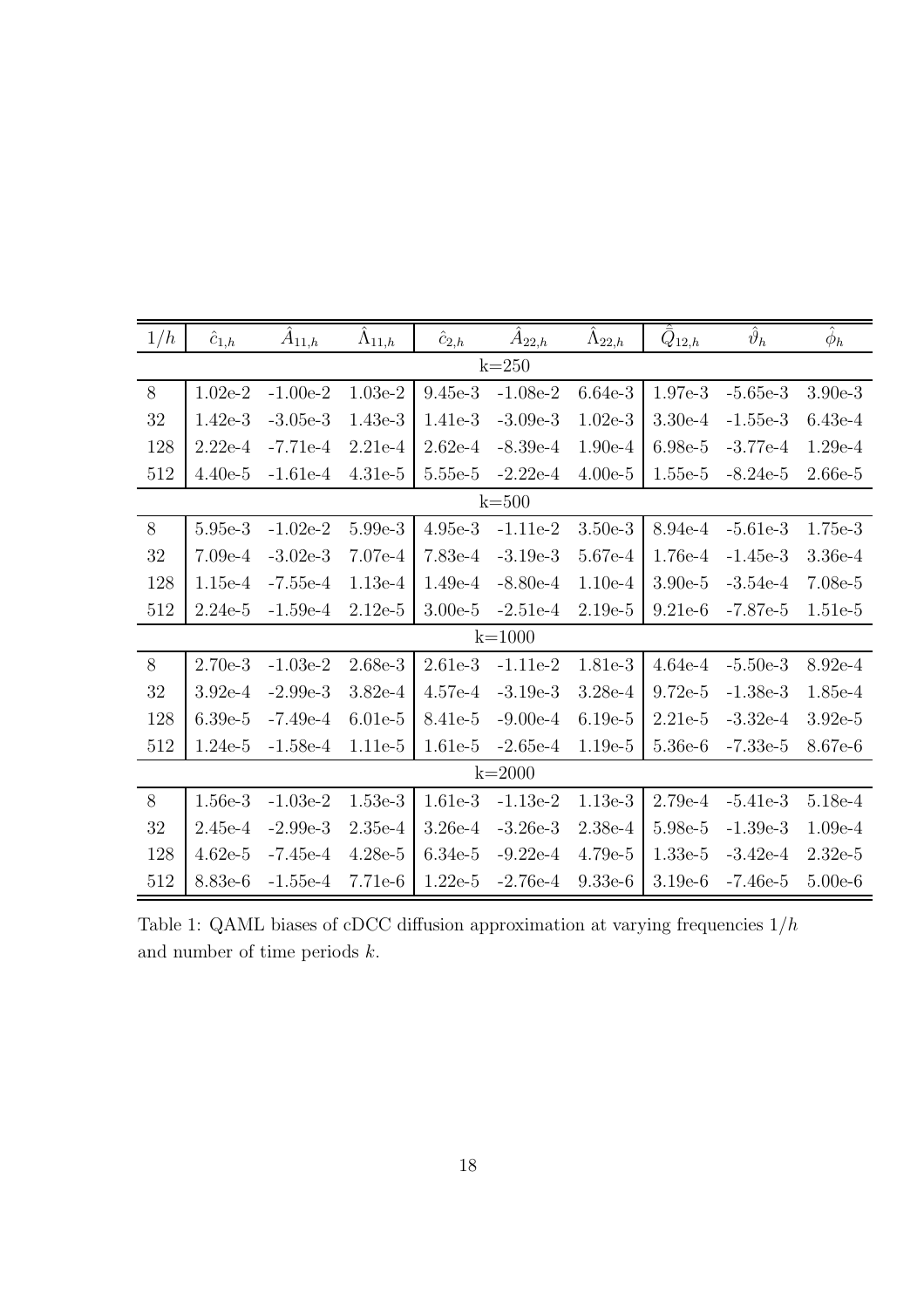| 1/h        | $\hat c_{1,\underline{h}}$ | $A_{11,h}$ | $\Lambda_{11,\underline{h}}$ | $\hat c_{2,\underline{h}}$ | $A_{22,h}$ | $\Lambda_{22,h}$ | $Q_{12,h}$ | $\hat{\vartheta}_h$ | $\hat{\phi}_h$ |  |  |
|------------|----------------------------|------------|------------------------------|----------------------------|------------|------------------|------------|---------------------|----------------|--|--|
| $k=250$    |                            |            |                              |                            |            |                  |            |                     |                |  |  |
| 8          | 4.41e-4                    | 4.87e-5    | 4.48e-4                      | $2.90e-4$                  | 5.55e-5    | 1.43e-4          | 1.49e-5    | 3.65e-5             | 5.66e-5        |  |  |
| $32\,$     | 7.58e-6                    | $4.33e-6$  | 7.87e-6                      | 5.42e-6                    | 5.05e-6    | $2.82e-6$        | 2.94e-7    | 3.61e-6             | $1.10e-6$      |  |  |
| 128        | 1.64e-7                    | $4.23e-7$  | 1.72e-7                      | 1.84e-7                    | 5.53e-7    | $1.00e-7$        | $1.28e-8$  | 4.06e-7             | 4.84e-8        |  |  |
| 512        | $6.42e-9$                  | 4.78e-8    | 6.89e-9                      | 8.72e-9                    | $6.36e-8$  | 4.87e-9          | $6.7e-10$  | 4.78e-8             | 2.54e-9        |  |  |
| $k=500$    |                            |            |                              |                            |            |                  |            |                     |                |  |  |
| $8\,$      | $2.09e-4$                  | $2.53e-5$  | 2.14e-4                      | $9.92e-5$                  | $2.64e-5$  | $4.91e-5$        | $3.13e-6$  | 1.77e-5             | 1.16e-5        |  |  |
| $32\,$     | $2.28e-6$                  | $2.06e-6$  | $2.36e-6$                    | $2.06e-6$                  | $2.38e-6$  | $1.06e-6$        | $1.02e-7$  | 1.81e-6             | 3.67e-7        |  |  |
| 128        | $6.06e-8$                  | $2.06e-7$  | $6.42e-8$                    | 7.75e-8                    | 2.61e-7    | $4.23e-8$        | 4.75e-9    | $2.05e-7$           | 1.72e-8        |  |  |
| 512        | 2.55e-9                    | $2.42e-8$  | 2.74e-9                      | 3.75e-9                    | 3.17e-8    | $2.12e-9$        | $2.6e-10$  | 2.38e-8             | $9.6e-10$      |  |  |
| $k = 1000$ |                            |            |                              |                            |            |                  |            |                     |                |  |  |
| 8          | 6.71e-5                    | $1.12e-5$  | $6.85e-5$                    | $3.58e-5$                  | $1.23e-5$  | 1.72e-5          | $1.00e-6$  | 8.28e-6             | 3.67e-6        |  |  |
| 32         | $9.22e-7$                  | $1.01e-6$  | 9.45e-7                      | 8.87e-7                    | $1.20e-6$  | $4.50e-7$        | $3.84e-8$  | 8.82e-7             | 1.37e-7        |  |  |
| 128        | 2.74e-8                    | $1.02e-7$  | 2.89e-8                      | $3.42e-8$                  | 1.32e-7    | 1.85e-8          | 1.89e-9    | 1.01e-7             | 6.72e-9        |  |  |
| 512        | $1.20e-9$                  | 1.21e-8    | 1.29e-9                      | 1.72e-9                    | 1.53e-8    | $9.7e-10$        | $1.0e-10$  | 1.18e-8             | $3.8e-10$      |  |  |
| $k = 2000$ |                            |            |                              |                            |            |                  |            |                     |                |  |  |
| 8          | $2.56e-5$                  | 5.41e-6    | 2.58e-5                      | $1.50e-5$                  | $6.01e-6$  | $7.19e-6$        | $4.34e-7$  | $3.93e-6$           | 1.54e-6        |  |  |
| 32         | $4.19e-7$                  | 4.99e-7    | $4.29e-7$                    | $4.24e-7$                  | 5.76e-7    | 2.15e-7          | 1.76e-8    | 4.18e-7             | $6.03e-8$      |  |  |
| 128        | 1.33e-8                    | 5.18e-8    | $1.40e-8$                    | 1.68e-8                    | $6.42e-8$  | $9.08e-9$        | 8.6e-10    | 4.86e-8             | 2.94e-9        |  |  |
| 512        | $6.0e-10$                  | 5.89e-9    | $6.4e-10$                    | 8.7e-10                    | 7.69e-9    | $4.8e-10$        | $4.8e-11$  | $6.03e-9$           | $1.6e-10$      |  |  |

<span id="page-18-0"></span>Table 2: QAML variances of cDCC diffusion approximation at varying frequencies  $1/h$  and number of time periods  $k.$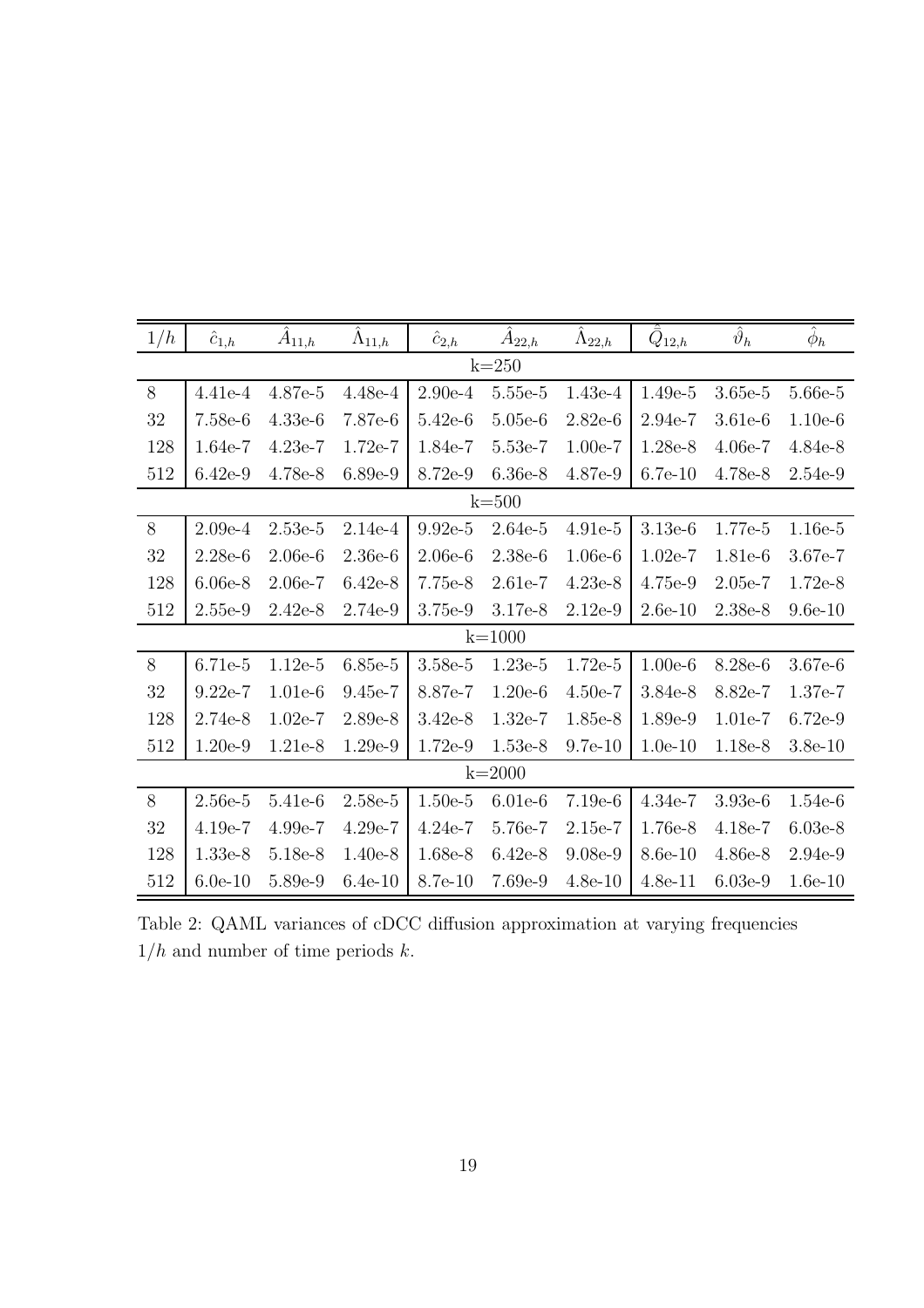| $\boldsymbol{k}$  | $c_{1,h}$ | $A_{11,h}$ | $\Lambda_{11,h}$ | $c_{2,h}$ | $A_{22,h}$ | $\Lambda_{22,h}$ | $\bar{Q}_{12,h}$ | $\hat{\vartheta}_h$ | $\phi_h$ |  |  |
|-------------------|-----------|------------|------------------|-----------|------------|------------------|------------------|---------------------|----------|--|--|
| Relative bias     |           |            |                  |           |            |                  |                  |                     |          |  |  |
| 250               | 82.7      | 2.4        | 86.4             | 79.4      | 2.3        | 79.8             | 74.3             | 11.6                | 86.7     |  |  |
| 500               | 77.3      | 0.6        | 84.0             | 74.7      | 0.6        | 74.5             | 71.3             | 6.1                 | 84.1     |  |  |
| 1000              | 65.5      | 0.5        | 73.9             | 59.7      | 0.3        | 59.8             | 63.3             | 2.5                 | 78.6     |  |  |
| 2000              | 39.9      | 0.5        | 45.7             | 39.6      | 0.2        | 37.7             | 45.9             | 0.3                 | 57.5     |  |  |
| Relative variance |           |            |                  |           |            |                  |                  |                     |          |  |  |
| 250               | 99.0      | 95.1       | 98.1             | 91.5      | 88.5       | 89.5             | 83.0             | 79.2                | 80.1     |  |  |
| 500               | 100.9     | 68.8       | 102.2            | 103.7     | 83.8       | 100.3            | 87.5             | 66.7                | 83.8     |  |  |
| 1000              | 96.9      | 93.2       | 96.4             | 90.3      | 90.1       | 88.9             | 106.4            | 68.1                | 103.9    |  |  |
| 2000              | 86.3      | 83.6       | 84.8             | 75.5      | 81.1       | 73.0             | 81.6             | 72.5                | 84.7     |  |  |

<span id="page-19-0"></span>Table 3: MLE bias and variance of discrete time cDCC models simulated at time interval  $h = 1/512$ , divided by corresponding QAML bias and variances of continuous time approximation, in percent.

a non-degenerate diffusion. Under an alternative set of conditions regarding the convergence rates of the parameters, we obtain diffusion limits characterized by a stochastic price process where either the variances, the correlations, or both, are time-varying but deterministic. Our Monte Carlo study confirms that estimation of the diffusion parameters by QAML is inconsistent for any fixed frequency, but may provide good approximations if the frequency and sample size are sufficiently large.

There are several possible extensions of this work. First of all, the assumption of Gaussian innovations may be relaxed. One may also extend the results to allow for volatility spillover. Furthermore, similar to Nelson (1990) it may be possible to derive the stationary distribution of the continuous time limit of returns, variances and correlations. Also, different GARCH specifications for the dynamics of the variances of the marginal processes could be used, which would potentially solve the redundancy problem in the sense of Theorem 1. Finally, it would be useful to extend the results of this paper to jump-diffusion processes, based on the results of Ethier and Kurtz (1986).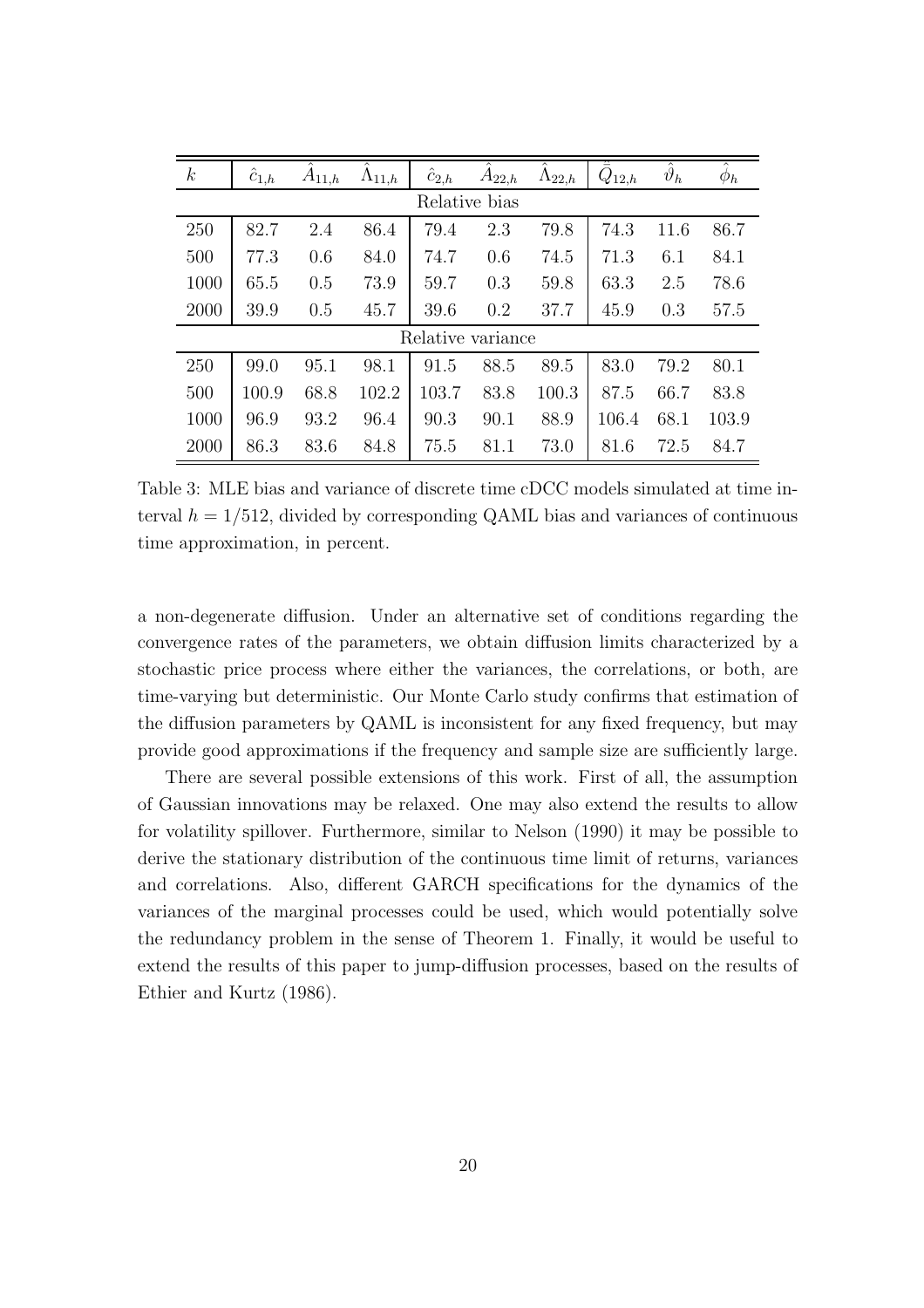## Appendix A: Weak convergence of stochastic systems

Based on the work of Stroock and Varadhan (1979), Kushner (1984), Ethier and Kurtz (1986) and Nelson (1990), we introduce a set of conditions for the weak convergence of a system of discrete time stochastic difference equations towards a system of stochastic differential equations.

Let  $Pr_h$  be a fixed probability measure for each  $h > 0$ . Let  $\mathcal{F}_{kh}$  be the  $\sigma$ -field generated by  $(kh, X_0^{(h)}, X_h^{(h)}, X_{2h}^{(h)}, ..., X_{(k-1)h}^{(h)})$ , where  $X_{kh}^{(h)}$  is an N-dimensional discrete time Markov chain indexed by  $h > 0$ ,  $k \in \mathbb{N}$ , with  $\nu_h$  a probability measure on  $(\mathbb{R}^N, \mathcal{B}(\mathbb{R}^N))$ , where  $\mathcal{B}(\mathbb{R}^N)$  are the Borel sets on  $\mathbb{R}^N$ , such that  $Pr_h[X_0^{(h)}] \in$  $[\Gamma] = \nu_h(\Gamma)$  for any  $\Gamma \in \mathcal{B}(\mathbb{R}^N)$  defines the distribution of the starting point  $X_0^{(h)}$  $\binom{n}{0}$ , and with transition probabilities  $Pr_h[X_{kh}^{(h)} \in \Gamma | \mathcal{F}_{kh}] = \Pi_{h,kh}(X_{(k-1)}^{(h)})$  $(\binom{n}{k-1}h, \Gamma), \forall k \in \mathbb{N},$  $\Gamma \in \mathcal{B}(\mathbb{R}^N)$ . Let us now define  $X_t^{(h)}$  a continuous time process, formed from the discrete time process  $X_{kh}^{(h)}$  as a càdlàg step function with jumps at  $h, 2h, 3h, ...,$  such that  $Pr_h[X_t^{(h)} = X_{kh}^{(h)}, kh < t < (k+1)h] = 1$ . Finally, let  $X_t$  be a continuous time process obtained from  $X_t^{(h)}$  by shrinking h towards zero.  $X_t$  represents the limiting diffusion process to which, under Assumptions 1 to 4 given below, the discrete time process  $X_t^{(h)}$  weakly converges as  $h \to 0$ .

<span id="page-20-1"></span><span id="page-20-0"></span>For the convergence results we need the following assumptions.

**Assumption 1.** There exist a continuous, measurable function  $a(x, t)$  :  $\mathbb{R}^N$  ×  $[0, \infty) \to \Omega'$  and a continuous, measurable function  $b(x, t) : \mathbb{R}^N \times [0, \infty) \to \mathbb{R}^N$ such that for all  $r > 0$  and  $(k - 1)h < t < kh$ 

a) 
$$
\lim_{h \to 0} \sup_{\|x\| \le r} \left\| h^{-1} E\left[ X^{(h)}_{(k+1)h} - X^{(h)}_{kh} \right] X^{(h)}_{kh} = x \right] - b(x, t) \right\| = 0,
$$
 (32)

<span id="page-20-2"></span>
$$
b) \lim_{h \to 0} \sup_{\|x\| \le r} \left\| h^{-1} E\left[ (X^{(h)}_{(k+1)h} - X^{(h)}_{kh}) (X^{(h)}_{(k+1)h} - X^{(h)}_{kh})' \Big| X^{(h)}_{kh} = x \right] - a(x, t) \right\| = 0,
$$
\n(33)

c) 
$$
\exists \delta > 0
$$
:  $\lim_{h \to 0} \sup_{\|x\| \le r} \left\| h^{-1} E\left[ \left| (X_{(k+1)h}^{(h)} - X_{kh}^{(h)})_i \right|^{2+\delta} \right| X_{kh}^{(h)} = x \right] \right\| = 0$ , where (.)<sub>i</sub> is the *i*<sup>th</sup> element of the vector  $(X_{(k+1)h}^{(h)} - X_{kh}^{(h)})$ .

**Assumption 2.** There exists a continuous function  $\sigma(x, t) : \mathbb{R}^N \times [0, \infty) \to \Omega$  such that for all  $x \in \mathbb{R}^N$  and  $t \geq 0$ ,  $a(x,t) = \sigma(x,t)\sigma(x,t)'$ .

Assumption 3.  $X_0^{(h)}$  $a_0^{(n)}$  converges in distribution, as  $h \to 0$ , to a random variable  $X_0$ with probability measure  $\nu_0$  on  $(\mathbb{R}^N, \mathcal{B}(\mathbb{R}^N))$ .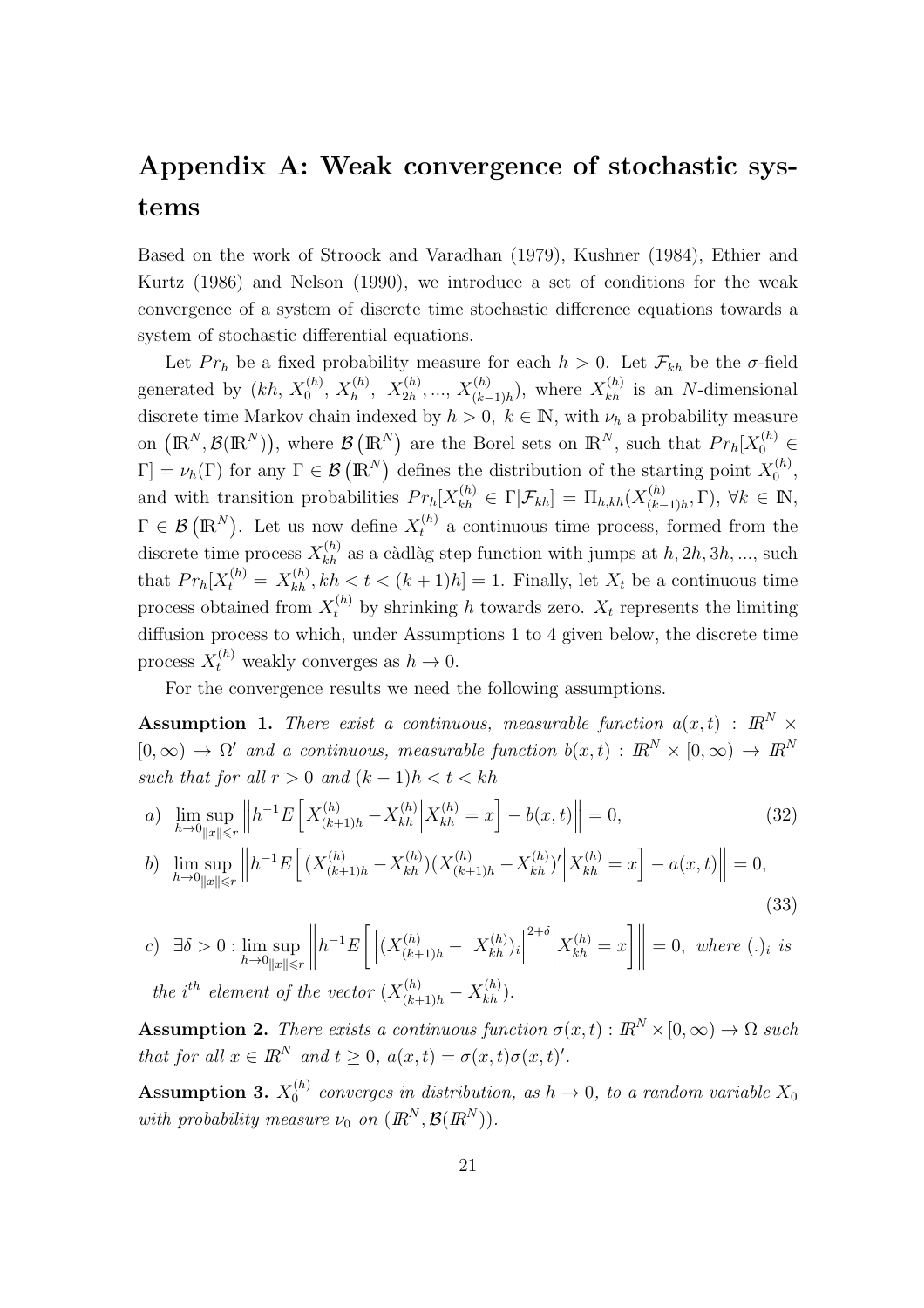<span id="page-21-0"></span>**Assumption 4.**  $\nu_0, b(x, t), a(x, t)$  uniquely specify the distribution of a diffusion process  $X_t$  with initial distribution  $\nu_0$ , drift vector  $b(x, t)$  and diffusion matrix  $a(x, t)$ .

We can now state the following theorem for the weak convergence of discrete time stochastic sequences.

Theorem of weak convergence (Nelson, [1](#page-20-0)990). Under Assumptions 1 to  $\lambda$ , the sequence of discrete time process  $X_{kh}^{(h)}$  indexed by  $h > 0, k \in \mathbb{N}$ , converges in distribution, as  $h \to 0$ , to the diffusion process  $X_t$ , i.e. the solution of the system of stochastic differential equations

$$
dX_t = b(X_t, t)dt + \sigma(X_t, t)dW_t,
$$
\n(34)

where  $W_t$  is an N-dimensional vector of mutually independent standard Brownian motions, independent from  $X_0$ , and with initial distribution  $\nu_0$ . The process  $X_t$ exists, it is finite in finite time intervals almost surely, it is distributionally unique and its distribution does not depend on the choice of  $\sigma(x,t)$ .

For the proof we refer to Nelson (1990). Conditions under which  $\nu_0$ ,  $b(x, t)$  and  $a(x, t)$  ensure finiteness of the process in finite time intervals and uniqueness of the limiting diffusion are extensively discussed in Stroock and Varadhan (1979), Ethier and Kurtz (1986), and Nelson (1990). To ensure weak existence, uniqueness and non-explosion of the diffusion process  $X_t$  on compact sets we rely on 'Condition A' of Nelson (1990), i.e.,

<span id="page-21-1"></span>**Condition 1** (weak existence and uniqueness). Let  $a(x, t)$  and  $b(x, t)$  be continuous in both x and t with two partial derivatives with respect to x.

<span id="page-21-2"></span>Following Theorem 10.2.2 of Stroock and Varadhan (1979), we impose the following conditions of non-explosiveness of  $X_t$ .

**Condition 2** (non-explosiveness). For each  $T > 0$ , there is a  $C_T < \infty$  such that

$$
\sup_{0 \le t \le T} \|a(x, t)\| \le C_T (1 + |x|^2), \quad x \in \mathbb{R}^N
$$

and

$$
\sup_{0 \le t \le T} \langle x, b(x, t) \rangle \le C_T (1 + |x|^2), \quad x \in \mathbb{R}^N.
$$

These are not the weakest possible conditions, but they are easy to check and will suffice in our model framework.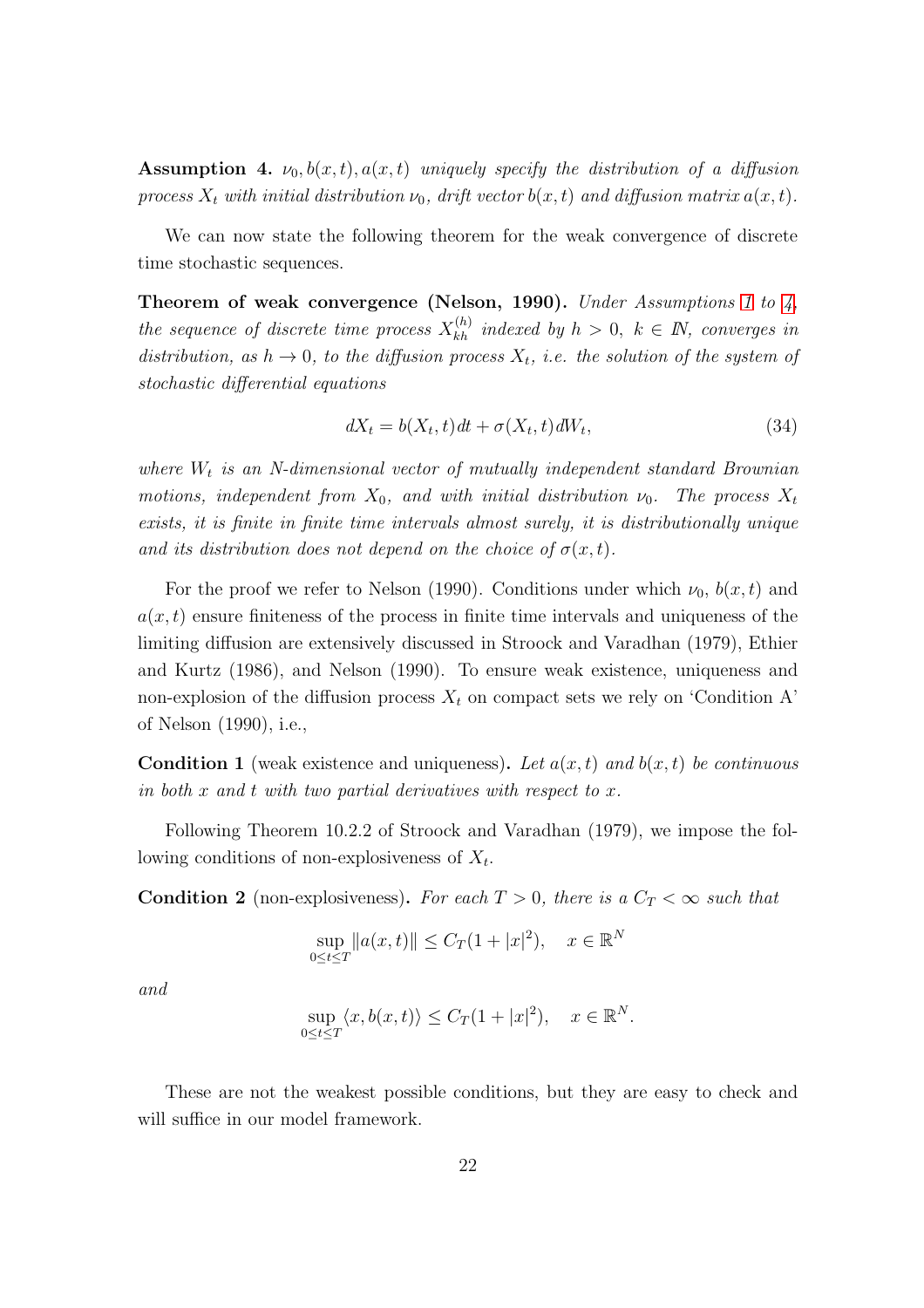## Appendix B: Proofs

### Proof of Theorem [1.](#page-6-4)

The process [\(1\)](#page-5-2)-[\(5\)](#page-5-4) is Markovian with drift and second moment per unit of time given by  $(35)-(37)$  $(35)-(37)$  (drift) and  $(38)$ ,  $(40)$ , and  $(42)-(45)$  $(42)-(45)$  (second moments), respectively. The theorem of weak convergence applies if Assumptions 1 to 4 hold. Assumption 3 has been assumed directly, so that it remains to verify Assumptions 1, 2 and 4.

We first show that the parameter convergence conditions [\(46\)](#page-24-1)-[\(51\)](#page-24-2) satisfy the requirements of Assumption 1. The first step is to compute the increments of the process  $(1)-(3)$  $(1)-(3)$ , that is

$$
Y_{kh}^{(h)} - Y_{(k-1)h}^{(h)} = S_{kh}^{(h)} \eta_{kh}^{(h)}
$$
  
\n
$$
V_{(k+1)h}^{(h)} - V_{kh}^{(h)} = c_h + A_h S_{kh}^{(h)2} h^{-1} (\eta_{kh}^{(h)} \odot \eta_{kh}^{(h)}) + (B_h - I_N) V_{kh}^{(h)}
$$
  
\n
$$
q_{(k+1)h}^{(h)} - q_{kh}^{(h)} = (1 - \vartheta_h - \gamma_h) \bar{q} + \vartheta_h h^{-1} \text{vech} (P_{kh}^{(h)} \eta_{kh}^{(h)} \eta_{kh}^{(h')} P_{kh}^{(h)}) + (\gamma_h - 1) q_{kh}^{(h)},
$$

where we have used that  $\bar{q}_h = \bar{q}(1 - \vartheta_h - \gamma_h)$ .

Second, we compute the conditional moments to define suitable convergence conditions as required by Assumption 1. To simplify the notation, let us define the difference operator over an interval of size h as  $\Delta$  :  $\Delta X_{kh}^{(h)} = X_{kh}^{(h)} - X_{(k-h)}^{(h)}$  $\prod_{(k-1)h}^{(h)}$ . The first conditional moment per unit of time of the increments of  $(1)-(3)$  $(1)-(3)$  is given by

<span id="page-22-0"></span>
$$
h^{-1}\mathbf{E}[\Delta Y_{kh}^{(h)}|\mathcal{F}_{kh}] = S_{kh}^{(h)} \mathbf{E}[\eta_{kh}^{(h)}|\mathcal{F}_{kh}] = 0
$$
(35)  
\n
$$
h^{-1}\mathbf{E}[\Delta V_{(k+1)h}^{(h)}|\mathcal{F}_{kh}] = h^{-1}c_h + A_h h^{-2} S_{kh}^{(h)2} \mathbf{E}[\eta_{kh}^{(h)} \odot \eta_{kh}^{(h)}|\mathcal{F}_{kh}] + h^{-1}(B_h - I_N)V_{kh}^{(h)}
$$
  
\n
$$
= h^{-1}c_h + h^{-1}(A_h + B_h - I_N)V_{kh}^{(h)}
$$
(36)  
\n
$$
h^{-1}\mathbf{E}[\Delta q_{(k+1)h}^{(h)}|\mathcal{F}_{kh}] = h^{-1}(1 - \vartheta_h - \gamma_h)\bar{q} + h^{-2}\vartheta_h \text{vech}(\mathbf{E}[P_{kh}^{(h)}\eta_{kh}^{(h)}\eta_{kh}^{(h)}| \mathcal{F}_{kh}])
$$
  
\n
$$
+ h^{-1}(\gamma_h - 1)q_{kh}^{(h)}
$$
  
\n
$$
= h^{-1}(1 - \vartheta_h - \gamma_h)\bar{q} + h^{-1}(\vartheta_h + \gamma_h - 1)q_{kh}^{(h)},
$$
(37)

<span id="page-22-1"></span>where  $E[\eta_{kh}^{(h)} \odot \eta_{kh}^{(h)} | \mathcal{F}_{kh}] = h 1_N$  and  $\text{vech}(P_{kh}^{(h)} E[\eta_{kh}^{(h)} \eta_{kh}^{(h)} | \mathcal{F}_{kh}] P_{kh}^{(h)}) = h \text{vech}(P_{kh}^{(h)} R_{kh}^{(h)} P_{kh}^{(h)}) =$  $hq_{kh}^{(h)}$ .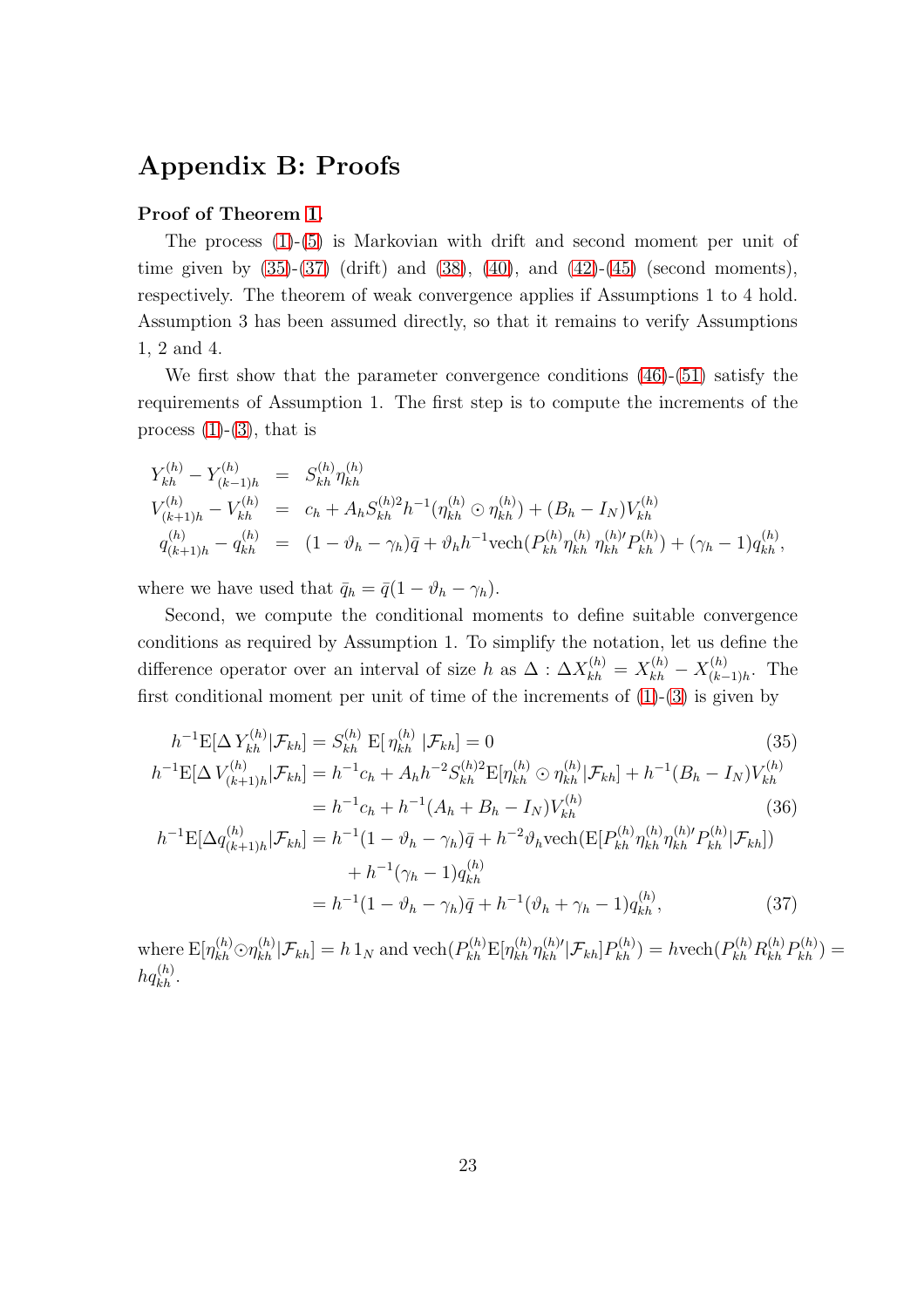To compute the second moments per unit of time, consider the following partition

$$
\text{vech}\left(\text{Var}([\Delta Y_{kh}^{(h)}, \Delta V_{(k+1)h}^{(h)}, \Delta q_{(k+1)h}^{(h)})'|\mathcal{F}_{kh})\right) = \begin{bmatrix} \text{Var}(\Delta Y_{kh}^{(h)}|\mathcal{F}_{kh}) \\ \text{Cov}(\Delta Y_{kh}^{(h)}, \Delta V_{(k+1)h}^{(h)}|\mathcal{F}_{kh})' \\ \text{Cov}(\Delta Y_{kh}^{(h)}, \Delta q_{(k+1)h}^{(h)}|\mathcal{F}_{kh})' \\ \text{Var}(\Delta V_{(k+1)h}^{(h)}, \Delta q_{(k+1)h}^{(h)}|\mathcal{F}_{kh})' \\ \text{Var}(\Delta q_{(k+1)h}^{(h)}|\mathcal{F}_{kh})' \\ \text{Var}(\Delta q_{(k+1)h}^{(h)}|\mathcal{F}_{kh})' \end{bmatrix}
$$

The conditional variance of  $\Delta Y_{kh}^{(h)}$  standardized by h is given by

$$
h^{-1} \text{Var}[\Delta Y_{kh}^{(h)} | \mathcal{F}_{kh}] = h^{-1} S_{kh}^{(h)} \text{E}(\eta_{kh}^{(h)} \eta_{kh}^{(h)'} | \mathcal{F}_{kh}) S_{kh}^{(h)} = S_{kh}^{(h)} R_{kh}^{(h)} S_{kh}^{(h)}.
$$
 (38)

<span id="page-23-1"></span><span id="page-23-0"></span>.

Similarly the conditional variance of  $\Delta V_{(k+1)}^{(h)}$  $\zeta^{(h)}_{(k+1)h}$  is given by

$$
h^{-1} \text{Var}[\Delta V_{(k+1)h}^{(h)} | \mathcal{F}_{kh}] = A_h S_{kh}^{(h)2} h^{-3} \left[ \mathbb{E}[(\eta_{kh}^{(h)} \odot \eta_{kh}^{(h)}) (\eta_{kh}^{(h)} \odot \eta_{kh}^{(h)})' | \mathcal{F}_{kh}] - \mathbb{E}[(\eta_{kh}^{(h)} \odot \eta_{kh}^{(h)}) | \mathcal{F}_{kh}] \mathbb{E}[(\eta_{kh}^{(h)} \odot \eta_{kh}^{(h)}) | \mathcal{F}_{kh}]' \right] S_{kh}^{(h)2} A_h'.
$$
 (39)  

$$
= 2h^{-1} A_h S_{kh}^{(h)2} (R_{kh}^{(h)} \odot R_{kh}^{(h)}) S_{kh}^{(h)2} A_h', \tag{40}
$$

where the second equality uses that, under the conditional normality assumption,  $\mathbb{E}[\eta_{kh,i}^{(h)}\eta_{kh,j}^{(h)}|\mathcal{F}_{kh}] = h^2(1+2R_{kh,ij}^{(h)2}), i,j \in \{1,...,N\}$ . Moreover,  $\mathbb{E}[(\eta_{kh}^{(h)} \odot \eta_{kh}^{(h)})|\mathcal{F}_{kh}] =$  $h1_N$ .

The variance of  $\Delta q_{(k+1)}^{(h)}$  $\binom{n}{(k+1)h}$  is given by

$$
h^{-1} \text{Var}[\Delta q_{(k+1)h}^{(h)} | \mathcal{F}_{kh}] = \vartheta_h^2 h^{-3} \mathbb{E}[\text{vech}(P_{kh}^{(h)} \eta_{kh}^{(h)} P_{kh}^{(h)}) \text{vech}(P_{kh}^{(h)} \eta_{kh}^{(h)} P_{kh}^{(h)})' | \mathcal{F}_{kh}] - \vartheta_h^2 h^{-3} \mathbb{E}[\text{vech}(P_{kh}^{(h)} \eta_{kh}^{(h)} P_{kh}) | \mathcal{F}_{kh}] \mathbb{E}[\text{vech}(P_{kh}^{(h)} \eta_{kh}^{(h)} P_{kh}^{(h)}) | \mathcal{F}_{kh}]' \tag{41}
$$

<span id="page-23-2"></span>
$$
= h^{-1}\partial_h^2[D_N^+(P_{kh}^{(h)} \otimes P_{kh}^{(h)})D_N^+K_{kh}^{(h)}D_N^+(P_{kh}^{(h)} \otimes P_{kh}^{(h)})D_N^{+\prime} - q_{kh}^{(h)}q_{kh}^{(h)'}], \quad (42)
$$

where the second equality uses that  $E[\text{vech}(P_{kh}^{(h)} \eta_{kh}^{(h)} \eta_{kh}^{(h)'} P_{kh}^{(h)}) | \mathcal{F}_{kh}] = hq_{kh}^{(h)}$ , and where  $K_{kh}^{(h)} = h^{-2} \mathbb{E}[\eta_{kh}^{(h)} \eta_{kh}^{(h)'} \otimes \eta_{kh}^{(h)} \eta_{kh}^{(h)'} | \mathcal{F}_{kh}]$  is the  $(N(N+1)/2 \times N(N+1)/2)$ matrix of conditional fourth moments of  $\eta_{kh}^{(h)}$  which, given the normality assumption of the innovations, is given by

$$
K_{kh}^{(h)} = 2D_N^+(R_{kh}^{(h)} \otimes R_{kh}^{(h)})D_N^{+'} + \text{vech}(R_{kh}^{(h)})\text{vech}(R_{kh}^{(h)})',
$$

which is a consequence of Theorem 10.2 of Magnus (1988), see the proof of Theorem 1 of Hafner (2003).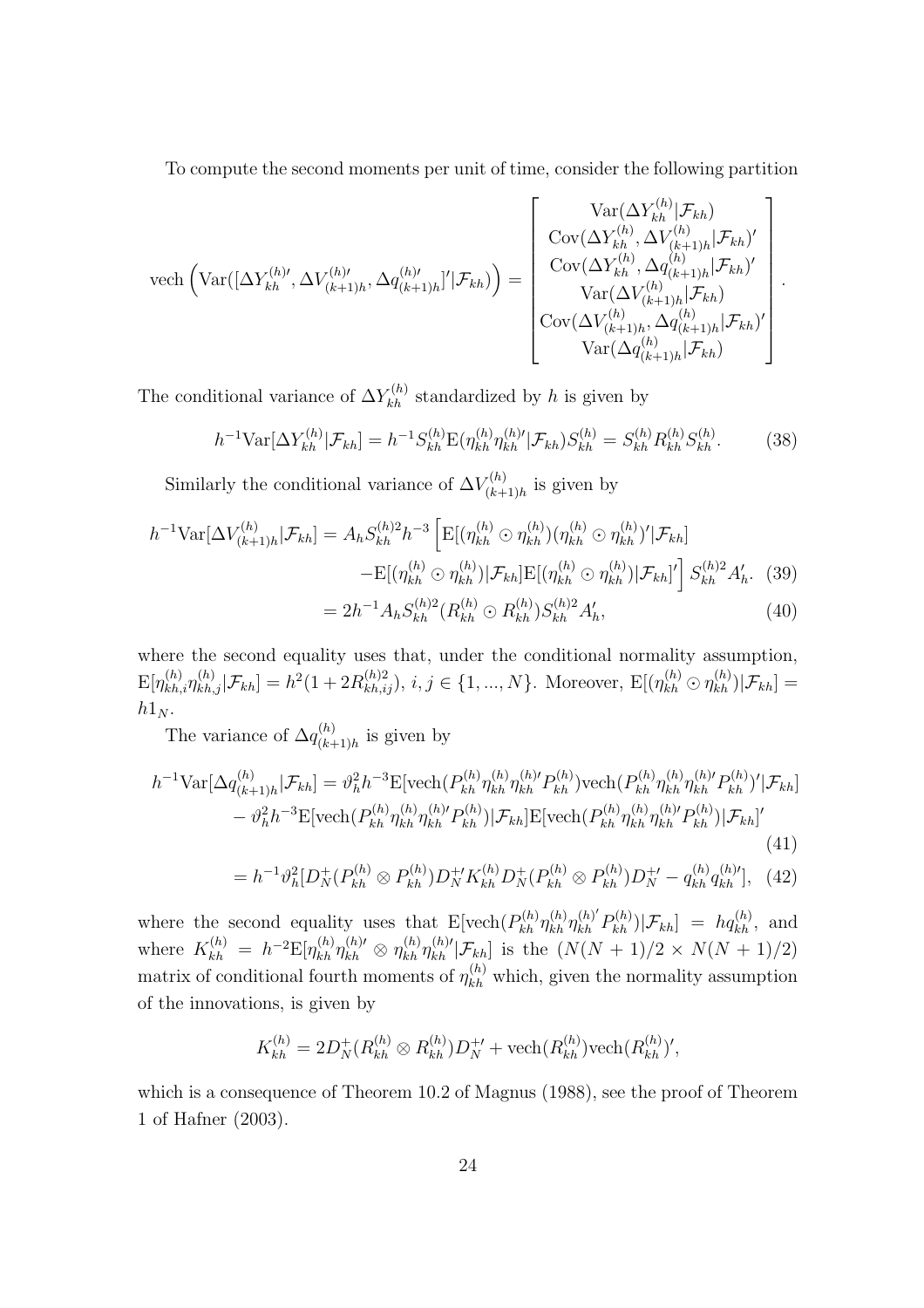Finally, the conditional covariances are

$$
h^{-1} \text{Cov}[\Delta Y_{kh}^{(h)}, \Delta V_{(k+1)h}^{(h)}) | \mathcal{F}_{kh}] = h^{-1} \text{E}[(S_{kh}^{(h)} \eta_{kh}^{(h)}) (A_h S_{kh}^{(h)2} h^{-1} (\eta_{kh}^{(h)} \odot \eta_{kh}^{(h)})' | \mathcal{F}_{kh}]
$$
  
=  $h^{-2} S_{kh}^{(h)} \text{E}[\eta_{kh}^{(h)} (\eta_{kh}^{(h)} \odot \eta_{kh}^{(h)})' | \mathcal{F}_{kh}] S_{kh}^{(h)2} A_h = 0,$  (43)

because all conditional third moments of  $\eta_{kh}^{(h)}$  are equal to zero given the normality assumption. Furthermore, we have

$$
h^{-1} \text{Cov}[\Delta Y_{kh}^{(h)}, \Delta q_{(k+1)h}^{(h)} | \mathcal{F}_{kh}] = h^{-2} \text{E}[(S_{kh}^{(h)} \eta_{kh}^{(h)}) (\vartheta_h \text{vech}(P_{kh}^{(h)} \eta_{kh}^{(h)} \eta_{kh}^{(h)})' | \mathcal{F}_{kh}]
$$
  
=  $h^{-2} \vartheta_h S_{kh}^{(h)} \text{E}[\eta_{kh}^{(h)} \text{vech}(\eta_{kh}^{(h)} \eta_{kh}^{(h)})' | \mathcal{F}_{kh}] (D_N^+(P_{kh}^{(h)} \otimes P_{kh}^{(h)}) D_N^{+}) = 0$   
(44)

and

$$
h^{-1} \text{Cov}[\Delta V_{(k+1)h}^{(h)}, \Delta q_{(k+1)h}^{(h)} | \mathcal{F}_{kh}] =
$$
  
\n
$$
= h^{-3} \text{E}\left[ \left( A_h S_{kh}^{(h)}^2 (\eta_{kh}^{(h)} \odot \eta_{kh}^{(h)}) \right) \left( \vartheta_h \text{vech}(P_{kh}^{(h)} \eta_{kh}^{(h)} P_{kh}^{(h)}) \right)' | \mathcal{F}_{kh} \right]
$$
  
\n
$$
- h^{-3} \text{E}\left[ A_h S_{kh}^{(h)2} (\eta_{kh}^{(h)} \odot \eta_{kh}^{(h)}) | \mathcal{F}_{kh} \right] \text{E}\left[ \vartheta_h \text{vech}(P_{kh}^{(h)} \eta_{kh}^{(h)} P_{kh}^{(h)}) | \mathcal{F}_{kh} \right]'
$$
  
\n
$$
= h^{-1} \vartheta_h A_h S_{kh}^{(h)2} \left[ I^* K_{kh}^{(h)} D_N^+ (P_{kh}^{(h)} \otimes P_{kh}^{(h)}) D_N^{+'} - 1_N q_{kh}^{(h)'} \right], \tag{45}
$$

where the second equality uses  $\eta_{kh}^{(h)} \odot \eta_{kh}^{(h)} = \text{diag}(\eta_{kh}^{(h)} \eta_{kh}^{(h)'}) = I^* \text{vech}(\eta_{kh}^{(h)} \eta_{kh}^{(h)'}).$ 

For the conditional moments  $(35)-(37)$  $(35)-(37)$  (drift) and  $(38)$ ,  $(40)$ , and  $(42)-(45)$  $(42)-(45)$  (second moments) to converge to well behaved functions as  $h \to 0$ , as required by Assumption 1  $a$ ) and  $b$ ), the following limits must exist and be finite

<span id="page-24-1"></span><span id="page-24-0"></span>
$$
\lim_{h \to 0} h^{-1} c_h = c \tag{46}
$$

$$
\lim_{h \to 0} h^{-1}(I_N - A_h - B_h) = \Lambda \tag{47}
$$

$$
\lim_{h \to 0} h^{-1/2} A_h = A \tag{48}
$$

$$
\lim_{h \to 0} h^{-1} \bar{Q}_h = \bar{Q} \phi \tag{49}
$$

$$
\lim_{h \to 0} h^{-1} (1 - \vartheta_h - \gamma_h) = \phi \tag{50}
$$

<span id="page-24-2"></span>
$$
\lim_{h \to 0} h^{-1/2} \vartheta_h = \vartheta,\tag{51}
$$

where c is a  $(N \times 1)$  vector, A and  $\Lambda$  are  $(N \times N)$  diagonal matrices and  $\phi$  and  $\vartheta$  are scalars with all elements positive and finite, such that  $c > 0$  (elementwise) ensures positivity of the variance process,  $A > 0$  and  $\vartheta > 0$  ensure that the rescaled second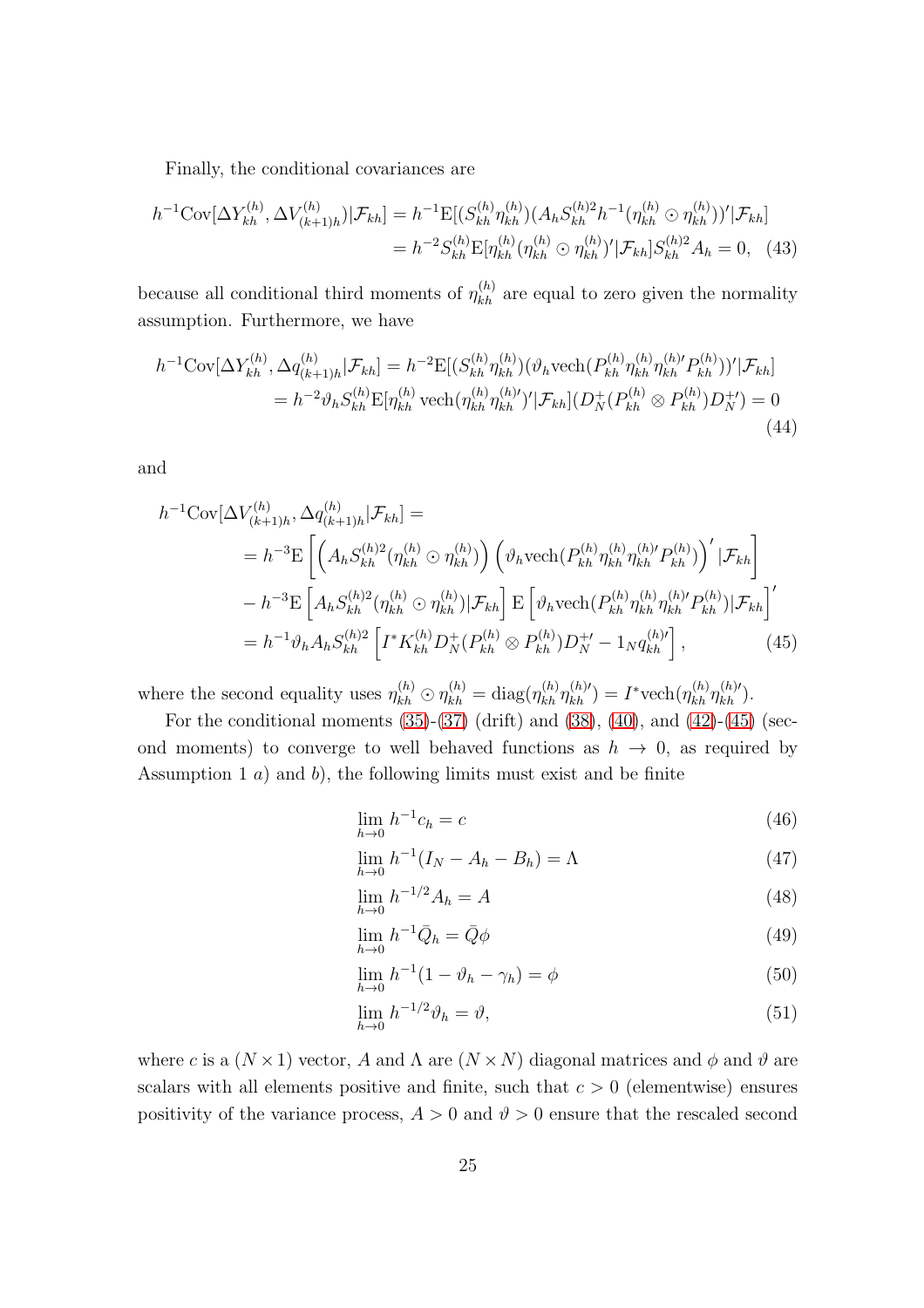conditional moment of  $V_{kh}^{(h)}$  and  $q_{kh}^{(h)}$  does not vanish as  $h \to 0$ , while  $\Lambda > 0$  and  $\phi > 0$ ensure covariance stationarity of the return process. Finally, by straightforward computation as in Nelson (1990), under [\(46\)](#page-24-1)-[\(51\)](#page-24-2), Assumption 1 c) holds for  $\delta = 2$ , i.e.,

$$
h^{-1} \lim_{h \to 0} E\left[ \left| (\Delta Y_{kh}^{(h)})_i \right|^4 | \mathcal{F}_{kh} \right] = 0, i, i = 1, ..., N
$$
  

$$
h^{-1} \lim_{h \to 0} E\left[ \left| (\Delta V_{(k+1)h}^{(h)})_i \right|^4 | \mathcal{F}_{kh} \right] = 0, i, i = 1, ..., N
$$
  

$$
h^{-1} \lim_{h \to 0} E\left[ \left| (\Delta q_{(k+1)h}^{(h)})_i \right|^4 | \mathcal{F}_{kh} \right] = 0, i, i = 1, ..., N(N+1)/2
$$

which shows that Assumption 1 holds under our convergence conditions [\(6\)](#page-6-1) to [\(11\)](#page-6-2), and the drift and diffusion matrix for the system of stochastic differential equations are defined, which completes the first part of the proof.

Substituting [\(46\)](#page-24-1)-[\(51\)](#page-24-2) into [\(35\)](#page-22-0)-[\(37\)](#page-22-1) (first moments) and [\(38\)](#page-23-0), [\(40\)](#page-23-1), and [\(42\)](#page-23-2)- [\(45\)](#page-24-0) (second moments), we obtain

$$
h^{-1} \mathbb{E}[\Delta Y_{kh}^{(h)} | \mathcal{F}_{kh}] = 0
$$
  
\n
$$
h^{-1} \mathbb{E}[\Delta V_{(k+1)h}^{(h)} | \mathcal{F}_{kh}] = c - \Lambda V_{kh}^{(h)} + o(1)
$$
  
\n
$$
h^{-1} \mathbb{E}[\Delta q_{(k+1)h}^{(h)} | \mathcal{F}_{kh}] = \phi(\bar{q} + q_{kh}^{(h)}) + o(1)
$$

for the drift, while for the moments of second order we have

$$
h^{-1} \text{Var}[\Delta Y_{kh}^{(h)} | \mathcal{F}_{kh}] = S_{kh}^{(h)} R_{kh}^{(h)} S_{kh}^{(h)}
$$
  
\n
$$
h^{-1} \text{Var}[\Delta V_{(k+1)h}^{(h)} | \mathcal{F}_{kh}] = 2A_h S_{kh}^{(h)2} (R_{kh}^{(h)} \odot R_{kh}^{(h)}) S_{kh}^{(h)2} A_h + o(1)
$$
  
\n
$$
h^{-1} \text{Var}[\Delta q_{(k+1)h}^{(h)} | \mathcal{F}_{kh}] = \vartheta^2 [(D_N^+(P_{kh}^{(h)} \otimes P_{kh}^{(h)}) D_N^+') K_{kh}^{(h)}
$$
  
\n
$$
(D_N^+(P_{kh}^{(h)} \otimes P_{kh}^{(h)}) D_N^+) - q_{kh}^{(h)} q_{kh}^{(h)'}] + o(1)
$$
  
\n
$$
h^{-1} \text{Cov}[\Delta Y_{kh}^{(h)}, \Delta V_{(k+1)h}^{(h)}] | \mathcal{F}_{kh}) = 0
$$
  
\n
$$
h^{-1} \text{Cov}[\Delta Y_{kh}^{(h)}, \Delta q_{(k+1)h}^{(h)}] | \mathcal{F}_{kh}) = \vartheta A S_{kh}^{(h)2} [I^* K_{kh}^{(h)} \times
$$
  
\n
$$
D_N^+(P_{kh}^{(h)} \otimes P_{kh}^{(h)}) D_N^+ - 1_N q_{kh}^{(h)'}] + o(1).
$$

Hence, as  $h \to 0$ , the functions [\(13\)](#page-7-0) and [\(14\)](#page-7-1) are solutions of [\(32\)](#page-20-1) and [\(33\)](#page-20-2) and represent the drift and the diffusion matrix of the diffusion process  $X_t = [Y'_t, V'_t, q'_t]'$ . From the representation [\(16\)](#page-9-2), we have that the columns  $N+1, \ldots, 2N$  and  $2N+1, \ldots, 3N$ are collinear. Thus, the diffusion matrix is singular with  $\text{rank}(a([Y'_t, V'_t, q'_t])) =$  $N(N+3)/2 < \dim(X_t) = N(N+5)/2.$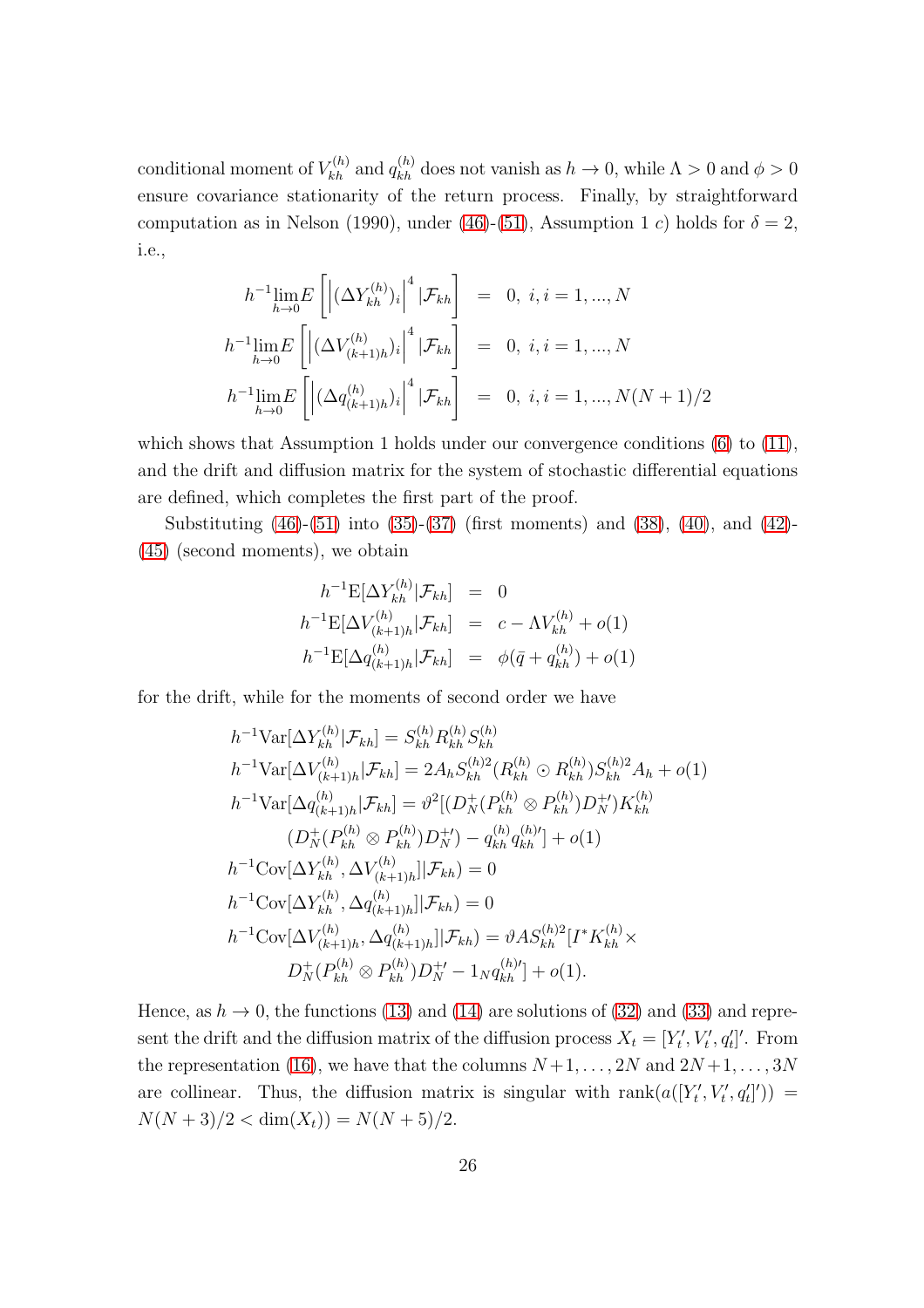The matrix  $a(X_t)$  is positive semi-definite so that its matrix square root  $\sigma(X_t)$ can be obtained via Cholesky or spectral decomposition of [\(14\)](#page-7-1), which shows that Assumption 2 holds. Condition [1](#page-21-1) is satisfied: The drift term  $b(x)$  is linear in x such that its second order derivatives are zero. The diffusion term  $a(x)$  consists of components  $a_{YY}$ ,  $a_{VV}$ ,  $a_{Vq}$  and  $a_{qq}$ , all of which are matrix products, Kronecker of Hadamard products of  $S_t$ ,  $R_t$ ,  $P_t$  and  $q_t$ . By the chain rule and the continuous differentiability of Kronecker and Hadamard products, the diffusion term  $a(x)$  is also twice continuously differentiable.

Condition [2](#page-21-2) holds since the diffusion matrix and the inner product of the drift and the state variable X are at most of order two in X:  $||a(x)|| = \text{Tr}^{1/2}(a_{YY}^2 + a_{VV}^2 + a_{VV}^2)$  $a_{qq}^2 + 2a'_{Vq}a_{Vq}$ )  $\leq ||a_{YY}|| + ||a_{VV}|| + ||a_{qq}|| + 2||a_{Vq}||$ , where  $||a_{YY}|| = ||S_tR_tS_t|| \leq$  $||S_t^2|| ||R_t|| \le N||V|| \le N(1+||V||^2), ||a_{VV}|| = 2||AS_t^2(R_t \odot R_t)S_t^2A|| \le 2N||A||^2||S_t^2||^2 =$  $2N||A||^2||V_t||^2$ ,  $||a_{qq}|| \leq \vartheta^2(||D_N^+(P_t \otimes P_t)D_N^+K_tD_N^+(P_t \otimes P_t)D_N^+||+||q_tq_t'||)$ . The first term can be bounded by  $\vartheta^2 ||D_N^+||^4 ||K_t|| ||P_t \otimes P_t||^2$ , where  $||K_t|| \leq 2||D_N^+||^2 ||R_t \otimes$  $|R_t|$  +  $||\text{vech}(R_t)\text{vech}(R_t)'|| \leq 2N^2||D_N^+||^2 + N(N+1)/2 =: C_N$  and  $||P_t \otimes P_t||^2 =$  $\text{Tr}(P_t^2 \otimes P_t^2) = \text{Tr}(P_t^2)^2 = \text{Tr}(Q_t)^2$ . By the c<sub>r</sub>-inequality, there is a constant c<sub>r</sub> such that  $\text{Tr}(Q_t)^2 \le c_r \text{Tr}(Q_t^2)$ , and  $\text{Tr}(Q_t^2) \le 2||q_t||^2$ . Hence,  $||a_{qq}|| \le \vartheta^2(2||D_N^+||^4 c_r C_N +$ 1)||q<sub>t</sub>||<sup>2</sup>. By the Cauchy-Schwarz inequality,  $||a_{Vq}|| \leq \sqrt{||a_{VV}|| ||a_{qq}||} \leq ||a_{VV}|| \vee$  $||a_{qq}||$ . Finally,  $\langle x, b(x) \rangle = cV_t - \Lambda V_t^2 + \phi \bar{q}q_t - \phi q_t^2$  and each of the terms can be bounded by  $C_T(1+|x|^2)$ . This proves that Condition 2 holds and together with Condition 1 ensures weak existence, uniqueness and non-explosion of the diffusion process  $X_t$  on compact sets. Thus Assumption [4](#page-21-0) holds, which completes the proof.

#### Proof of Theorem [2.](#page-11-2)

We first show that under the new conditions, Assumption 1 holds. Assumption 1a) holds trivially. To show Assumption 1b), consider the limit, as  $h \to 0$ , of the moments of interests [\(40\)](#page-23-1), [\(42\)](#page-23-2) and [\(45\)](#page-24-0). The case  $\delta_1 = \delta_2 = 0$  is covered by Theorem 1. If  $\delta_1 > 0$ , then  $\lim_{h \to 0} h^{-1} \text{Var}[\Delta V_{(k+1)}^{(h)}]$  $[\mathcal{F}_{(k+1)h}^{(n)} | \mathcal{F}_{kh}] = 0$  provided that

<span id="page-26-0"></span>
$$
\lim_{h \to 0} h^{-1/2} A_h = 0 \tag{52}
$$

that is  $A_h$  is of order  $h^{1/2+\delta_1}$ ,  $\delta_1 > 0$ .

Similarly, if  $\delta_2 > 0$ , then  $\lim_{h \to 0} h^{-1} \text{Var}[\Delta q_{(k+1)}^{(h)}]$  $\binom{n}{(k+1)h}$   $\mathcal{F}_{kh}$  = 0 provided that

<span id="page-26-1"></span>
$$
\lim_{h \to 0} h^{-1/2} \vartheta_h = 0 \tag{53}
$$

that is,  $\vartheta_h$  is of order  $h^{1/2+\delta_2}$ ,  $\delta_2 > 0$ .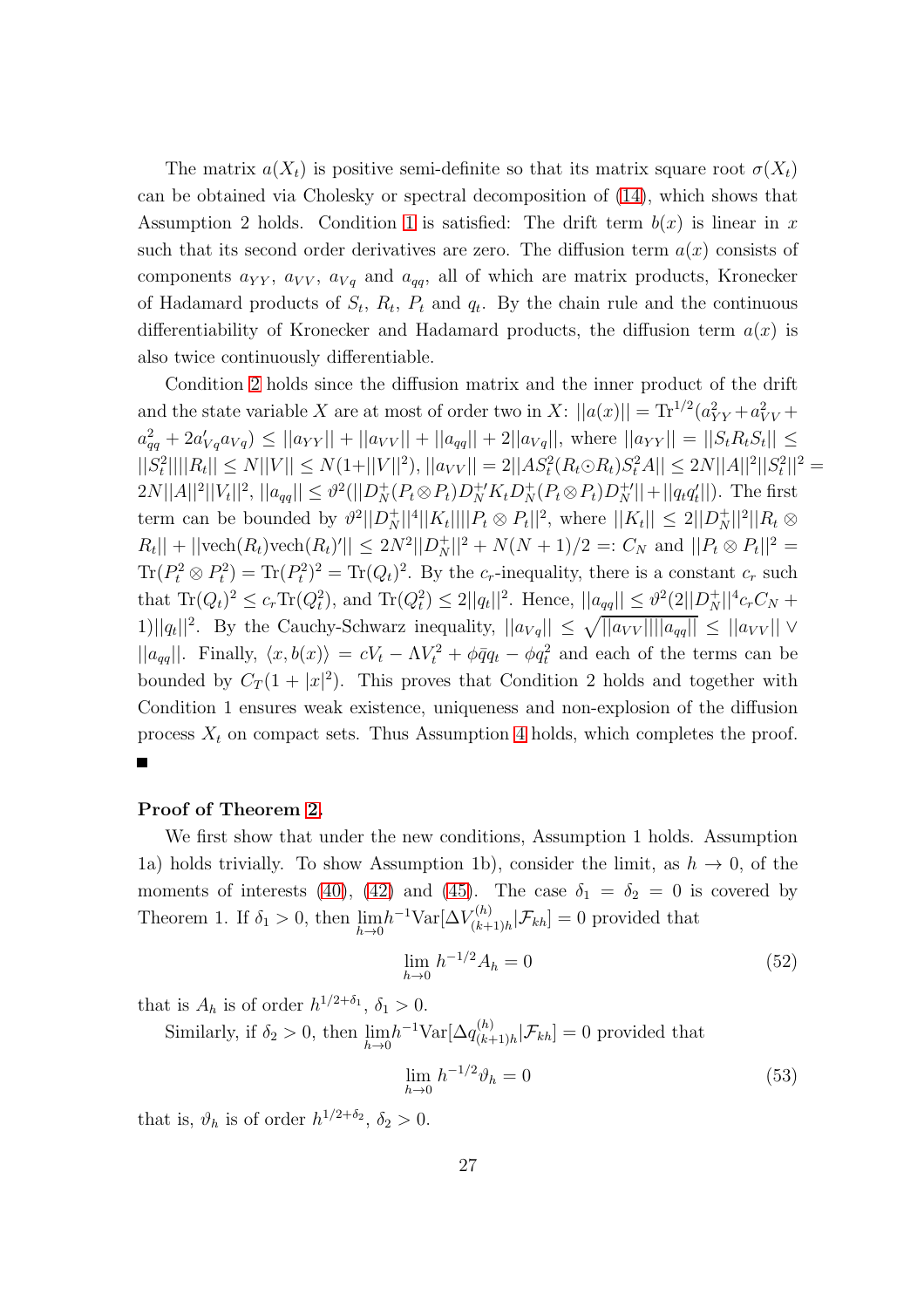Either  $\delta_1 > 0$  or  $\delta_2 > 0$ , or both, also ensure that

$$
\lim_{h \to 0} h^{-1} \text{Cov}[\Delta V_{(k+1)h}^{(h)}, \Delta q_{(k+1)h}^{(h)} | \mathcal{F}_{kh}] = 0.
$$

Hence, under [\(52\)](#page-26-0) and [\(53\)](#page-26-1) Assumption 1b) holds. Finally, Assumption 1c) can be shown similar to the case  $\delta_1 = \delta_2 = 0$  (Theorem 1).

The theorem of weak convergence applies by analogy to Theorem [1.](#page-6-4) Furthermore, depending on the combination of convergence conditions for  $A_h$  and  $\vartheta_h$ , we either obtain a diffusion with deterministic variances and stochastic correlations (i.e.  $\delta_1 > 0$ and  $\delta_2 = 0$ ), or stochastic variances and deterministic correlations (i.e.  $\delta_1 = 0$  and  $\delta_2 > 0$ ), or deterministic variances and correlations (i.e.  $\delta_1 > 0$  and  $\delta_2 > 0$ ). The drift and diffusion matrices can be derived from those of Theorem 1.  $\blacksquare$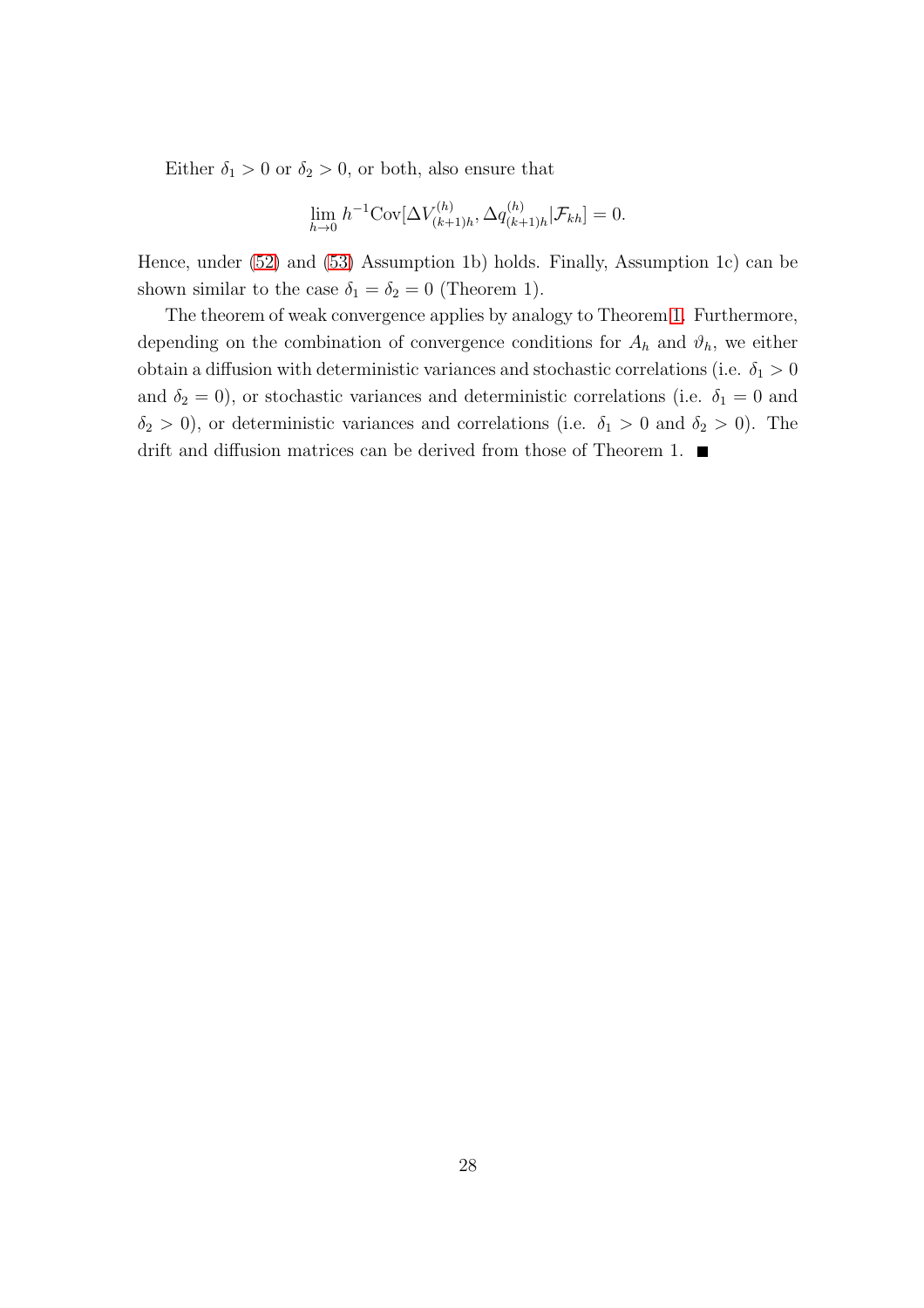## References

- AIELLI, G. P. (2006): "Consistent Estimation of Large Scale Dynamic Conditional Correlations," Department of Statistics, University of Florence.
- (2013): "Dynamic Conditional Correlations: On Properties and Estimation," Journal of Business and Economic Statistics, 31, 282–299.
- Alexander, C., and E. Lazar (2005): "On the Continuous Limit of GARCH," Discussion Papers in Finance 2005-13.
- Barone-Adesi, G., H. Rasmussen, and C. Ravanelli (2005): "An Option Pricing Formula for the GARCH Diffusion Model," Computational Statistics and Data Analysis, 49(2), 287–310.
- Bollerslev, T. (1986): "Generalized Autoregressive Conditional Heteroskedasticity," Journal of Econometrics, 31, 307–327.
- (1990): "Modeling the Coherence on Short-Run Nominal Exchange Rates: a Multivariate Generalized ARCH Model," Review of Economics and Statistics, 72, 498–505.
- Bollerslev, T., R. Engle, and D. Nelson (1994): Handbook of Econometricsvol. IV, chap. Arch Models. North-Holland.
- BROZE, L., O. SCAILLET, AND J. ZAKOIAN (1998): "Quasi Indirect Inference for Diffusion Processes," Econometric Theory, 14, 161–186.
- CORRADI, V. (2000): "Reconsidering the Continuous Time Limit of the GARCH(1,1) Process," Journal of Econometrics, 96, 145–153.
- Ding, Z., C. Granger, and R. Engle (1993): "A Long Memory Property of Stock Market Returns and a New Model," Journal of Empirical Finance, 1, 83– 106.
- DROST, C., AND T. NIJMAN (1993): "Temporal Aggregation of GARCH Processes," Econometrica, 61, 909–927.
- Drost, F., and J. Werker (1996): "Closing the Gap: Continuous Time GARCH Modeling," Journal of Econometrics, 74, 31–57.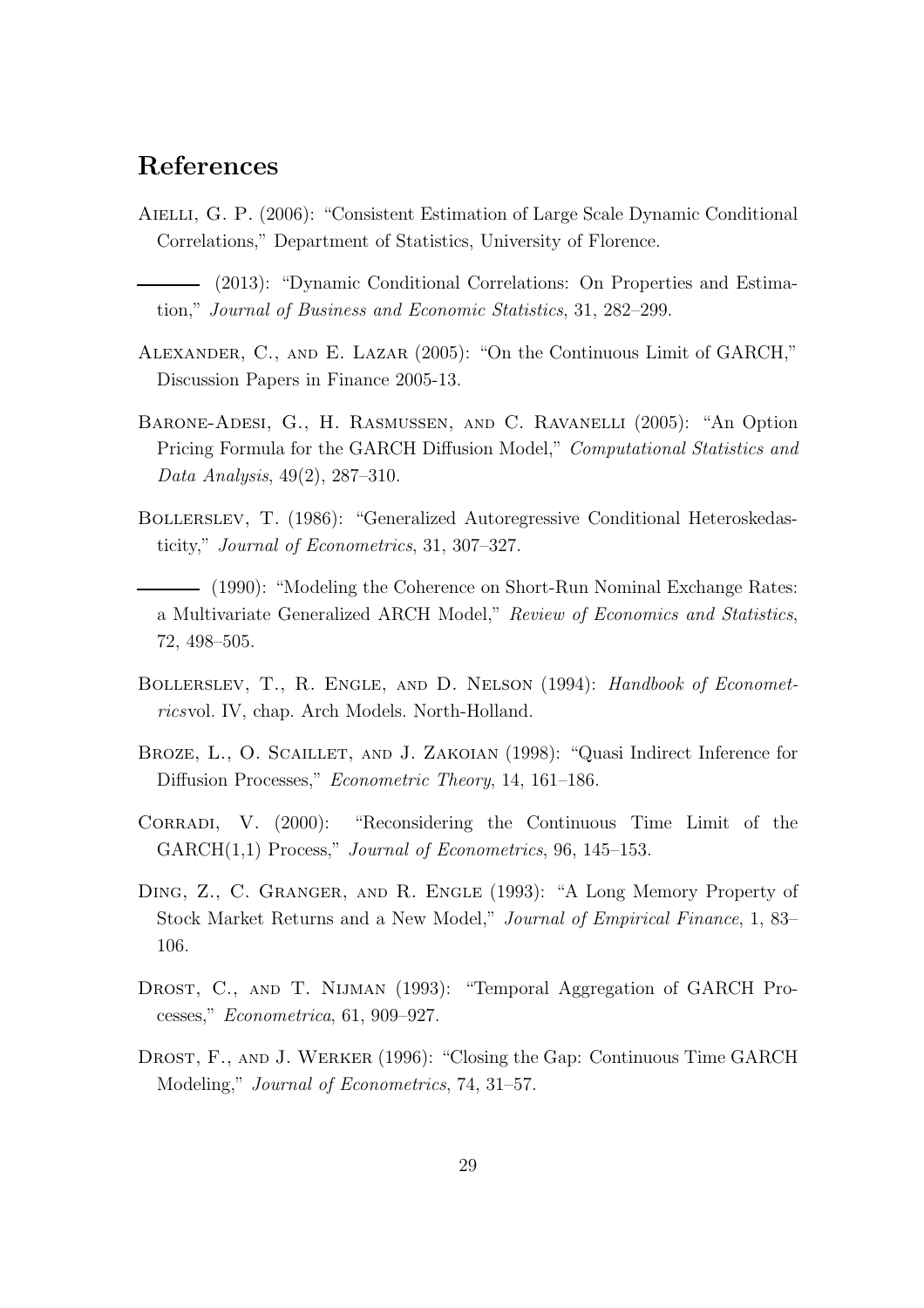- Duan, J. (1997): "Augmented GARCH(p,q) Process and its Diffusion Limit," Journal of Econometrics, 79, 97–127.
- DUFFIE, D., AND K. SINGLETON (1993): "Simulated Moments Estimation of Markov Models of Asset Prices," *Econometrica*, 61, 929–952.
- Engle, R. (2002): "Dynamic Conditional Correlation A Simple Class of Multivariate Generalized Autoregressive Conditional Heteroskedasticity Models," Journal of Business and Economic Statistics, 20, 339–350.
- Engle, R., and G. Lee (1996): "Estimating Diffusion Models of Stochastic Volatility," in Modeling Stock Market Volatility: Bridging the Gap to Continuous Time, ed. by P. Rossi, pp. 333–384. Academic Press.
- ETHIER, S., AND T. KURTZ (1986): Markov Processes: Characterization and Convergence. John Wiley and Sons.
- Fornari, F., and A. Mele (1997): "Weak Convergence and Distributional Assumptions for a General Class of Nonlinear ARCH Models," *Econometric Reviews*, 16, 205–229.
- (2006): "Approximating Volatility Diffusions with CEV-ARCH Models," Journal of Economic Dynamics & Control,  $30(6)$ ,  $931-966$ .
- GHYSELS, E., A. HARVEY, AND E. RENAULT (1996): *Maddala, G. (ed.): Handbook* of Statistics vol. 14, chap. Stochastic volatility, pp. 119–191. North-Holland.
- Hafner, C. (2003): "Fourth moment structure of multivariate GARCH models," Journal of Financial Econometrics, 1, 26–54.
- (2008): "Temporal Aggregation of Multivariate GARCH Processes," Journal of Econometrics, 142, 467–483.
- HAFNER, C., S. LAURENT, AND F. VIOLANTE (2016): "Weak diffusion limits of dynamic conditional correlation models," CORE, Université catholique de Louvain.
- HAFNER, C., AND J. ROMBOUTS (2007): "Estimation of Temporally Aggregated Multivariate GARCH Models," Journal of Statistical Computation and Simulation, 77, 629–650.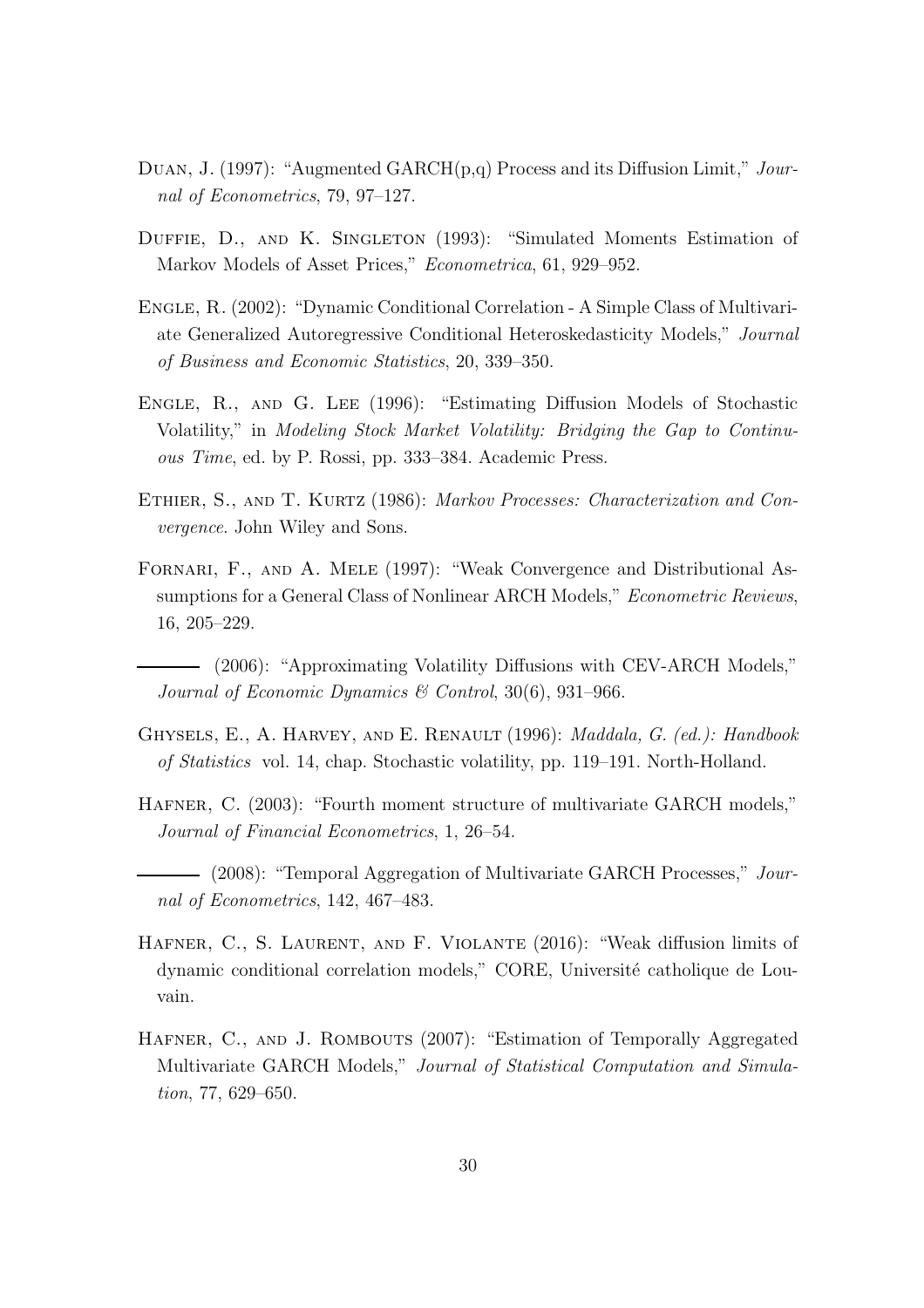- Hobson, D., and L. Rogers (1998): "Complete Models with Stochastic Volatility," Mathematical Finance, 8, 27–48.
- Jeantheau, T. (2004): "A Link Between Complete Models with Stochastic Volatility and ARCH Models," Finance and Stochastics, 8, 111–131.
- Jones, C. (2003): "The dynamics of stochastic volatility: evidence from underlying and options markets," Journal of Econometrics, 116, 181–224.
- Kleppe, T., J. Yu, and H. Skaug (2014): "Maximum likelihood estimation of partially observed diffusion models," Journal of Econometrics, 180, 73–80.
- Kushner, H. (1984): Approximation and Weak Convergence Methods for Random Processes with Applications to Stochastic Systems Theory. The MIT Press.
- LEWIS, A. (2000): *Option Valuation under Stochastic Volatility*. Finance Press.
- Li, C. (2013): "MAXIMUM-LIKELIHOOD ESTIMATION FOR DIFFUSION PROCESSES VIA CLOSED-FORM DENSITY EXPANSIONS," Annals of Statistics, 41, 1350–1380.
- LÜTKEPOHL, H. (1996): Handbook of Matrices. John Wiley and Sons.

Magnus, J. (1988): Linear Structures. London: Griffin.

- Nelson, D. (1990): "ARCH Models as Diffusion Approximations," Journal of Econometrics, 45, 7–38.
- (1994): "Asymptotic Filtering Theory for Multivariate ARCH Models," NBER Technical Working Papers.
- Nelson, D., and D. Foster (1994): "Asymptotic Filtering Theory for Univariate ARCH Models," Econometrica, 62, 1–41.
- PHILLIPS, P., AND J. YU (2009): T.G. Anderson et al. (ed.): Handbook of Financial Time Series chap. Maximum likelihood and Gaussian estimation of continuous time models in finance, pp. 497–530. Springer.
- STEELE, J. (2001): Stochastic Calculus and Financial Applications. Springer.
- STENTOFT, L. (2011): "American option pricing with discrete and continuous time models: An empirical comparison," Journal of Empirical Finance, 18, 880–902.